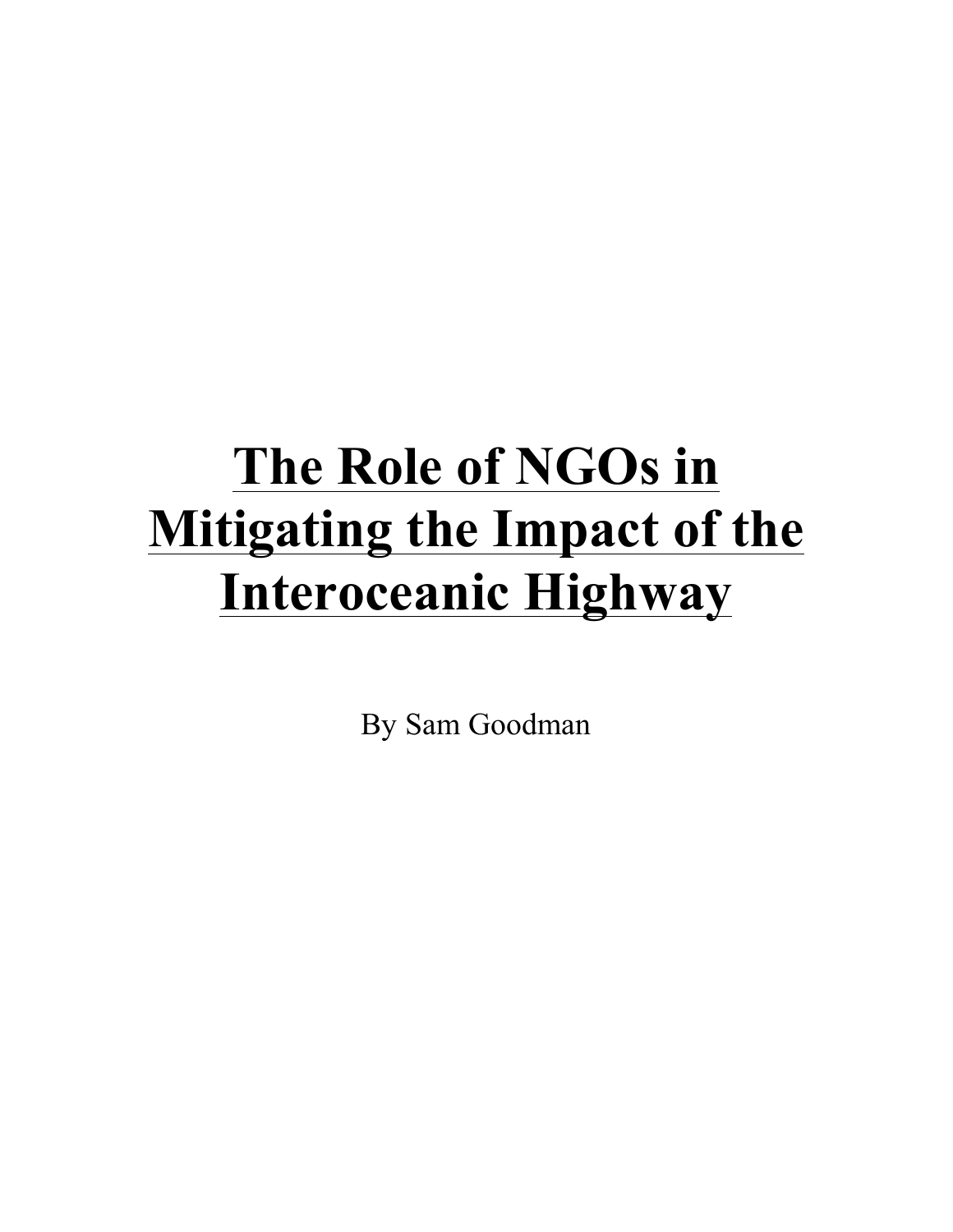#### Abstract

The opening of the Interoceanic Highway in 2011 linked Peru's Pacific ports with Brazil's Atlantic coast. While the road stands to benefit both nations' economies, it cuts directly through tropical rainforest, fragmenting fragile ecosystems, threatening the livelihoods of indigenous tribes in the region and providing greater ease of access to gold mining. This paper provides an overview of the environmental, economic and social impact of the highway from a political ecology perspective and looks at mitigation strategies adopted in the department of Madre de Dios in Peru. It goes on to argue the importance of grassroots organizations in slowing down the positive feedback loops that are accelerating deforestation in Latin America. Of particular interest is the work of Camino Verde, a small non-governmental organization (NGO) in the area, dedicated to protecting biodiversity, supporting indigenous rights and promoting sustainable land-use practices. Interviews were conducted with 17 important stakeholders in Madre de Dios, including NGO directors, farmers, government officials, biologists and forest technicians. As this paper will show, a grassroots organization such as Camino Verde can fill an important niche by promoting alternatives to unsustainable land-use practices and has the potential to slow down the driving forces of deforestation and environmental degradation in the region.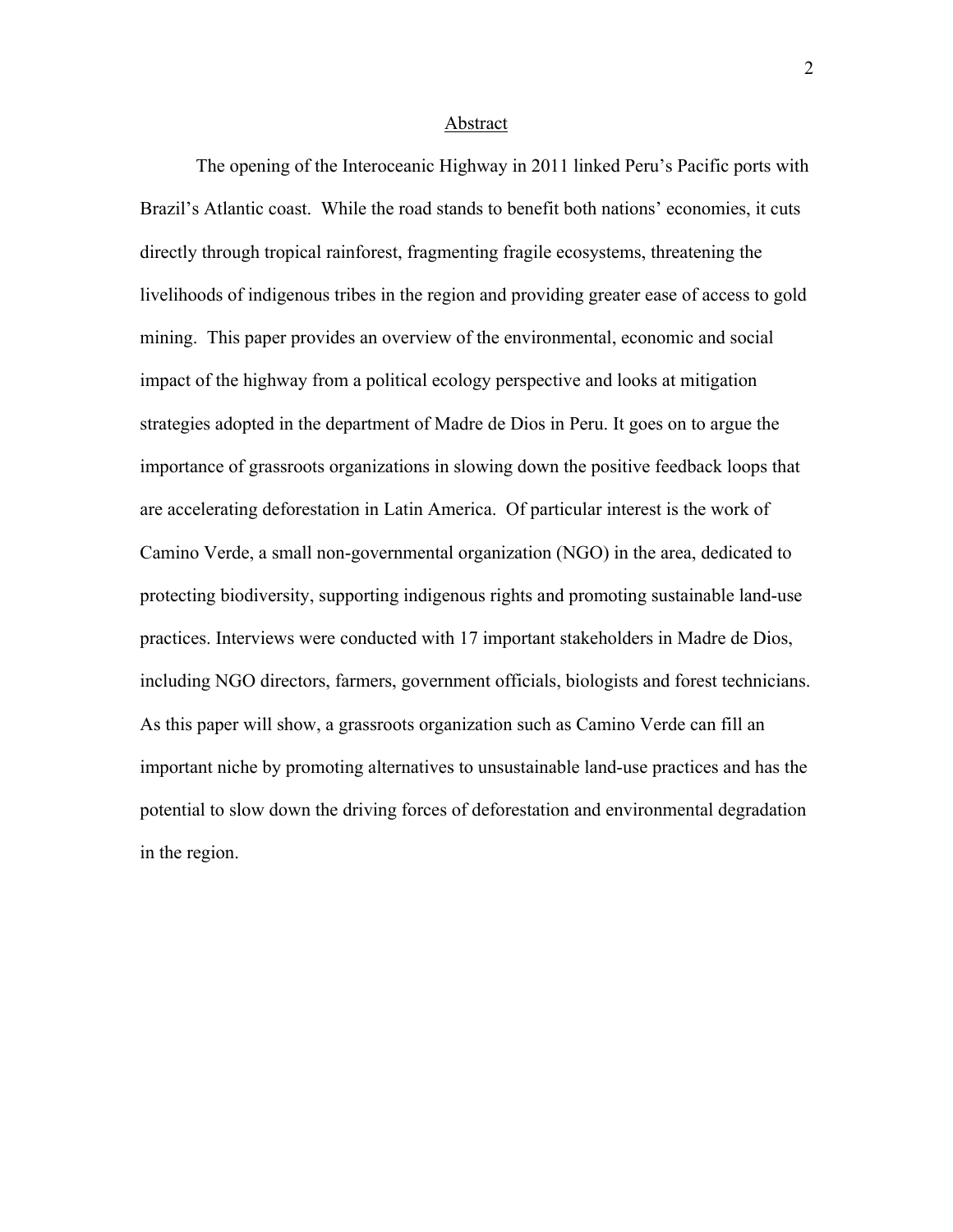# **Table of Contents**

| Chapter 3: Strategies for Mitigating the Impact of the Interoceanic Highway38 |  |
|-------------------------------------------------------------------------------|--|
| Chapter 4: The Significance of Grassroots NGOs and Camino Verde49             |  |
|                                                                               |  |
|                                                                               |  |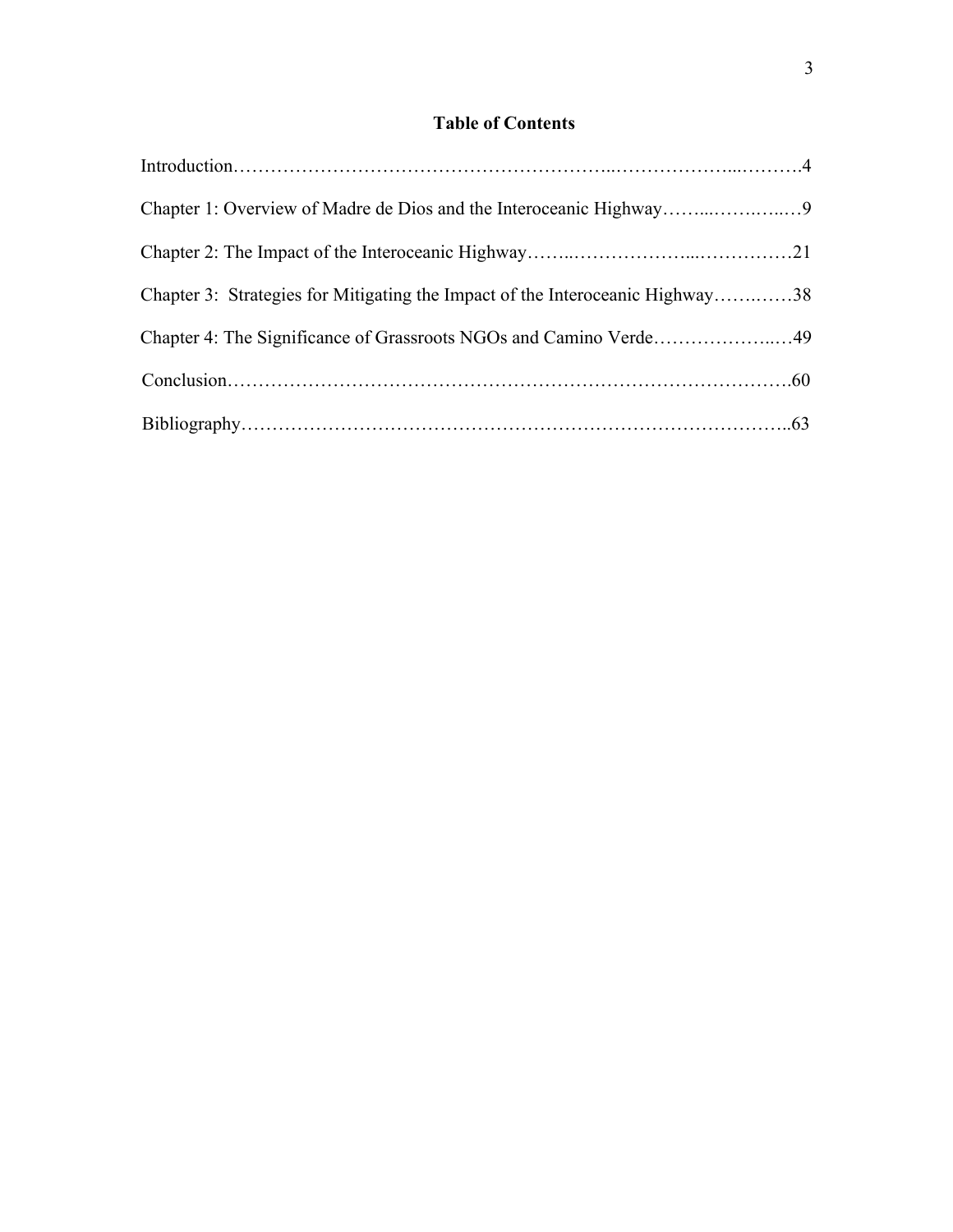#### Introduction

In December 2004, Presidents Alejandro Toledo of Peru and Luiz Inácio Lula da Silva of Brazil reached an agreement to construct the 1,600-mile Interoceanic Highway that would connect the two countries (Katrina et al. 2005). The Interoceanic Highway crosses formidable Andean and Amazonian terrain to form a direct connection between Peru's Pacific ports and Brazil's Atlantic coast. The road opens up trade routes for Peru, Brazil and Bolivia and the increased access to markets stands to benefit these nations' economies. Peru's ex-President Toledo estimated that the construction of the highway would result in a 1.5 percent annual growth in Peru's gross domestic product (Selamat 2012).

However, the highway cuts directly through tropical rainforest, fragmenting fragile ecosystems, helping increase deforestation rates and threatening livelihoods of indigenous groups along the road. Of particular concern is the department of Madre de Dios in Peru, a region home to some of the Amazon's most biodiverse hotspots, such as Manu National Park and the Tambopata National Reserve (Fernandez 2013, Gourlay 2010, ACA Conservation Corridors). In addition, Madre de Dios is the most culturally diverse region in the Peruvian Amazon and is home to 19 different ethno-lingustic groups (Gray 1997). This historically isolated region has become highly vulnerable to rapid population growth and unsustainable land-use practices, which can be linked in part to the construction of the Interoceanic Highway.

In response to criticism over the construction of the Interoceanic Highway, Toledo declared, "To make an omelet, you have to break some eggs" (Bridgers 2006). In order to promote sustained economic growth and improve communication and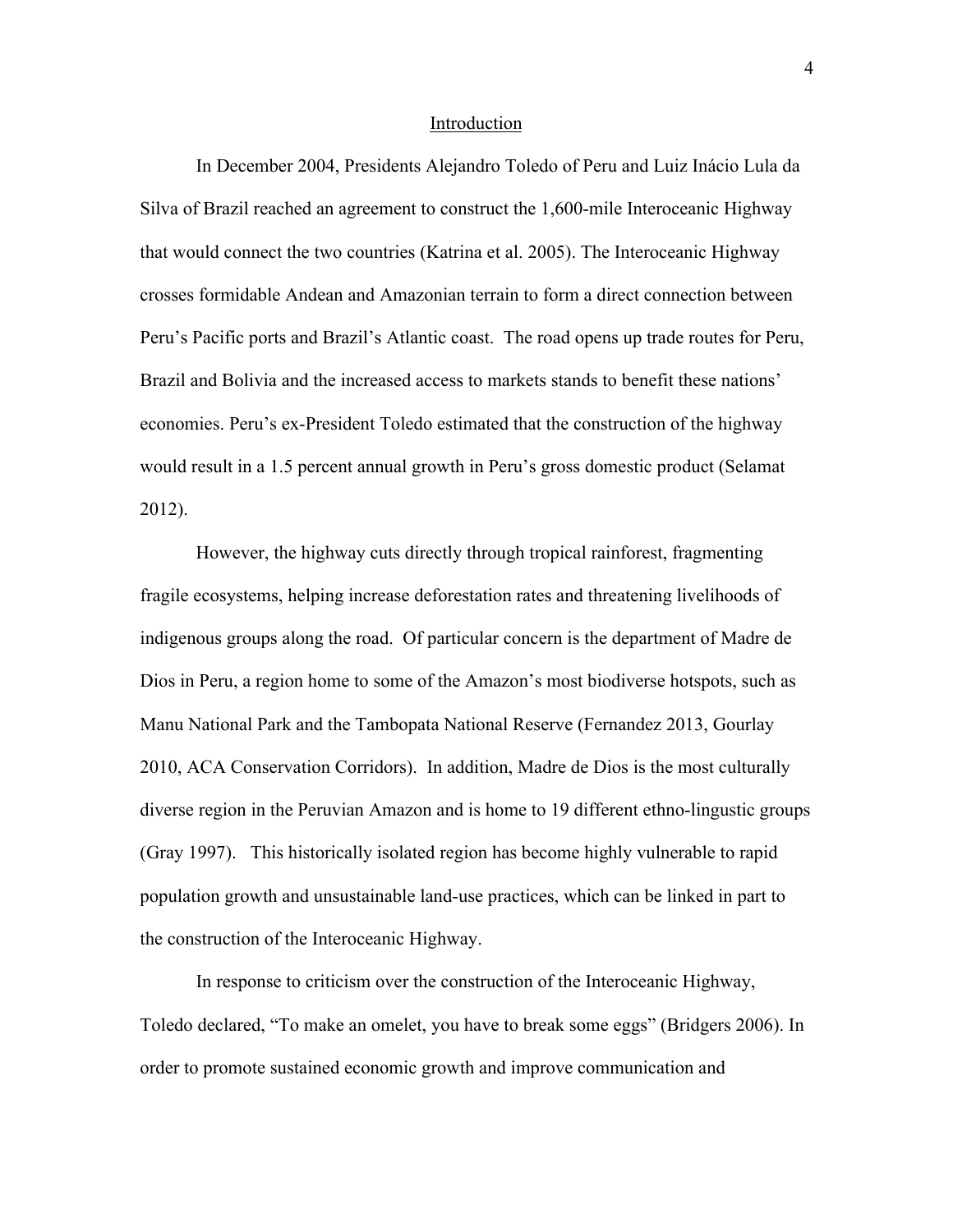transportation networks, Peru and Brazil were willing to undertake this massive infrastructure project, which leaves previously isolated areas vulnerable to new threats. Arguably, the decision to construct the highway demonstrated that the Peruvian and Brazilian governments cared more about economic growth than environmental concerns.

Although the environmental and social concerns associated with the highway are well documented, the highway itself is not necessarily an inherently destructive force. According to tropical ecology expert and conservationist Adryan Forsyth:

The road can be a destructive force or it can be a positive force. I don't think there's any doubt that every country needs a certain amount of road networks. And I think the road doesn't have to be a disaster. It only has to be a disaster if it's simply treated as a way to have a free for all exploitation of the landscape and simply allow people to come and do whatever they want to maximize their profit (Garcia-Navarro 2009).

Conservationists in Peru have focused on mitigation strategies to offset some of the negative effects associated with the construction of the Interoceanic Highway. With the Peruvian government failing to control the destructive activities causing deforestation and environmental degradation in Madre de Dios, non-governmental organizations (NGOs) play an important role in promoting sustainable land-use practices and protecting the livelihoods of vulnerable populations. Mitigation projects designed by many of the larger NGOs stand to minimize the "chaotic development and massive deforestation" that threatens to jeopardize the region (Kirkby et al. 2010). The Greenoxx Global Environment Program's Madre De Dios REDD Project, the Amazon Conservation Association's Manu-Tambopata Conservation Corridor initiative and the longstanding Castaña Corridor project serve as excellent examples of large-scale projects to promote the sustainable management of forests and minimize biodiversity loss.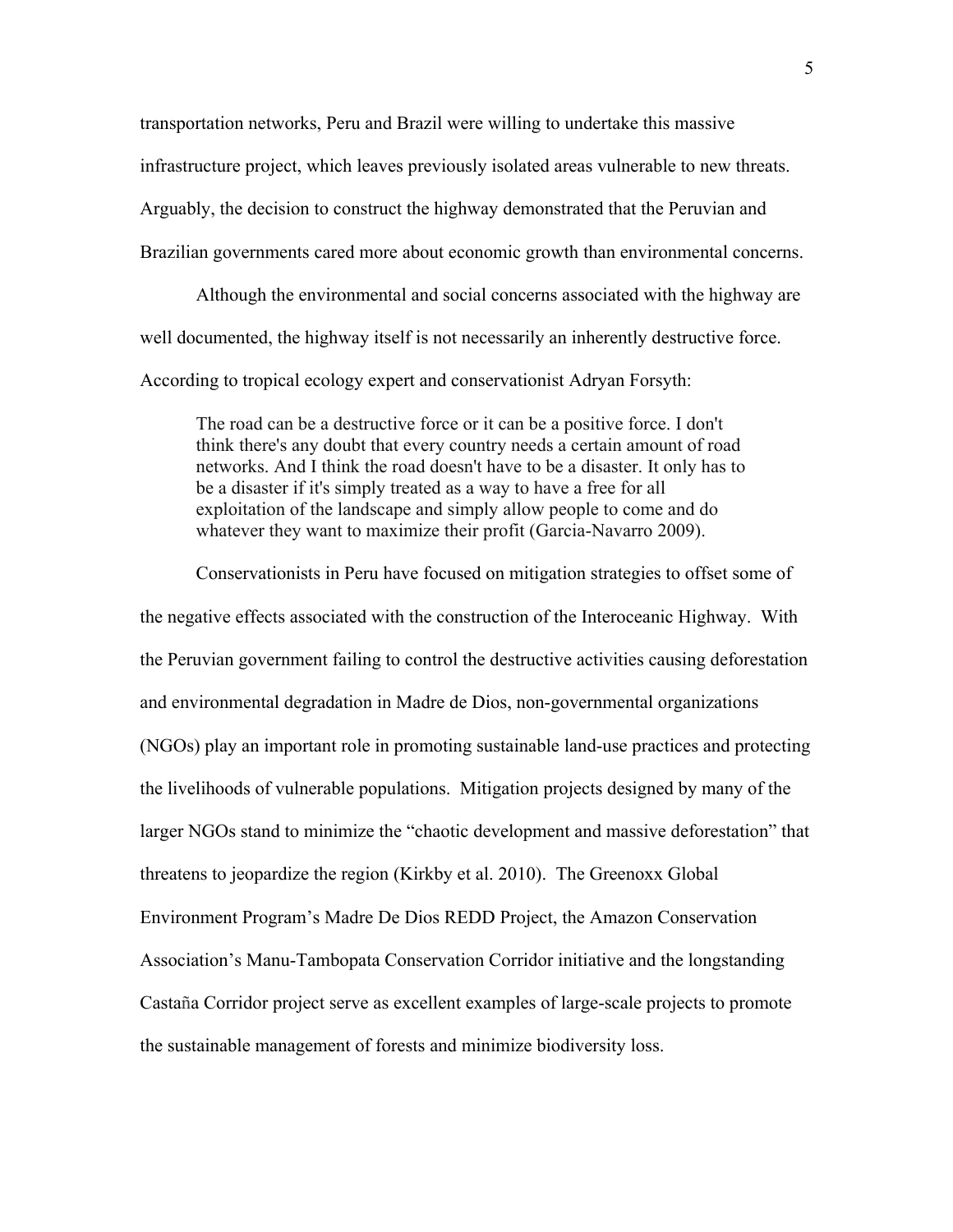While well-funded NGOs have the resources to undertake massive projects, small, grassroots organizations have better capacity to work with local communities to convince landowners to adopt more sustainable land-use practices. Small-scale NGOs will need to play a critical role in promoting responsible stewardship of the land and protecting indigenous knowledge and rights. Camino Verde is an example of a small organization with the potential to offset some of the destructive impact of the Interoceanic Highway. Located in the farming community of Baltimore along the Tambopata River in Madre de Dios, Camino Verde is a U.S.-registered non-profit dedicated to "protecting and understanding biodiversity in the Peruvian Amazon, protecting indigenous rights, autonomy, and wisdom and spreading sustainable ways of life and encouraging fair, sustainable development" ("Camino Verde News"). Camino Verde has undertaken a variety of projects in the community of Baltimore related to agroforestry, reforestation, the conservation of primary forests and the development of a living seed bank. Leading by example, Camino Verde is demonstrating that there are economically viable alternatives to the papaya plantations, logging operations and gold mining practices that have become prevalent in Madre de Dios.

This paper uses William H. Durham's (1995) model of the political ecology of deforestation in Latin America to help clarify the role of the Interoceanic Highway in creating population pressures in Madre de Dios and to explain the link between the construction of the highway and unsustainable land-use practices that are the driving forces of deforestation and environmental degradation in the region. The impact of the Interoceanic Highway in Madre de Dios is examined, as are some of the current mitigation strategies in place. It is argued here that grassroots organizations, and NGOs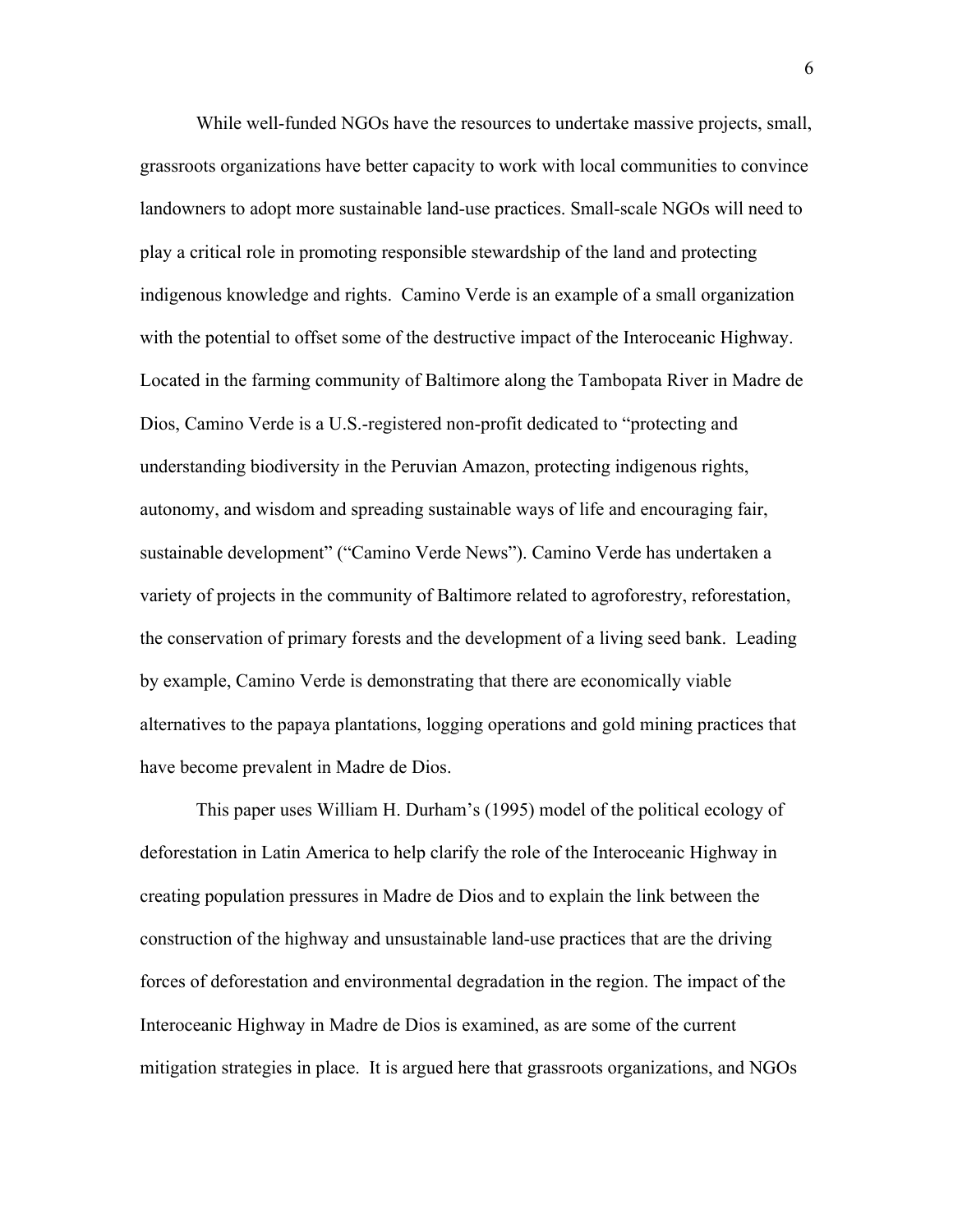in general, need to play a particularly important role in mitigating the impact of the highway because the Peruvian government, for the most part, has appeared unable and unwilling to undertake this task. Despite its shortcomings, Camino Verde is critical to slowing down the positive feedback loops that are causing deforestation as expressed in the Durham model that are being exacerbated by the Interoceanic Highway.

Interviews were conducted with 17 key stakeholders between May 26, 2013 and November 20, 2013. Five interviews were conducted with Camino Verde's employees on site in Baltimore. In addition, interviews with a tour guide, hotel owner, farmer, government official, ichthyologist, forest technician and three other local NGO employees were conducted in the city of Puerto Maldonado. Three more interviews with a Montevideo-based NGO employee, Washington-based NGO employee and Camino Verde board member were conducted remotely via Skype. Each interviewee was asked 10 to 15 questions regarding his or her role in the region, the positive and negative impacts of the highway, optimal mitigation strategies for reducing the impact of the highway and the importance of an organization such as Camino Verde for the community of Baltimore.

Chapter one provides a general overview and historical background of the Madre de Dios region as well as the Interoceanic Highway. Chapter two looks at the environmental, social and economic impacts of the highway from the perspective of the interviewees. Chapter three analyzes mitigation strategies for reducing the impact of the highway. Chapter four analyzes the importance of grassroots organizations in the Amazon from a political ecology perspective. Chapter five examines how the mission of a grassroots organization can help people transition to more sustainable land-use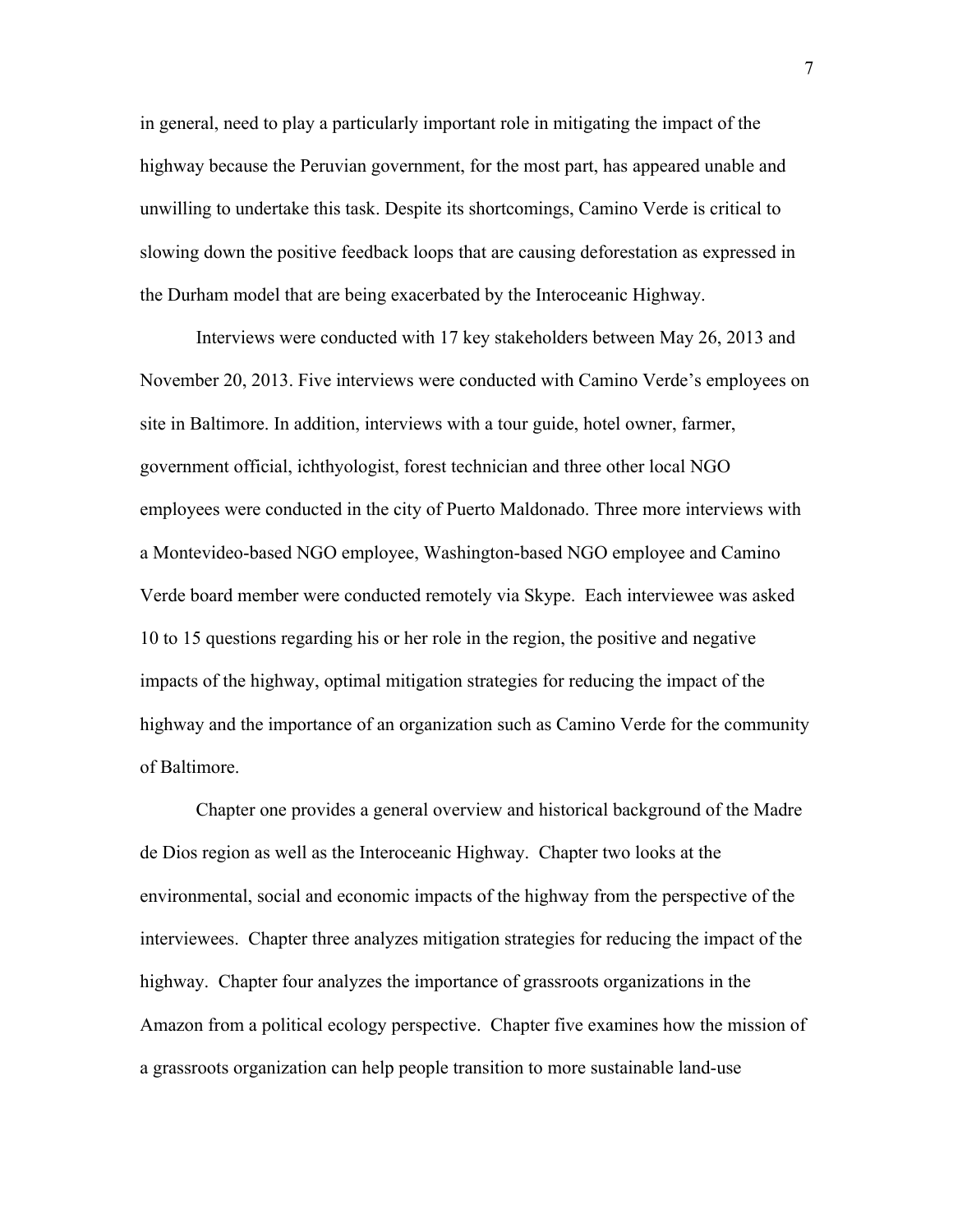practices and play a role in reducing environmental, social and economic effects brought about by the paving of the Interoceanic Highway. The concluding section provides some additional analysis for a blueprint towards a sustainable future in Madre de Dios.

This paper is intended for anyone interested in studying the importance of grassroots organizations as well as larger NGOs in reducing the environmental and social impact of major infrastructure projects. In addition, it is intended for people interested in studying the driving forces of deforestation and environmental degradation in Madre de Dios from a political ecology perspective. I hope that it will help to draw attention to the rapid ecological and social changes now underway as a result of the completion of the highway.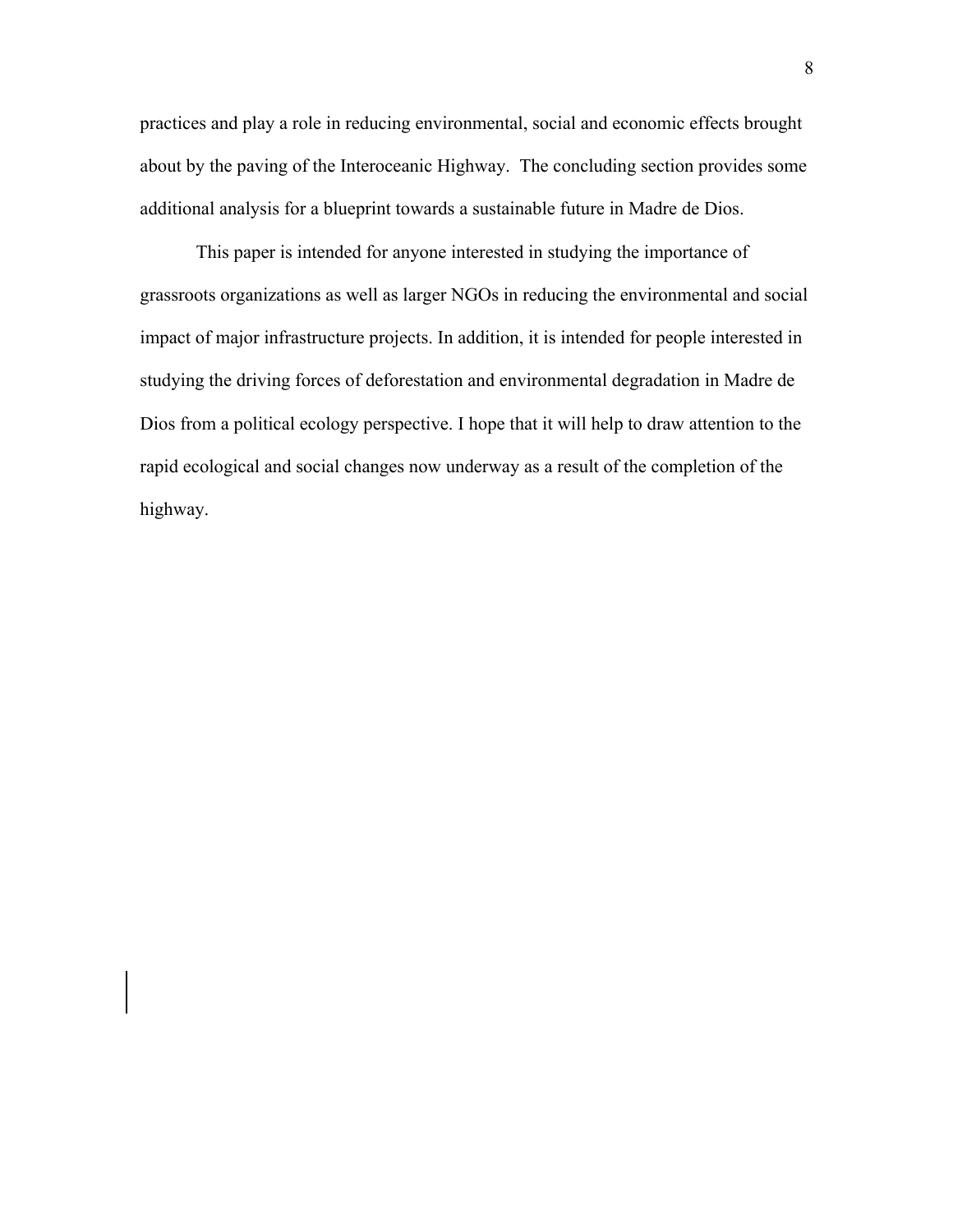#### Chapter 1: Overview of Madre de Dios and the Interoceanic Highway

## **Study Area**

The department of Madre de Dios consists of approximately  $85,000 \text{ km}^2$  of lowland rainforest located in Southeastern Peru's Amazon River Basin (Swenson et al. 2011). Madre de Dios borders the Peruvian departments of Puno, Cusco and Ucalayi, as well as both Brazil and Bolivia, forming the MAP region. This tri-national frontier region consists of Madre de Dios, the Brazilian state of Acre and the Bolivian department of Pando (Cabello 2010).

Madre de Dios is divided into three provinces: Manu, Tahuamanu and Tambopata, which are subdivided into municipal districts (Gray 1997). Puerto Maldonado, the capital city of Madre de Dios, is located in the Tambopata Province and serves as the central hub for economic activity in Madre de Dios. Puerto Maldonado is located at the intersection of two primary rivers in the area, the Madre de Dios and Tambopata.

Baltimore, the farming community home to Camino Verde, is located on the Tambopata River, 60 kilometers southwest of Puerto Maldonado. Baltimore is located adjacent to the Tambopata National Reserve, a 274,690-hectare, federal protected area (Boyd 2013, Kirkby 2002). Baltimore is accessible from Puerto Maldonado by boat or from a combination of trails and secondary roads linked to the Interoceanic Highway.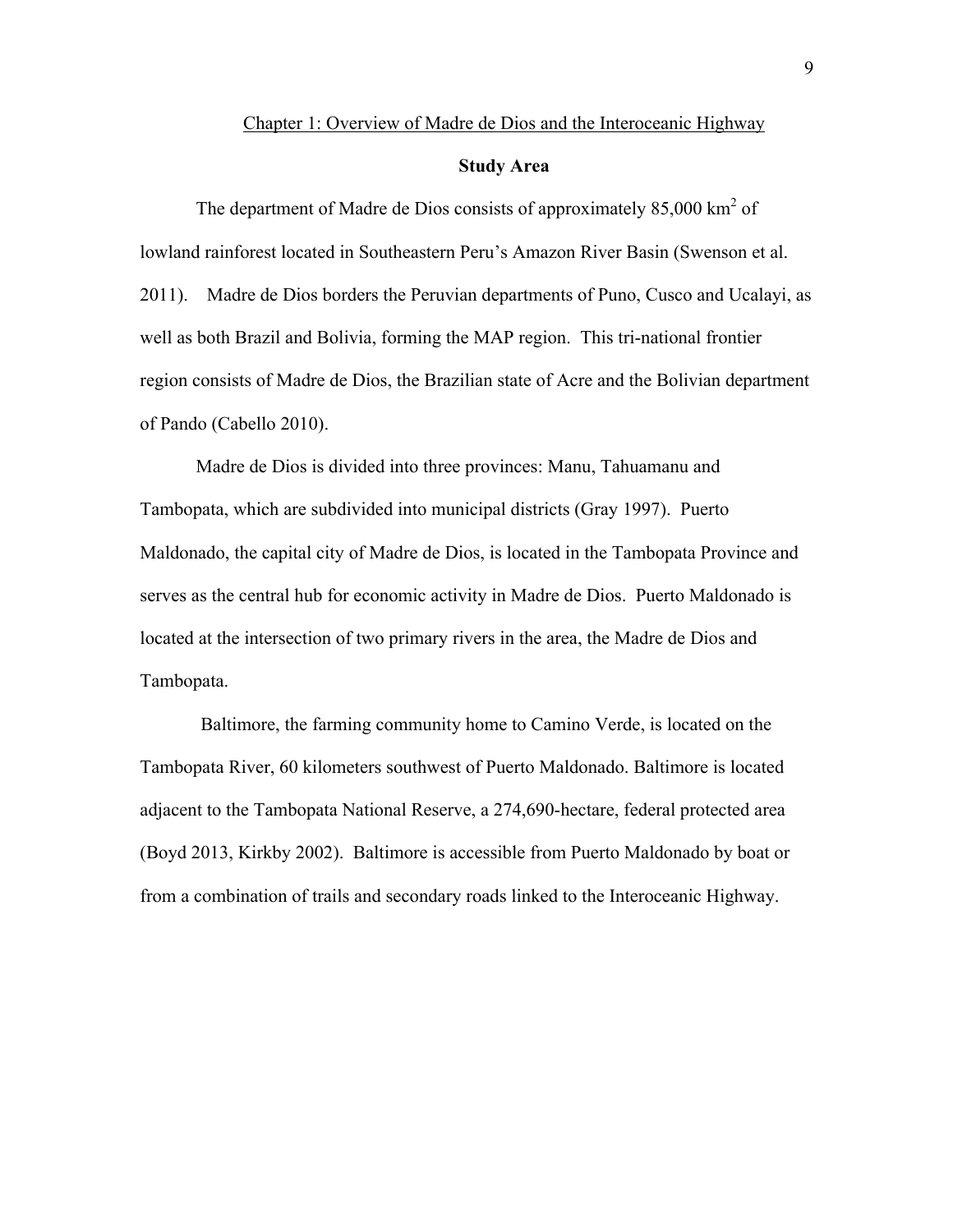

## **Map of the Department of Madre de Dios**

Source: www.observatorioturisticodelperu.com

Madre de Dios is considered to be the most culturally diverse region in Peru. It is home to several indigenous communities that comprise 19 ethno-lingustic groups and seven language families (Gray 1997, Little and Leach 2013). Approximately 10,000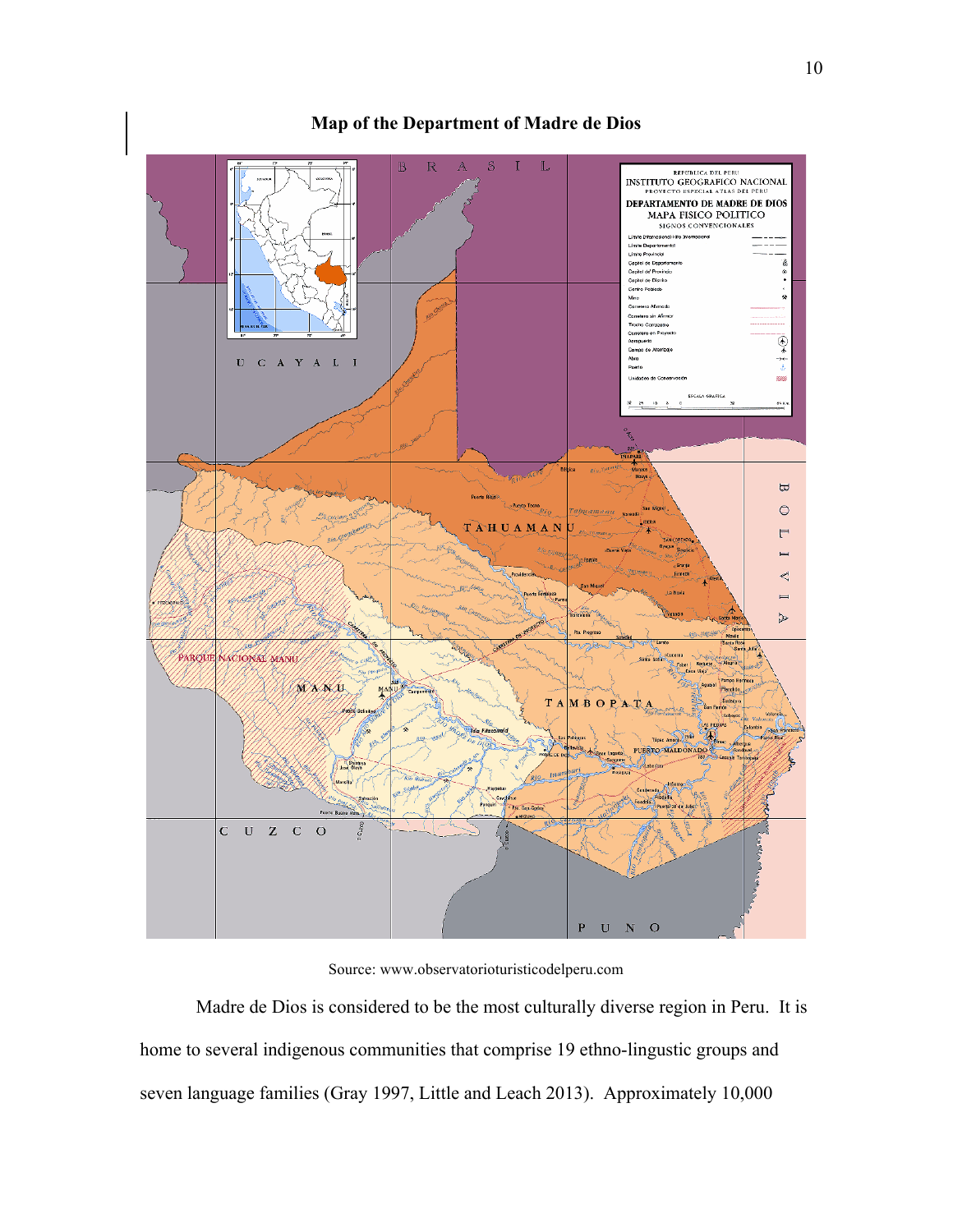indigenous people live in Madre de Dios (Little and Leach 2013). Until the first wave of colonization in the 1800s, indigenous populations had virtually no contact with outsiders (Little and Leach 2013). In the  $20<sup>th</sup>$  Century, indigenous populations were often at odds with colonists. A recent surge in immigration from the Andean highlands and elsewhere has made these indigenous populations increasingly vulnerable to the threat of outsiders, and this has continued to help shape Madre de Dios' ever-evolving cultural identity.

Due in part to its historic isolation and relatively low population density, Madre de Dios is considered to have some of the best-preserved forest in Peru and Amazonia in general. Madre de Dios is recognized by biologists to be one of the world's most biodiverse regions (Fernandez 2013, Gourlay 2010, ACA Conservation Corridors). In the Tambopata National Reserve alone, 587 bird, 91 mammal, 94 fish and 127 reptile or amphibian species have been identified (Tickell 1993). Madre de Dios is also home to six protected areas as well as 14 private conservation areas, including one located on Camino Verde property (SERNANP 2013).

Despite its capacity to support such an extraordinary amount of plant and animal life, Amazonian soil is considered to be poor and fragile. Only four percent of soil is classified as fertile by agronomists (Revkin 2004). According to Camino Verde executive director Robin Van Loon, while much of the Amazon is not ideal for agriculture, the Tambopata Province in Madre de Dios is considered a comparatively fertile microregion. This can be attributed to the rich mineral sediments flowing from the Tambopata River's headwaters in the Andes. The Tambopata region has become an ideal place for farming communities such as Baltimore.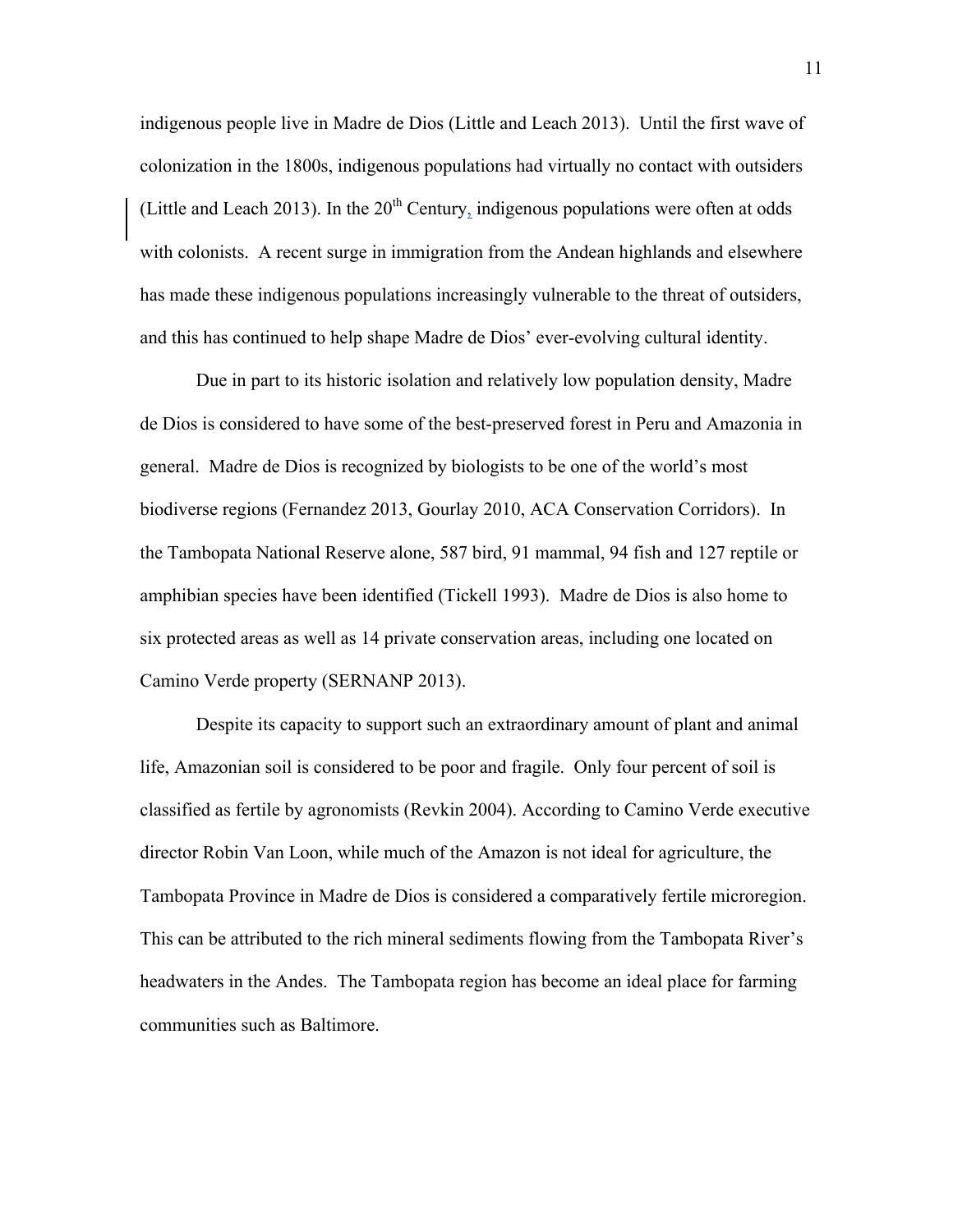The economy of Madre de Dios is reliant on extractive activities. According to one study of the Tambopata region, agriculture, cattle ranching, Brazil nut harvesting, logging, gold mining and private reserves comprise the principal land uses apart from public protected areas and ecotourism (Kirkby et al. 2011). The recent population boom in Madre de Dios coupled with the increase in extractive activities has made the area increasingly vulnerable to threats of deforestation and environmental degradation.

#### **Regional History**

Before the arrival of colonists in Madre de Dios, indigenous groups relied upon traditional methods of forest use for subsistence. Traditional land uses were dependent upon nomadic farming practices, which required shifting location over time. Slash-andburn agriculture dominated the landscape, with farmers commonly shifting fields within three years (Moran 1993). While contemporary slash-and-burn agricultural practices in the Amazon have a negative connotation, traditional agricultural methods generally had a low-impact on the land (Moran 1993).

The Madre de Dios economy changed during the first colonization period in the 1890s, when a rubber boom swept through the region and outsiders became interested in the region's resources (Gray 1997, Little and Leach 2013). Rubber production in Madre de Dios subsided in the early 1900s, following a collapse in global rubber prices, but the region was changed permanently (Ricalde 1993). The rubber boom in Madre de Dios put the region on the national radar and established it as an economy reliant on extractive activity. Following the collapse of the rubber economy, people turned to gold mining, logging and Brazil nut harvesting as sources of income (Ricalde 1993).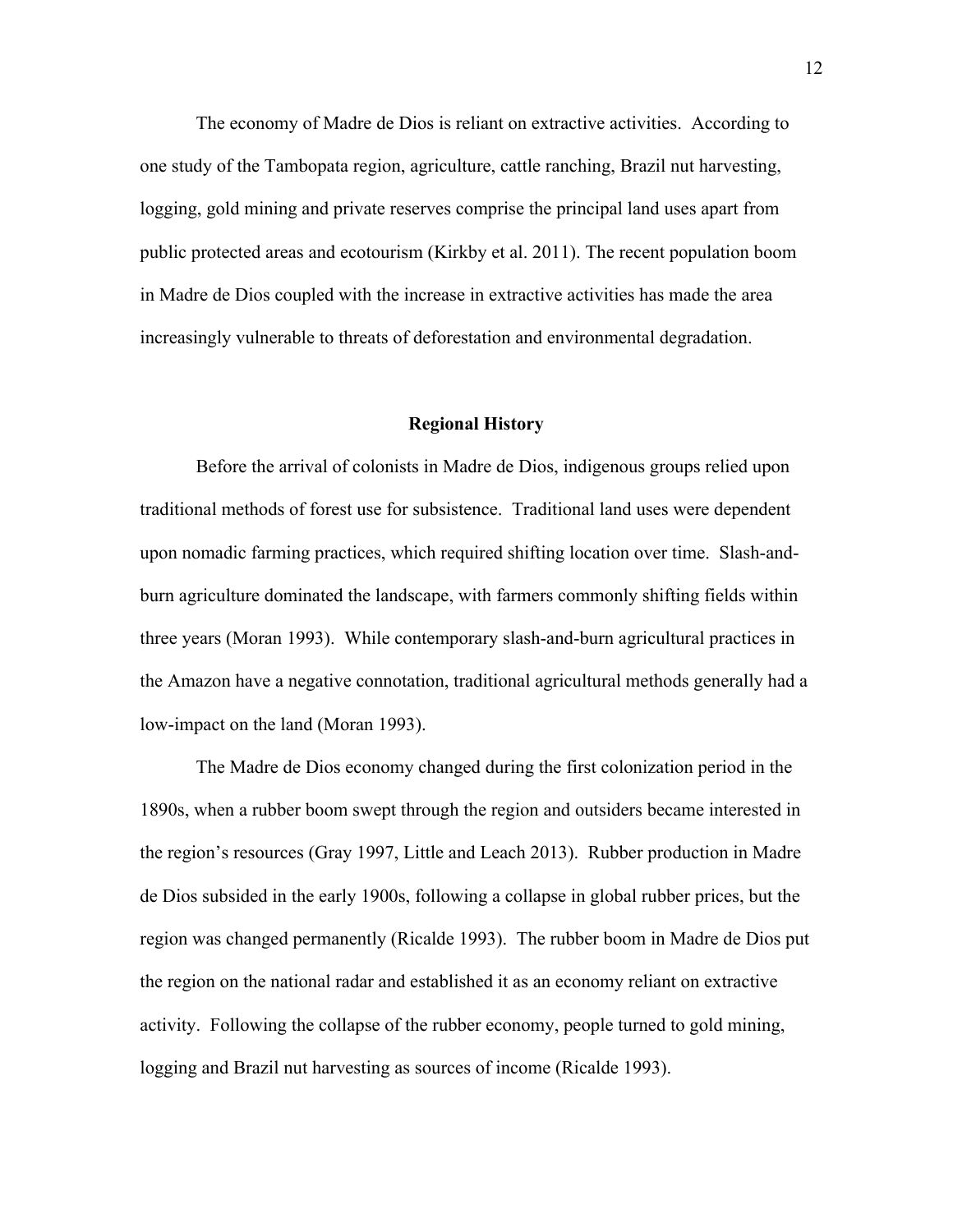While the region become more reliant on extractive practices, immigration into the region was gradual (Gray 1997) and land-use changes in Madre de Dios were relatively moderate until the paving of the Interoceanic Highway (Asner et al. 2010). After the first wave of colonization, Madre de Dios remained out of the national spotlight until a gold boom swept the region in the 1950s (Alvarez 2003). The construction of the road connecting Puerto Maldonado and Cusco in the mid-1960s brought about a wave of immigration (Alvarez 2003). New arrivals from the impoverished Andean highlands poured into Puerto Maldonado and communities along the highway in hopes of better economic opportunities.

An increase in gold prices in 1973 once again changed the nature of Madre de Dios, cementing gold mining's status as the primary source of income as well as a driving force of deforestation and environmental degradation (Gray 1997, Rubio 2010). Smallscale mining became an increasingly popular activity in the area, serving as an economic opportunity for impoverished immigrants from the Andean highlands and elsewhere as well as indigenous communities. Currently, Madre de Dios is the third largest producer of gold in Peru and gold mining in Madre de Dios accounts for 70 percent of Peru's artisanal gold production (Brooks et al. 2007).

In recent years, farmers in Madre de Dios have begun to transition away from traditional subsistence agricultural practices and have become more reliant on cash crop production. The agricultural landscape changed considerably in the 1980s with then-President Alan Garcia's macroeconomic policies aimed at "providing easy access to agricultural credit and land titles, promoting farmers' cooperatives and offering guaranteed markets for products like rice" (Coomes 1996). These policies coupled with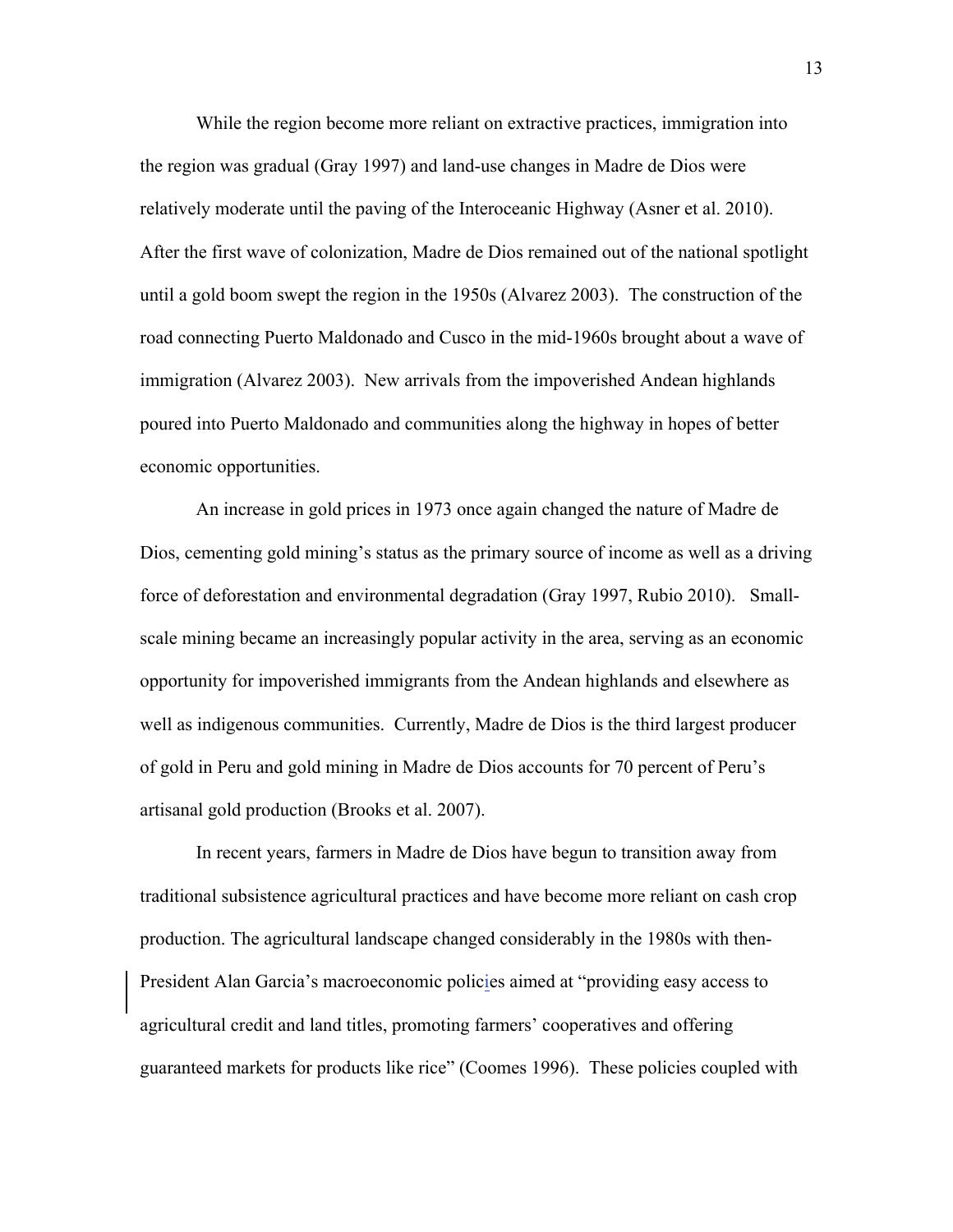land ownership turnover and rising crop prices attracted an influx of new farmers to the region (Nascimento and Drummond 2003). Between 1985 and 1990, rice, maize and cattle production increased 30 percent, 72 percent and 29 percent respectively in Madre de Dios (Naughton-Treves 2004). This boom in colonist farmers and their reliance on cash crops and modern agricultural practices have helped drive up deforestation rates in recent years (Coomes 1996).

The Interoceanic Highway has further altered the agricultural landscape of the region. According to Van Loon and Ursula Leyva Carbone, the executive director of Camino Verde Tambopata, Camino Verde's Peru-based sister organization, farmers' markets have expanded following the paving of the Interoceanic Highway and agricultural production in Madre de Dios has continued to evolve with a recent boom in papaya plantations and other monoculture crops over the last few years.

#### **History of the Interoceanic Highway**

While talks of a highway connecting Peru and Brazil's coasts have taken place since the early 1960s, the two nations formally agreed to construct the Interoceanic Highway in December 2004 to provide a large roadway that would traverse the Andes and the Amazon and connect the two nations' coasts (Katrina 2005, Curran 2013, Naughton-Treves 2004, Tickell 1993). Brazil had spent decades building roads through its Amazonian interior, completing its section of the highway by 2002. For Peru, this was one of the largest infrastructure projects in the nation's history (Navarro-Garcia 2009), requiring the paving of roads through the nation's Andean highlands and Amazonian frontier, costing over \$800 million (La Republica 2012). The construction of the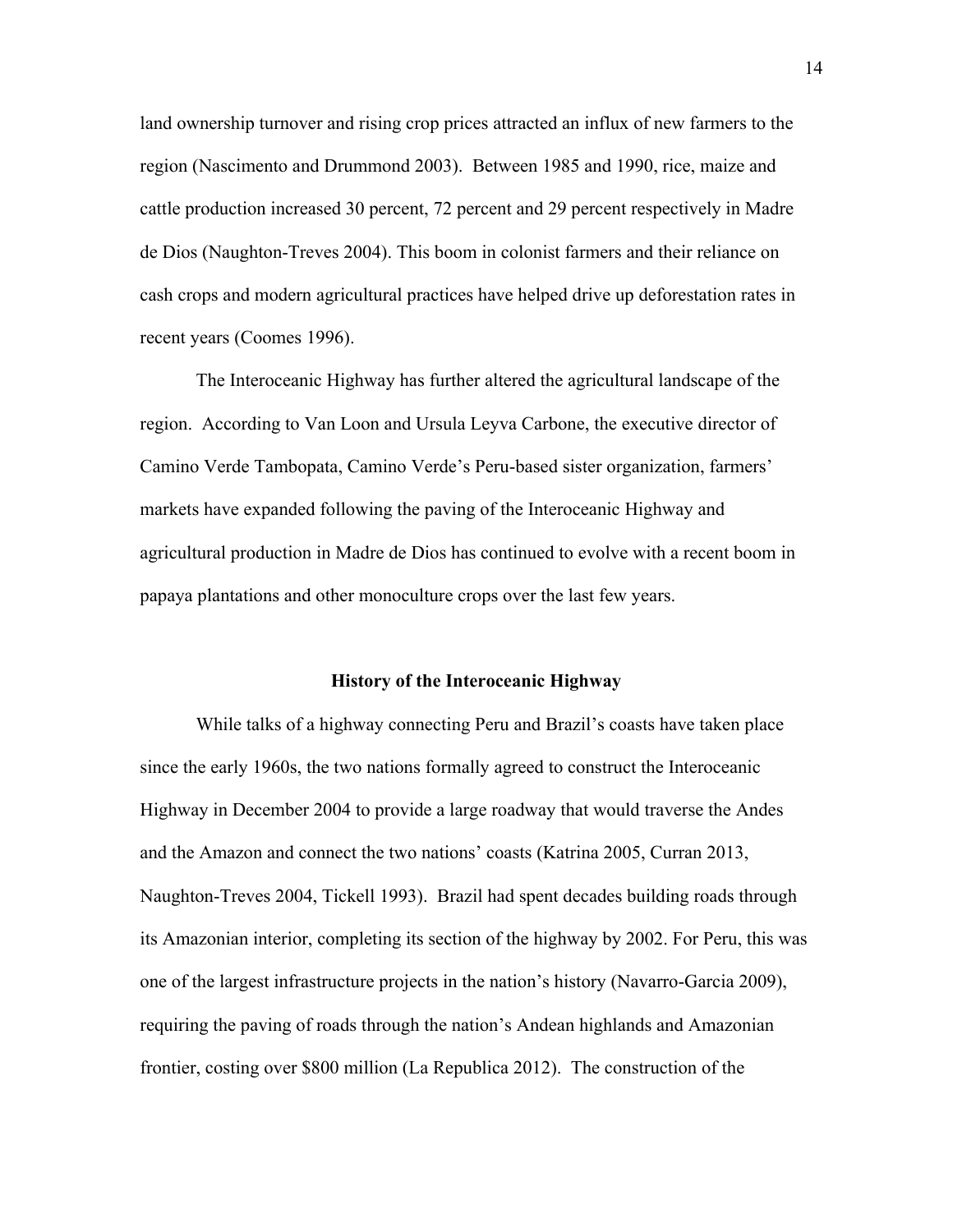highway would open up much of Peru's interior. According to one estimate, 20 percent of Peru's national population would become integrated by the paving of the highway (MTC 2005).

Part of the construction of the highway required the paving of the road connecting Cusco and Puerto Maldonado, which was built in the 1960s. Before this road was surfaced, travel between these two cities was difficult. It could take up to two weeks to travel from Cusco to Puerto Maldonado in the road's early days. The paving of the Interoceanic Highway cut the timing of this trip down to eight to 10 hours, permitting greater interaction between Puerto Maldonado and the rest of Madre de Dios and the Andean highlands. The Interoceanic Highway greatly improved communication and transportation networks for Peru and Brazil's Amazonian interior. In the neighboring Brazilian state of Acre, for example, distance from the nearest port was decreased by 2,500 kilometers, since Peru's Pacific ports were considerably closer to the state than the nation's Atlantic coast (Mendoza et al. 2007).

The construction of the 722-meter Billinghurst Bridge in Puerto Maldonado, spanning the Madre de Dios River, was the final component of the Interoceanic Highway (Hamilton 2006). The inauguration of the Billinghurst Bridge in December 2010 and subsequent opening of the highway in 2011 signaled that this grand dream had become a reality (Collyns 2011). With the highway standing to fuel both economic growth and environmental degradation, the bridge serves a symbol of both hope and trepidation for Peru.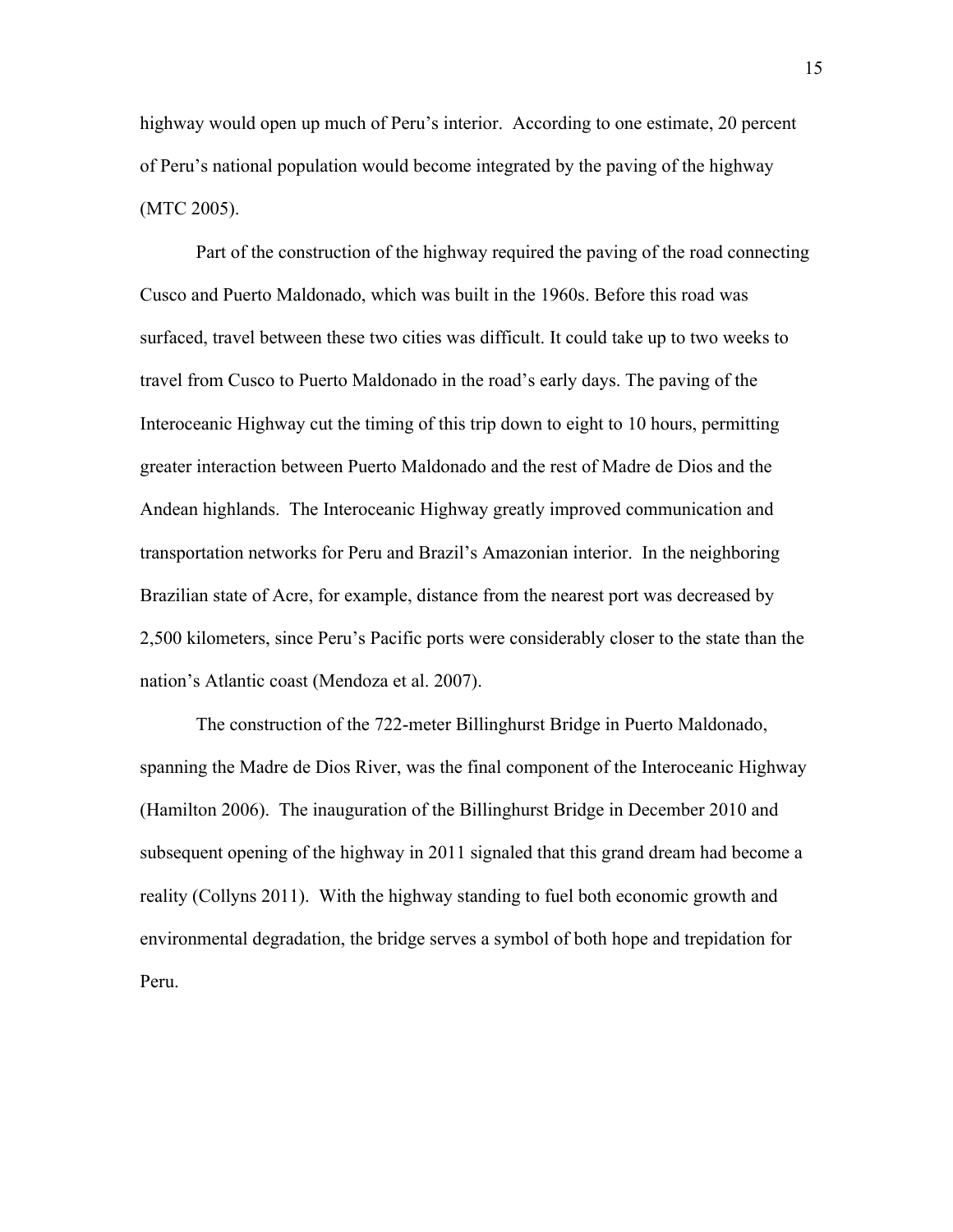#### **Demographic Shifts in Madre de Dios, Puerto Maldonado and Baltimore**

Compared with the rest of the country, the Peruvian Amazon is remote. The Amazon River basin covers half of Peru, yet only five percent of Peruvians call the rainforest their home (Spellerberg 1998). The economic opportunities coupled with the paving of the Interoceanic Highway have helped facilitate a population boom in the region in recent years. Migrants from the impoverished Andean departments such as Cusco, Apurimac and Puno are arriving in Puerto Maldonado and elsewhere in Madre de Dios in droves via the Interoceanic Highway in search of gold mining and other livelihoods.

The population boom has been a cause of concern for the area's residents. The uncontrolled development and growth in economic activity have put an enormous strain on the region's fragile soils. Competing land-use practices are driving up real estate values in Puerto Maldonado and elsewhere. According to Javier Huinga, a subsistence farmer who lives along the Tambopata River, Madre de Dios was not prepared to deal with the massive immigration linked to the Interoceanic Highway

The influx of immigrants has led to a noticeable erosion of indigenous cultures as a result of interaction with their highland counterparts. According to Van Loon, "People here describe the phenomenon that the indigenous culture of the region is rather 'meek and shy' whereas the highland culture of Southern Peru is proud and very nationalist in character. You can see that in Puerto Maldonado with the sort of traditional food, culture, etc. being pushed to the wayside by highland culture."

The effect of the population boom in Puerto Maldonado has been substantial. Serving as the hub for gold mining and other extractive activities in the region, the city is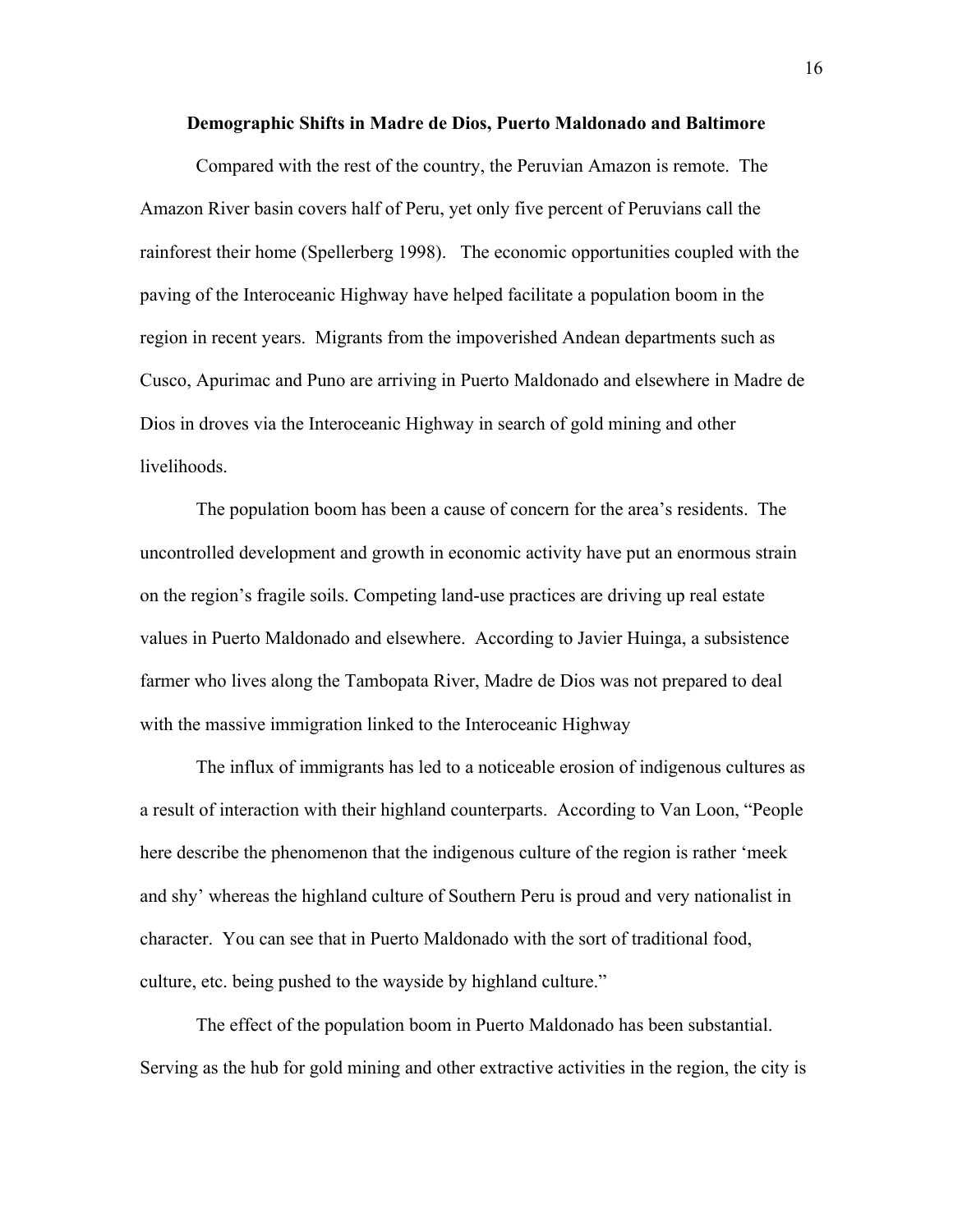growing at an astounding rate. According to Donald Traeris, the owner of the Anaconda Lodge located on the outskirts of Puerto Maldonado, "I go to the city once or twice a week and every time I see something new. It is pretty fast growing."

While the department of Madre de Dios as a whole is experiencing a population boom, the farming community of Baltimore is experiencing something of an exodus. While there are approximately 30 families who own property in Baltimore, only about half of them actively manage the land. As several Baltimore residents remarked, the closing of the primary school, economic opportunities in the city, rising property values and lack of interest in working the land have all been contributing factors for residents selling their land to neighboring ecotourism lodges and migrating to the city. The recent exodus in Baltimore has led to a loss of a sense of community in the area with so few people actively managing the land. The school is closed, the community meeting center is seldom used and the community's soccer field is overrun with jungle undergrowth.

## **Political Ecology and the Link between Deforestation and the Interoceanic Highway**

Political ecology is a broad interdisciplinary field seeking to "link macro-level political economic processes with micro-level aspects of human ecology" (Dodds 1998). This school of thought seeks to examine the control and exploitation of natural resources through a political lens by examining power relations among stakeholders (Delang 2005). Political ecology has been used to help explain trends in environmental destruction in Latin America, a region whose economic and social history can be described as "a long engagement with extraction" (Bebbington 2009). Frontier colonization and unsustainable land-use practices have been the driving forces of deforestation in Latin America and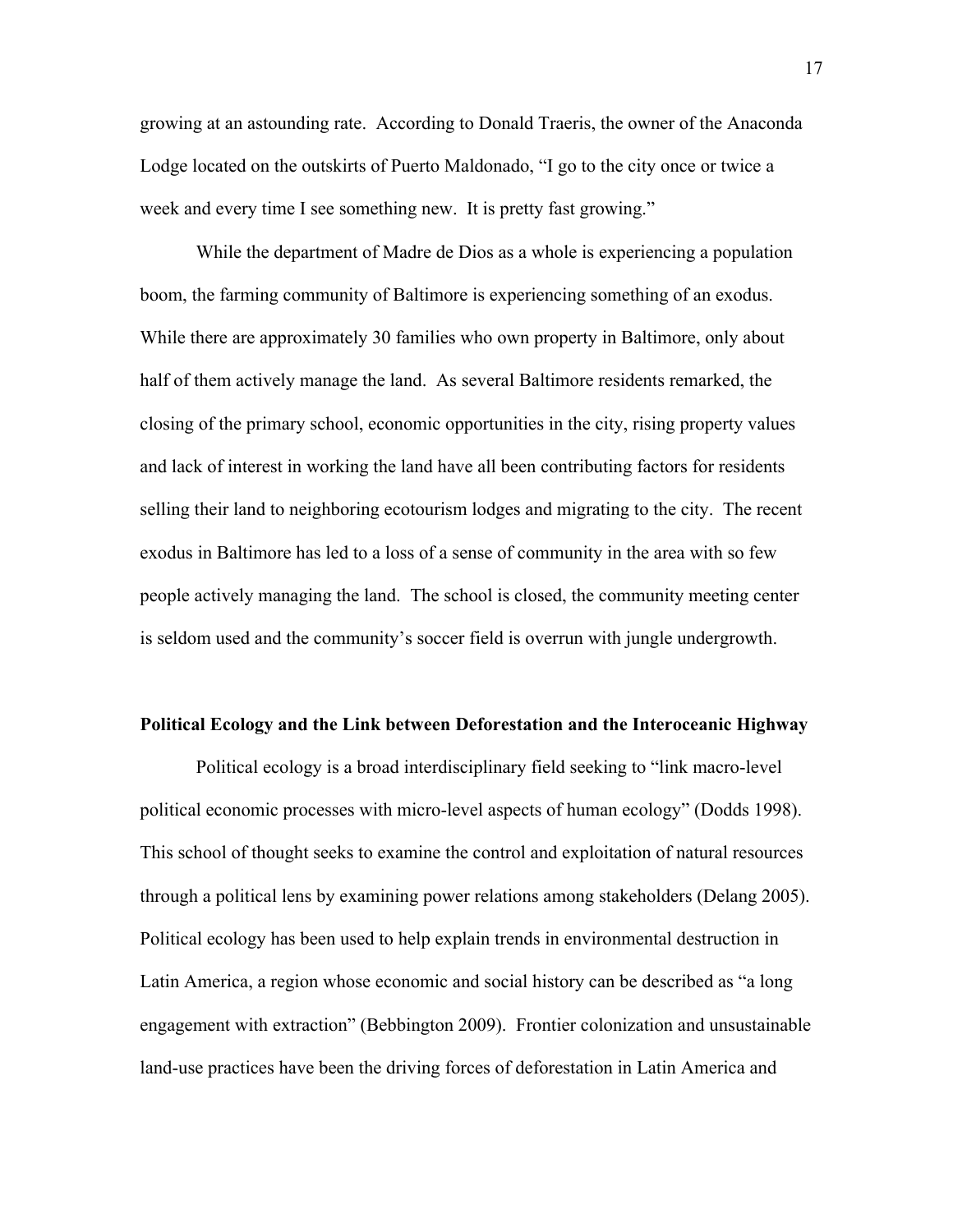many scholars have used political ecology's theoretical framework to explain this process (Carr 2009).

In *Political Ecology and Environmental Destruction in Latin America*, William H. Durham (1995) uses a political ecology framework to develop a model of two positive feedback loops revolving around capital accumulation and impoverishment to explain the underlying causes of deforestation and environmental degradation in Latin America. According to Durham, capital accumulation fuels deforestation when commercial production schemes expand into a region due to market demand and a favorable legal environment exists for these practices to take place. He goes on to point out that "when conditions are favorable, there is a positive feedback effect: successful deforestation produces funds that fuel its own acceleration." The feedback loop related to impoverishment is linked to the capital accumulation feedback loop "through the accelerating scarcity of land for household agricultural production and other uses, through the displacement of forest inhabitants from their homes, or not infrequently, through both of these changes at once."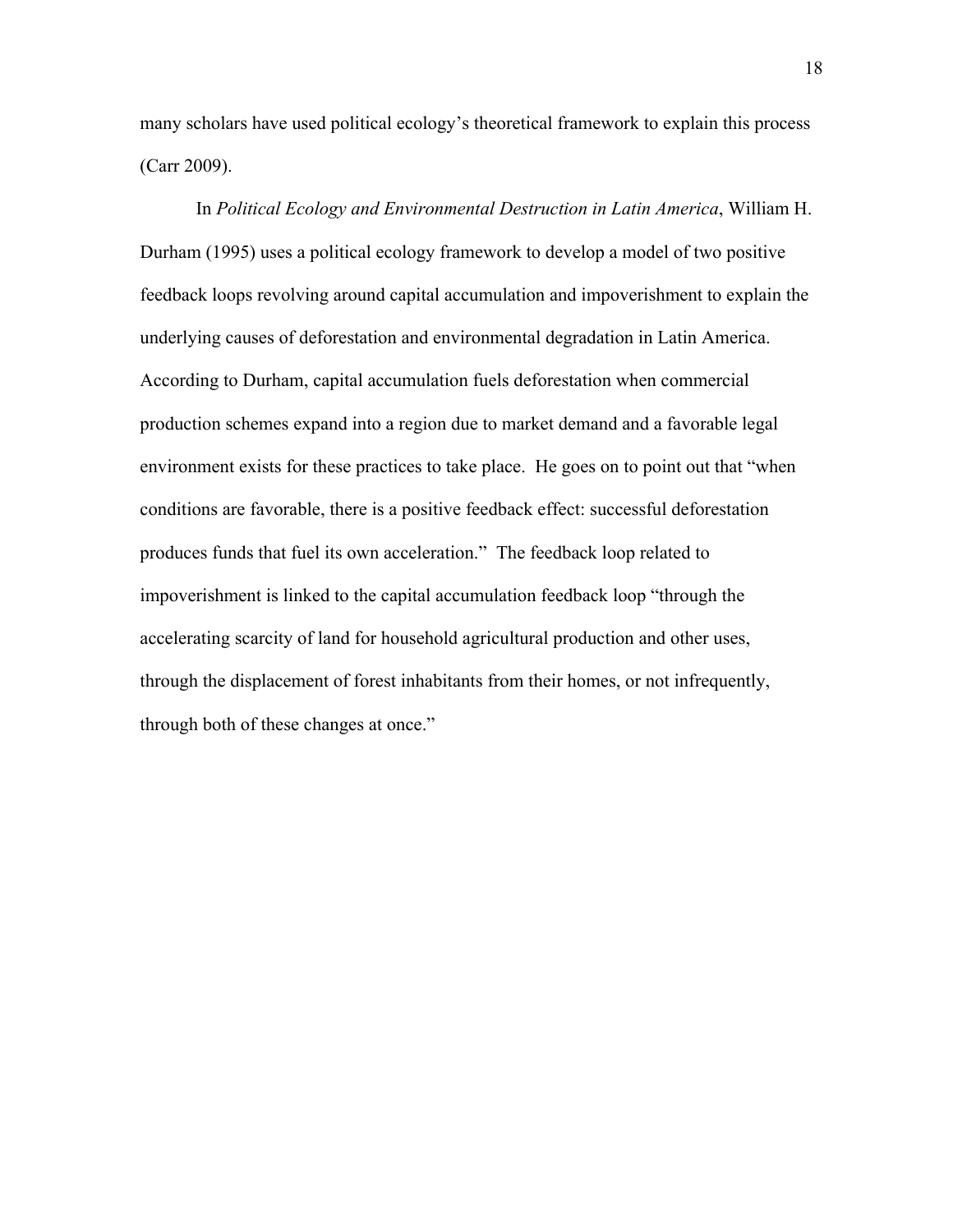

## **William Durham's Model of Political Ecology of Deforestation in Latin America**

Fig. 1. The political ecology of deforestation in Latin America. This highly simplified sketch is an attempt to synthesize the main arguments of this volume concerning structural causes of environmental destruction in Latin America. The figure emphasizes two positive feedback loops-one corresponding to capital accumulation and the other to impoverishment-that promote deforestation, a form of environmental destruction discussed in all of the chapters. The loops are linked together by interdependent effects on population, resources, and environment. Dashed arrows indicate relationships suspected but not investigated in this volume. "A" refers to low input costs; "B" to production subsidies from nature and the state. The figure assumes market involvement and associated cultural values throughout the population(s) represented.

Source: Painter and Durham (1995)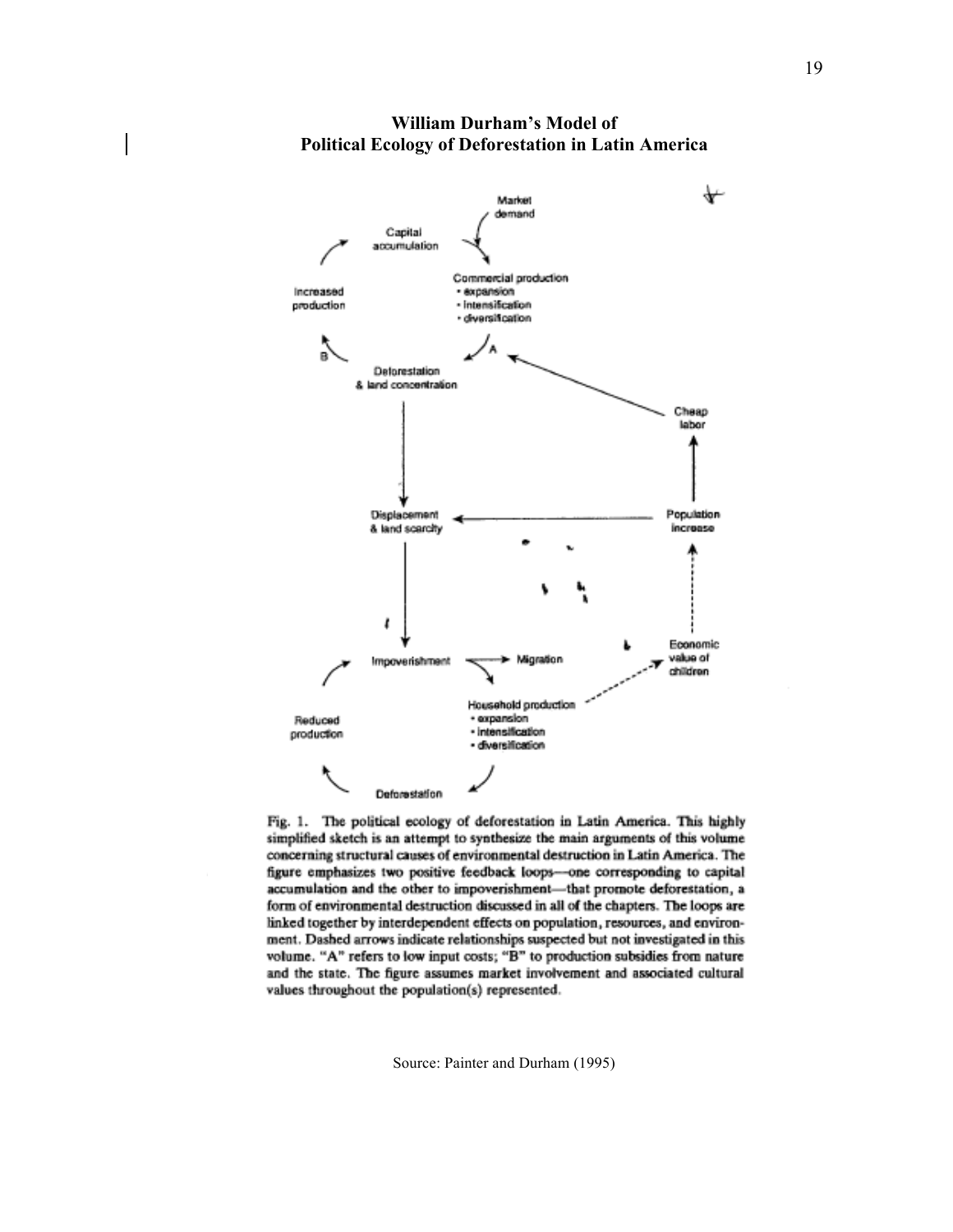The link between the construction of the Interoceanic Highway and consequential deforestation and environmental degradation can be explained in part by Durham's model. The market demand for gold, agricultural products, timber and other products and the lack of enforcement in Madre de Dios have helped fuel the capital accumulation feedback loop in the region. The Interoceanic Highway provides greater ease of access for gold miners and has opened up markets for farmers and loggers, helping fuel the capital accumulation positive feedback loop. The Interoceanic Highway has also helped fuel the impoverishment positive feedback loop, providing easier access for immigrants coming from impoverished Andean highlands and elsewhere to Madre de Dios. The expansion into Madre de Dios is putting tremendous pressure on the Amazon's fragile soils.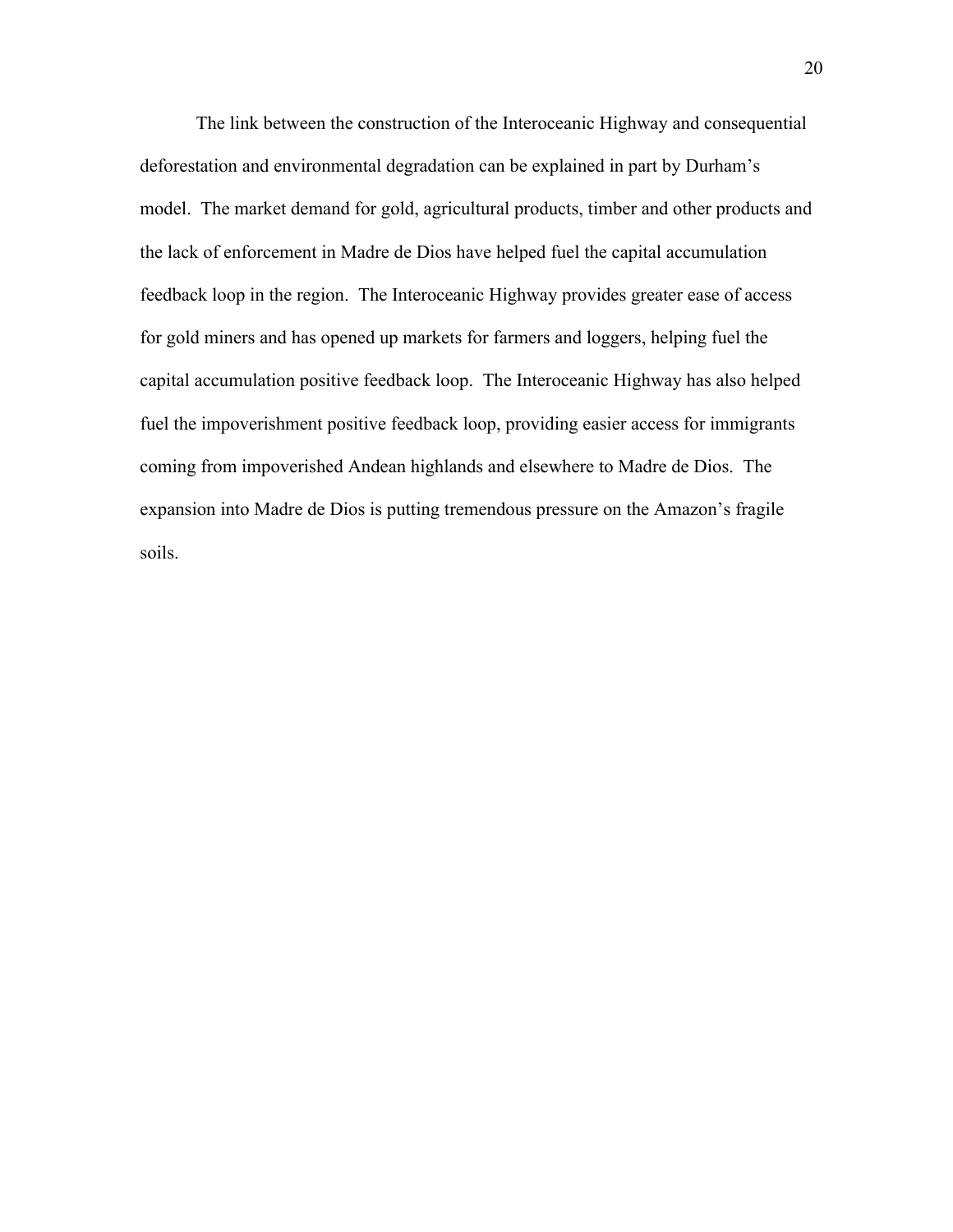## Chapter 2: The Impact of the Interoceanic Highway

## **Introduction**

With 53 percent of its rural population living in poverty, Peru has every incentive to pursue economic growth opportunities (Boyd 2013). Undertaking a massive infrastructure project such as the Interoceanic Highway has demonstrated that Peru is committed to prioritizing economic growth and improving its transportation networks. While the positive effects of the Interoceanic Highway are significant, the social and environmental impact associated with the road has been considerable. Increases in illegal gold mining activity, agricultural production, logging, crime and threats against indigenous populations can all be linked to the construction of the Interoceanic Highway.

## **The Destructive Nature of Highways**

As ecologist Thomas Lovejoy put it, "Roads are the seeds of tropical forest destruction" (Laurence 2012). Road development typically results in significant changes in land use in the surrounding areas. Highways cutting through tropical rainforest leave surrounding areas more accessible to destructive activities such as logging, mining, agriculture and hunting. Paved highways in tropical rainforest, such as the Interoceanic Highway, are particularly troublesome, since they often lead to the development of secondary roads, causing further degradation to the surrounding ecosystem (Laurence 2012).

In a study of the impact of highways, "Ecological Effects of Road and Traffic: A Literature Review," Ian F. Spellerberg (1998) examined the ecological effects of highways. According to Spellerberg, road construction often directly leads to a net loss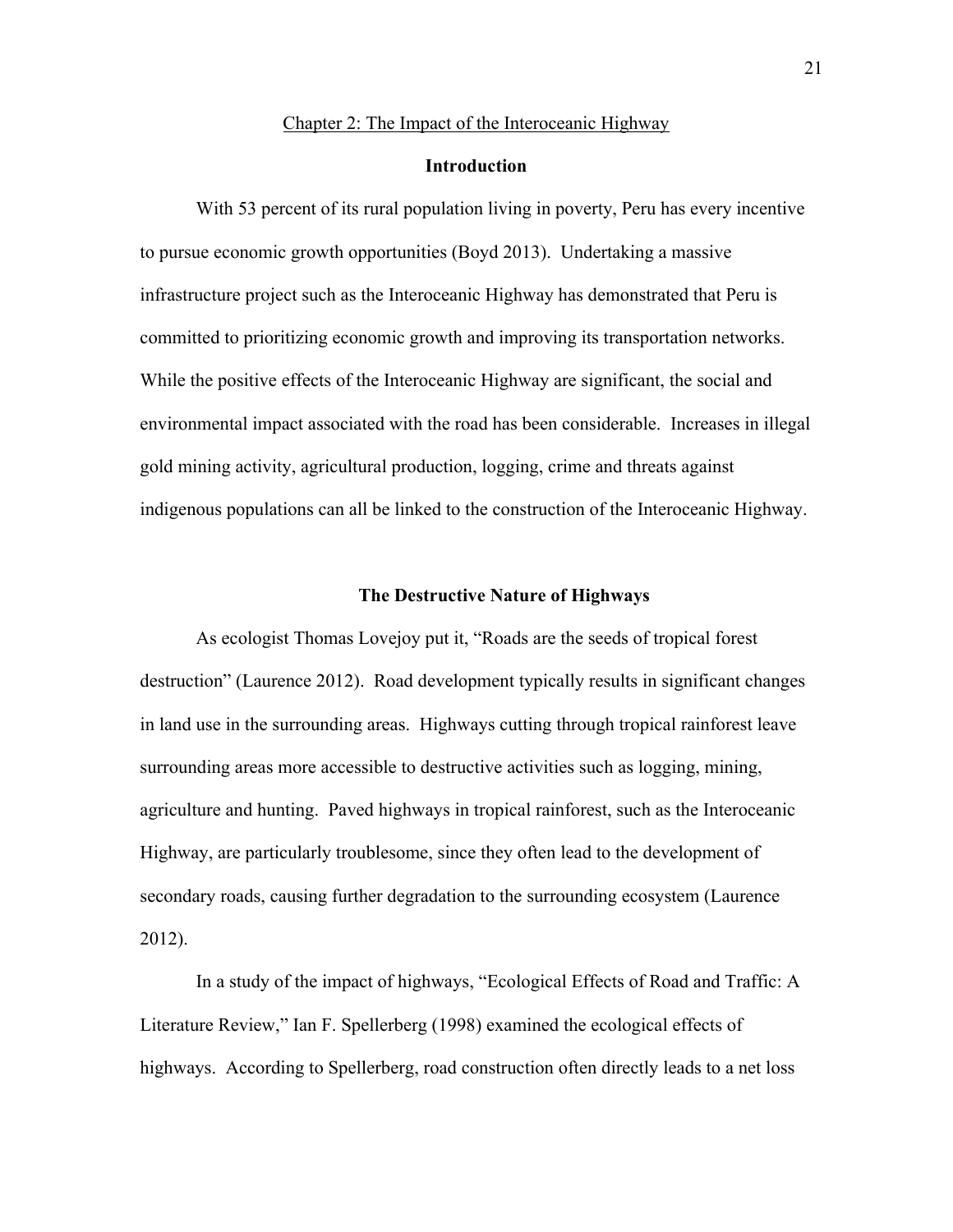of habitat and biota as well as changes in hydrology. In addition to the immediate effects resulting from the construction of the road, Spellerberg lists several short-term effects following the completion of a new road and long-term effects that a road has on the surrounding ecosystem, which include ecosystem fragmentation, road kill, water contamination resulting from runoff, litter, emissions and bank erosion.

Environmentalists fear that increased use of the Interoceanic Highway in the coming years will promote large-scale logging, cattle ranching and gold mining operations in some of the more isolated forest areas along the road (Tickell 1993). The lack of action by the Peruvian government to mitigate the impact of the highway and prevent illegal activity has been particularly troublesome. According to Peruvian biologist Pedro Sentero, "The problem is that Peru has some very good laws on the protection of flora and fauna, but the issue is those laws are not enforced. The government is in charge of making sure those laws are observed, but it does nothing, practically speaking" (Garcia-Navarro 2009).

In the Amazon, large-scale infrastructure projects are typically followed by increases in deforestation rates and environmental degradation in affected areas. The results of one study show as much as three-quarters of deforestation in the Amazon between 1978 and 1994 occurred within 50 kilometers of a major road (Wood and Porro 2002). Case studies of Brazil's infrastructure projects in the Amazon River basin tell a particularly frightening tale and there is great concern that Peru will follow Brazil's example.

Before the construction of the Trans-Amazonian Highway, Brazil's Amazonian interior was sparsely populated. In 1960, only 200 miles of paved roads were to be found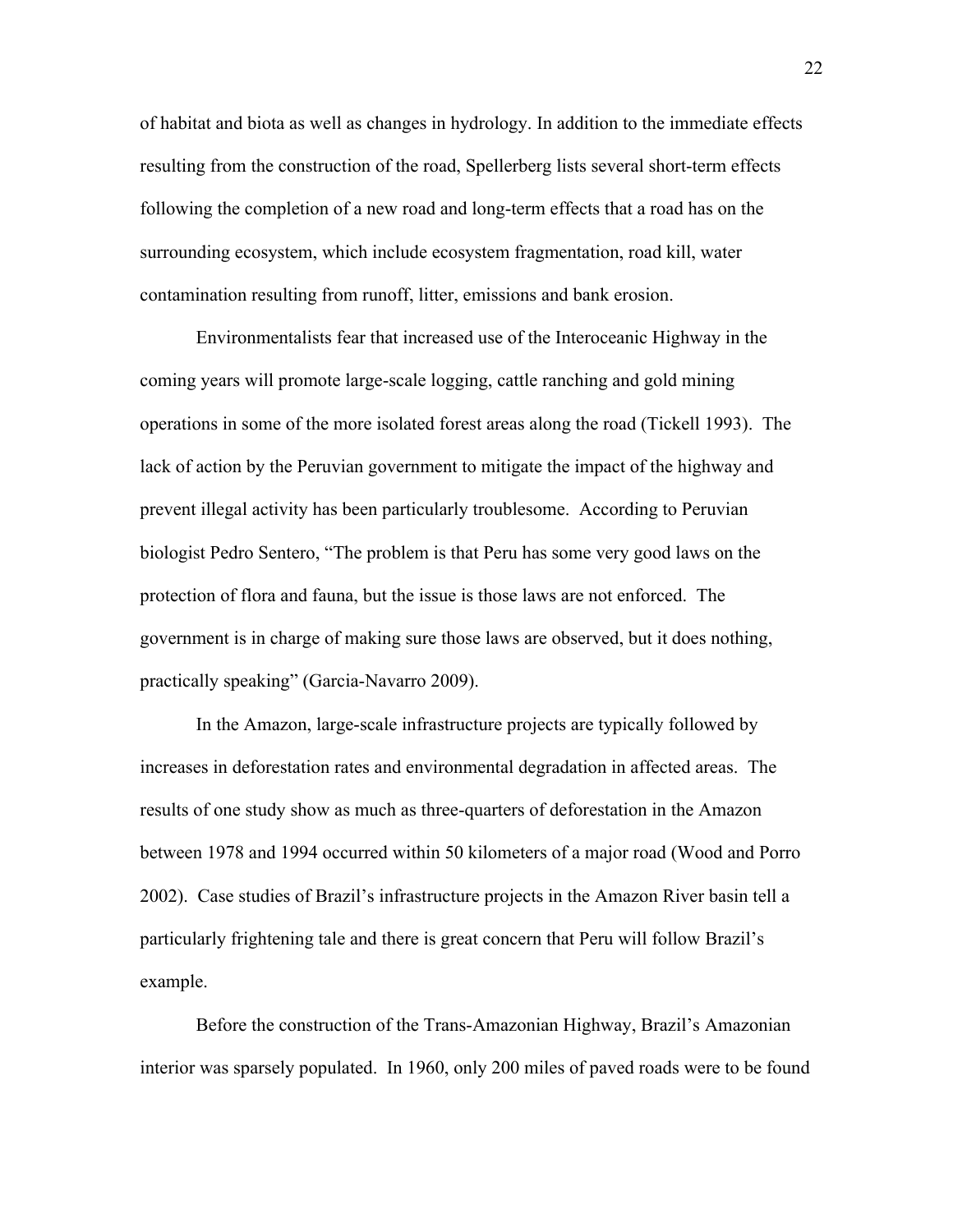in the Brazilian Amazon and there were only two major population centers (Revkin 2004). Brazil's Trans-Amazonian Highway was completed in the 1970s with the goal of opening up remote Amazonian territory to the rest of the country (Navarro-Garcia 2009). The Brazilian government used the slogan "a land without people for people without land" to encourage impoverished citizens living on the coast to move to Brazil's interior (Revkin 2004). The construction of the Trans-Amazonian highway and other Brazilian infrastructure projects in the Amazonian interior led to mass migration into the cities and opened up the land to farming, ranching and logging, "leading to almost unchecked deforestation" (Navarro-Garcia 2009).

It remains to be seen whether Peru will follow Brazil's model. There is still a stark contrast on the border of Brazil and Peru between the "still conserved" Peruvian Amazon and the "vast agricultural and ranching plains" of Brazil (WWF "Sustainability in the Trinational Frontier"). The rise in gold mining, modern agricultural practices and logging in Madre de Dios in recent years have given good reason for concern about the region. A lack of planning by the Peruvian government for the highway has caused worry that the highway will generate a boom in unsustainable land-use practices.

The negative effect of the Interoceanic Highway is noticeable in Madre de Dios and elsewhere. The fear that "chaotic development and massive deforestation" (Kirkby et al.2010) would overtake the region has started to become a reality.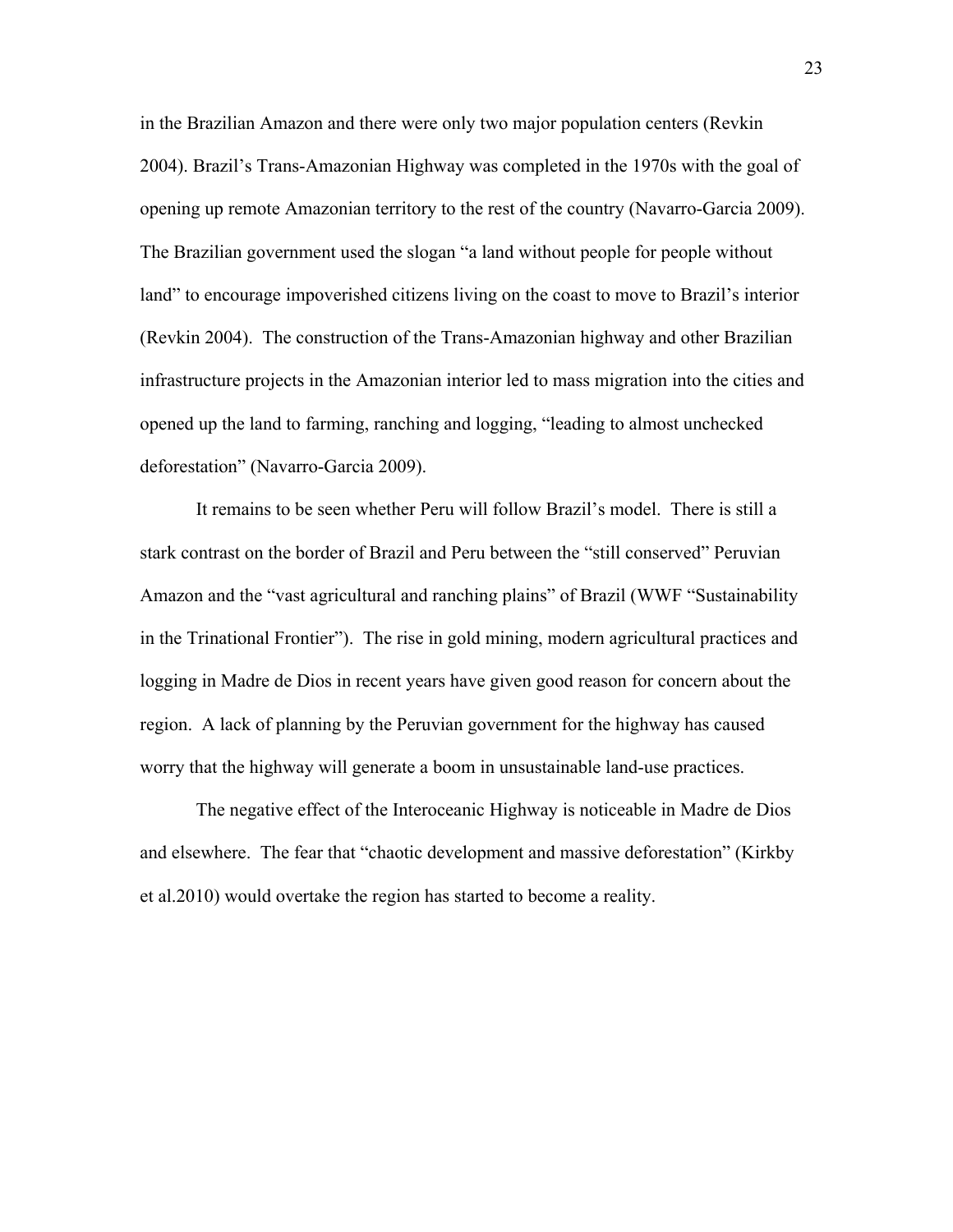#### **Economic Impact**

The construction of the Interoceanic Highway stands to assist Peru and Brazil's economies by improving transportation networks in the nations' interiors and providing increased ease of access to each other's ports. With the completion of the Interoceanic Highway, Brazil is poised to take advantage of Peru's Pacific ports to increase trade with China, already its biggest trading partner, and other nations in the Far East (NPR 2009). Madre de Dios, in particular, could benefit from improved transportation networks. Madre de Dios is home to one of the fastest growing economies in Peru and shows no sign of slowing down with its increased access to domestic and international markets resulting from the paving of the Interoceanic Highway.

In addition to benefiting Peru and Brazil, the highway is expected to bring significant economic assistance to other South American nations. By improving infrastructure in South America's interior, the Interoceanic Highway will be able to create a positive impact on neighboring nations' economies. Bolivia is poised to benefit greatly, with its borders located within close proximity of the Interoceanic Highway. The construction of East-West corridors will likely serve as a key component to regional infrastructure integration for South American nations in the  $21<sup>st</sup>$  Century.

In 2012, Peru and Brazil ranked  $53<sup>rd</sup>$  and  $84<sup>th</sup>$  respectively on the Global Enabling Trade Index (Lawrence et al. 2012). This could change as the development of the Interoceanic Highway is expected to affect the international trade market. The Interoceanic Highway opens trade routes and allows South America's interior to become more accessible to key international trade markets. China, in particular, stands to benefit from the highway with its "insatiable appetite for raw materials" (Toler 2012).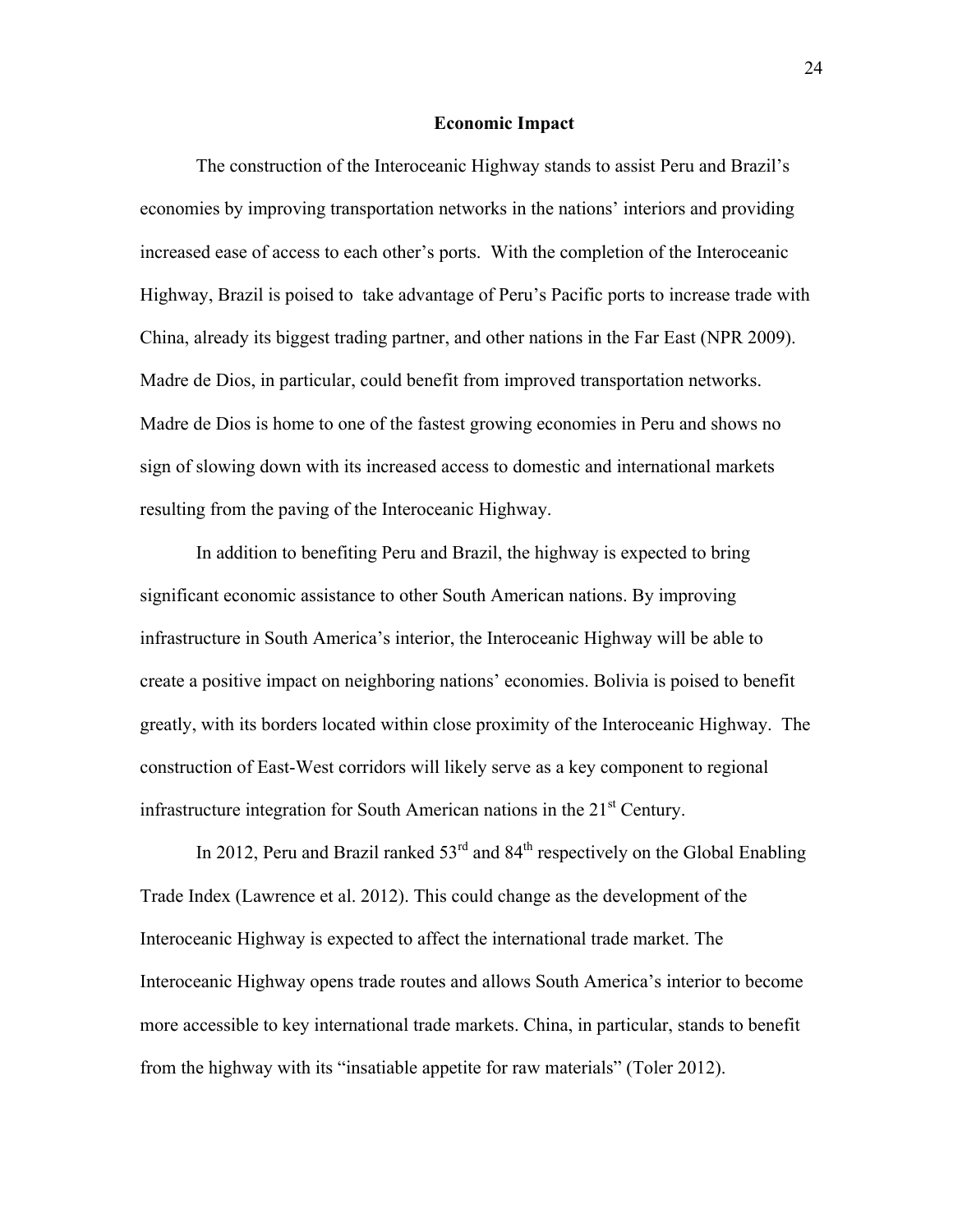Previously, the majority of Brazilian products traveling to Asian markets had to be directed through the Panama Canal or Straights of Magellan. By opening the Transoceanic Highway, China and other Asian markets now have improved access to key commodities grown in the Amazonian interior, such as sugar, coffee, soybeans and iron ore. In addition, Peru and Brazil now have better access to Asian products. The Interoceanic Highway reduces travel distance from South America's interior to China's port cities by thousands of miles.

The Interoceanic Highway stands to reduce transportation time and lower freight costs between Peruvian cities such as Puerto Maldonado and Cusco (Ochoa 2010). The improved infrastructure network in Madre de Dios has helped lessen transportation costs and has had a significant effect on the prices of goods in Puerto Maldonado and elsewhere. Several people interviewed indicated that the drop in prices of certain goods and lower transportation costs to Cusco and elsewhere were among the primary benefits of the highway. Food products coming from Cusco are arriving faster, fresher and more cheaply than before.

The population boom that has engulfed Puerto Maldonado and other areas has led to a rise in real estate values in and around the city. Economic growth partnered with unprecedented population growth in the area has caused land to become increasingly scarcer and, consequently, property values are surging. People are investing heavily as the economic boom and rise in property value show no sign of slowing down. According to Leyva Carbona, "I bought a piece of land in 2007 or 2008 and I paid \$4,000 for it. It was really expensive for 600 square meters. Now that land is \$25,000 and it is one kilometer away from the city."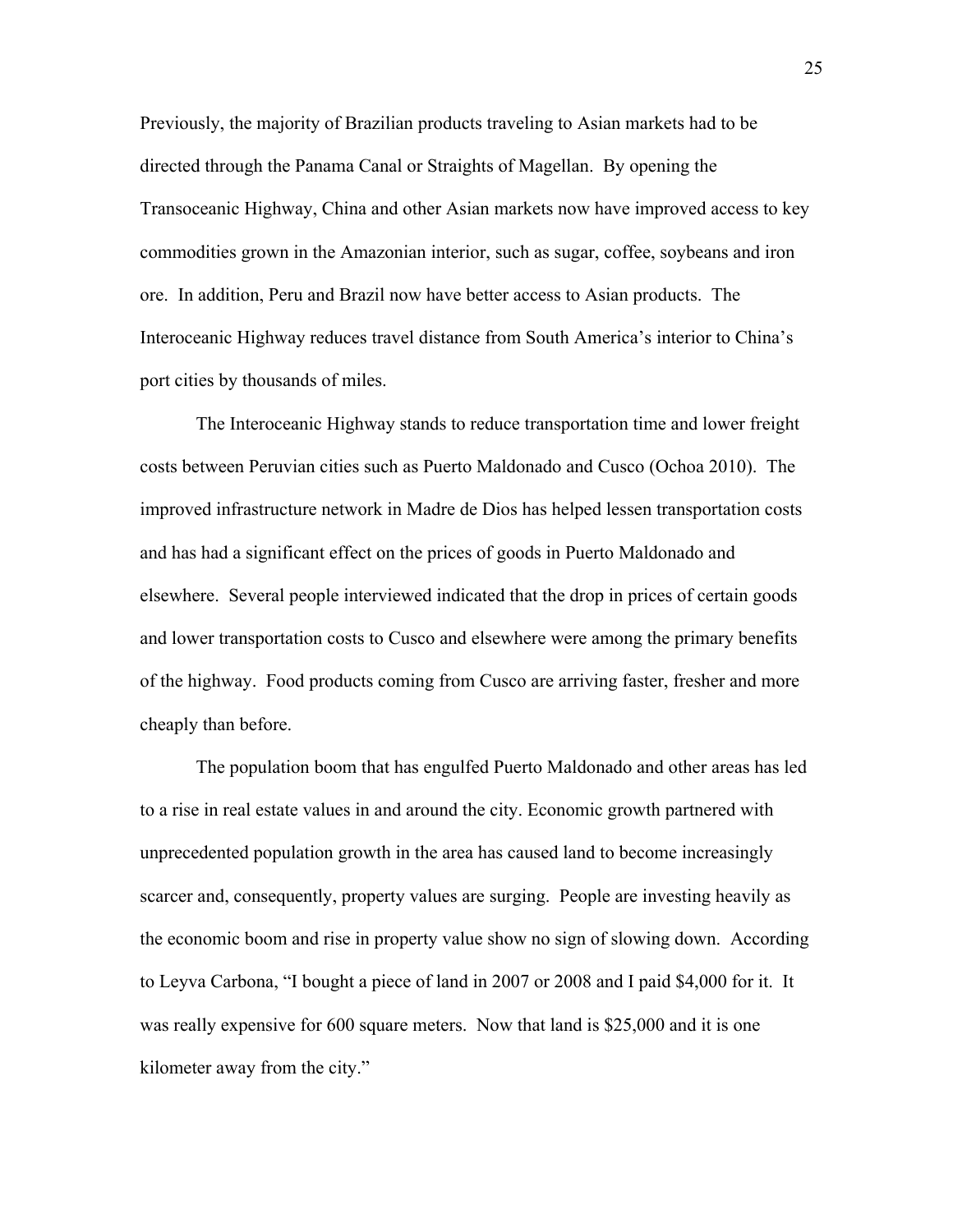Although the highway was recently completed and many of the changes expected to take place will occur over a number of years, it should be noted that the trade between Peru and Brazil by means of the Interoceanic Highway has been limited so far. Brazilian businesses and tourists were expected to have a dominant presence in Puerto Maldonado and elsewhere following the inauguration of the Interoceanic Highway. According to the Christopher Kirkby, the executive director of Fauna Forever, a conservation-oriented NGO based in Madre de Dios, "There really is not the huge influx of Brazilian trucks that were predicted. It's still pretty much national commerce going on here…Brazil exporting lots of its western Amazonian products westward to coastal cities in Peru. That has not really happened. It will eventually, I think. It just has not happened yet."

While the Interoceanic Highway will likely bring economic prosperity to Peru, Brazil and other nations, it will come at a cost. The road could threaten the heart of the Amazon Basin if proper measures are not taken to mitigate environmentally destructive activities.

"The positive is growth if you think growth is good," said Traeris. "The negative is that it will destroy the forest left and right. If you go to Brazil you will see what happens."

If environmental degradation can be minimized, the potential economic benefits could outweigh the negative effects. The economy in Madre de Dios as well as Peru as a whole has been growing rapidly. Economic opportunities in Puerto Maldonado are abundant largely as a result of the construction of the highway.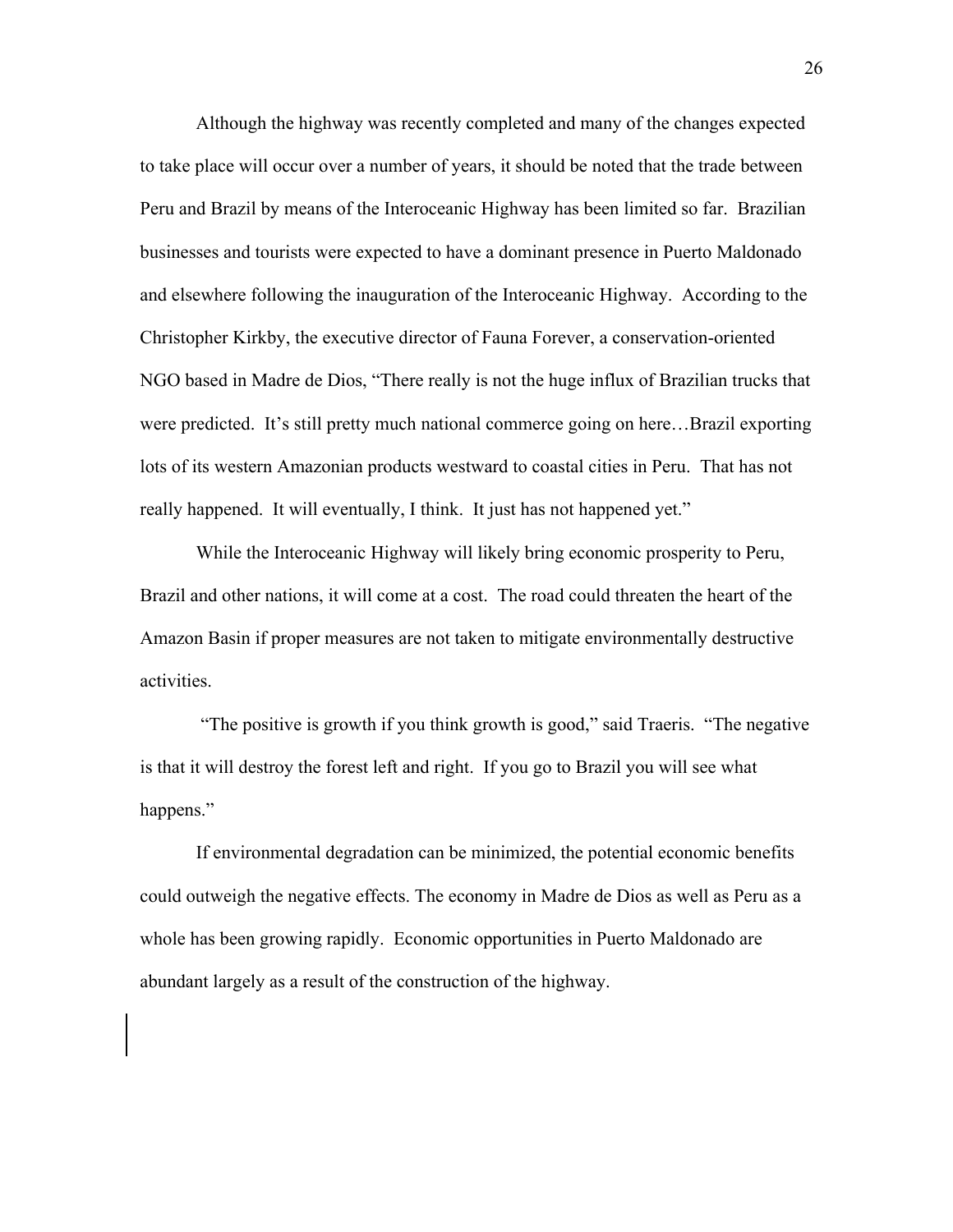## **Gold Mining**

While gold mining has been present in Madre de Dios since before the rise of the Inca Empire (Brooks et al. 2007), illegal gold mining operations, which account for 90 to 98 percent of total mining activity in Madre de Dios (Webster 2012), are growing at an unprecedented rate. The importance of small-scale mining operations in Madre de Dios cannot be overstated. Gold mining serves as the principal economic activity and driving force of deforestation and environmental degradation in Madre de Dios. According to the Peruvian government, there are approximately 30,000 illegal gold miners operating in Madre de Dios (Boyd 2013). While Van Loon and others attribute the recent rise in global gold prices to be the primary explanation for the surge in gold mining operations in recent years, they acknowledge the highway plays an important role in incentivizing miners to come to the area.

According to Van Loon:

There is a very clear relationship between the construction of the Interoceanic Highway and gold mining. There is greater ease of access to important gold mining areas and greater ease of access to the region as a whole by potential gold miners from other regions. This is because, frankly, most of the gold miners are from other regions, which has meant that the improvement of the Interoceanic Highway and its completion has helped propel the growth of gold mining as an industry in the region.

By establishing itself as the sixth-largest gold producer in the world (Boyd 2013), Peru stands to provide economic opportunities for many residents in Peru's interior. Peru's Ministry of Environment has estimated that small-scale, informal mining practices move \$2 billion annually in the country (El Comercio 2013). Peru's illegal mining operations have overtaken illegal drug trafficking operations as the largest illegal operations in the country (Boyd 2013, El Comercio 2013). For many people living in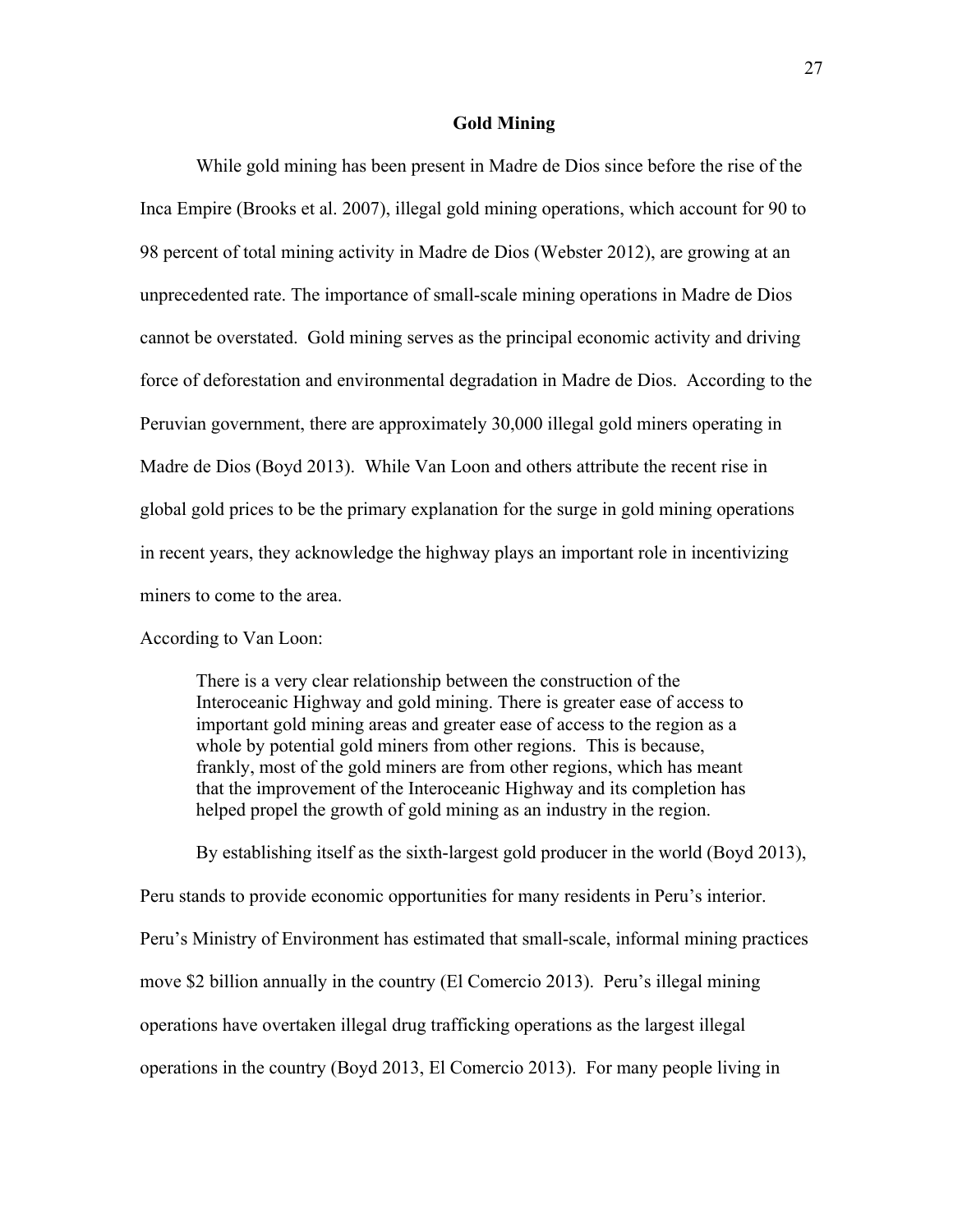impoverished rural communities, small-scale mining is the only economically viable opportunity (PBS 2011). Migrants from the Andean highlands arrive in Puerto Maldonado and other Amazonian outposts hoping to make their fortune in gold mining.

Environmental problems resulting from mining activity are considerable. According to the Carnegie Institution scientist Greg Asner, "The gold rush exceeds the combined effects of all other causes of forest loss in the region, including from logging, ranching and agriculture" (Tegel 2013). Forest cover is removed to make room for mining operations and runoff from the operations adversely affect the health of the surrounding ecosystem by contaminating the soil and water. In a study of two mining zones in Madre de Dios, deforestation in these mining zones increased six-fold from 2003 to 2009 (Swenson et al. 2011). Illegal mining operations have led to mass deforestation of approximately 50,000 hectares in the Madre de Dios River Basin (El Comercio 2013). Mining activity is so destructive that Peru's former Minister of the Environment, Antonio Brack, called for 80 percent of the department of Madre de Dios to be closed to mining activity (Collyns 2011).

In describing the devastating effects of gold mining operations in Madre de Dios, Van Loon said:

We are talking about entire forests being slashed and burned, with no regard for even whether there are valuable timber trees in the forest. Entire ecosystems and entire habitats are being completely destroyed. And then in come the bulldozers, in come the suction pumps and basically the sterile subsoil ends up on top of the tiny layer of fertility. Both of which are contaminated with diesel fuel and mercury.

Illegal mining operations have even begun to infiltrate Peru's protected areas. According to one government park official working in the Tambopata National Reserve, a protected area located in close proximity to the Interoceanic Highway, illegal mining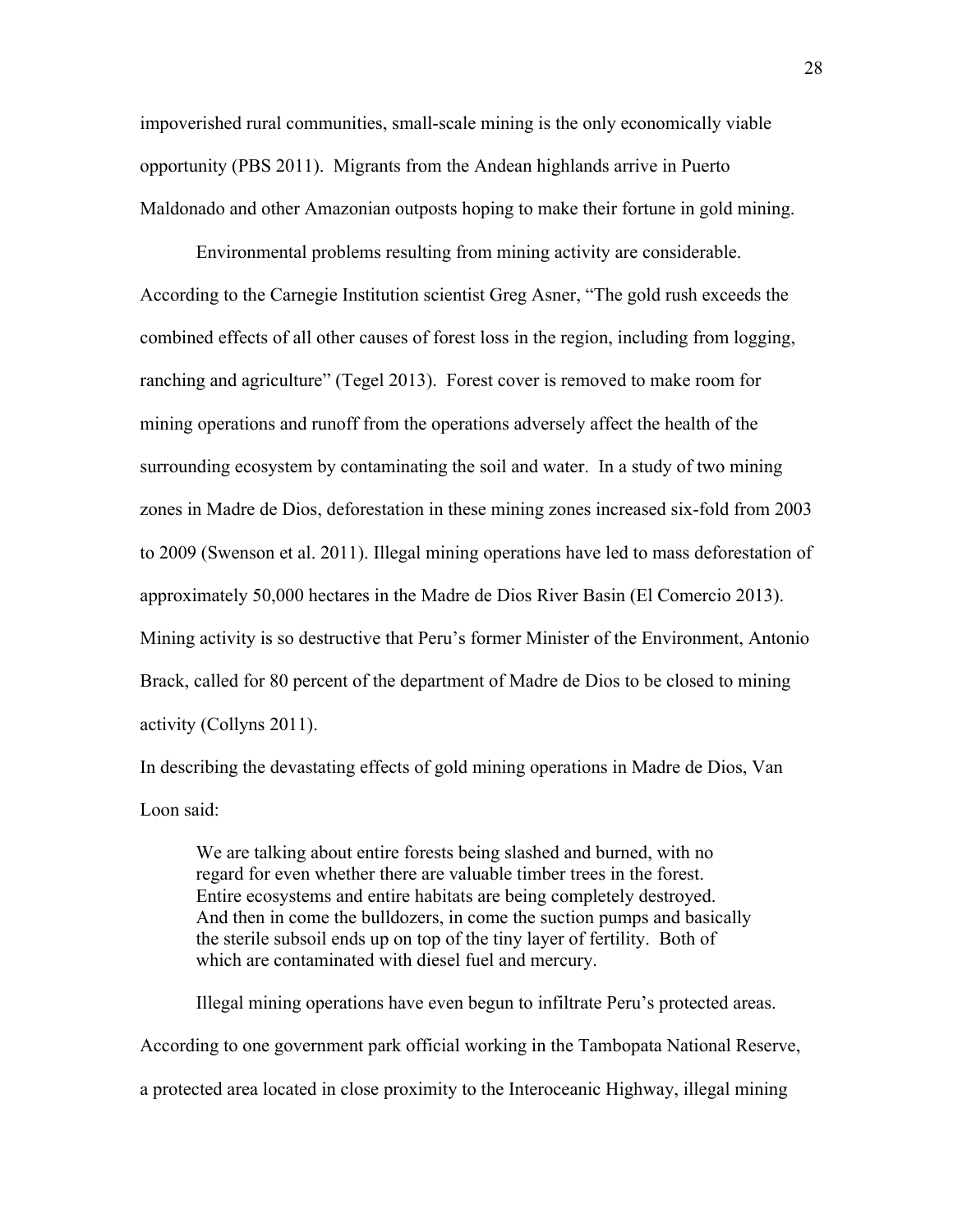operations grew steadily between 2007 and 2009 until government officials forcibly kicked them out of the reserve and established multiple posts in the park to monitor gold mining activity. Illegal gold mining has continued to be a problem in the Tambopata National Reserve since illegal gold mining activity is believed to have destroyed at least 1,500 hectares inside the reserve and six thousand hectares in the reserve's buffer zone (Boyd 2013). Some of the other protected areas in Madre de Dios have also uncovered illegal mining operations within the boundaries of the reserves. A lack of enforcement by the regional government ensures that mining operations will continue to grow in Madre de Dios unless they are properly regulated.

Mercury contamination has been a major issue in Madre de Dios. According to a recent study conducted by the Carnegie Amazon Mercury Ecosystem project, the average mercury concentrations found in adults in Puerto Maldonado was 2.7 parts per million (CAMEP 2013). This is nearly three times the reference limit given by the World Health Organization. The study also found that 60 percent of fish sold in Puerto Maldonado contained mercury levels that were above the international mercury reference limit, a troublesome statistic since 92 percent of participants interviewed in the survey admitted to eating local river and lake fish on a regular basis (CAMEP 2013). One of the other findings of this recent study was that between 2009 and 2012, mercury levels rose 90 percent among fish species in Madre de Dios (CAMEP 2013). Unless measures are taken to reduce the use of mercury in gold mining, these troublesome statistics only figure to get worse.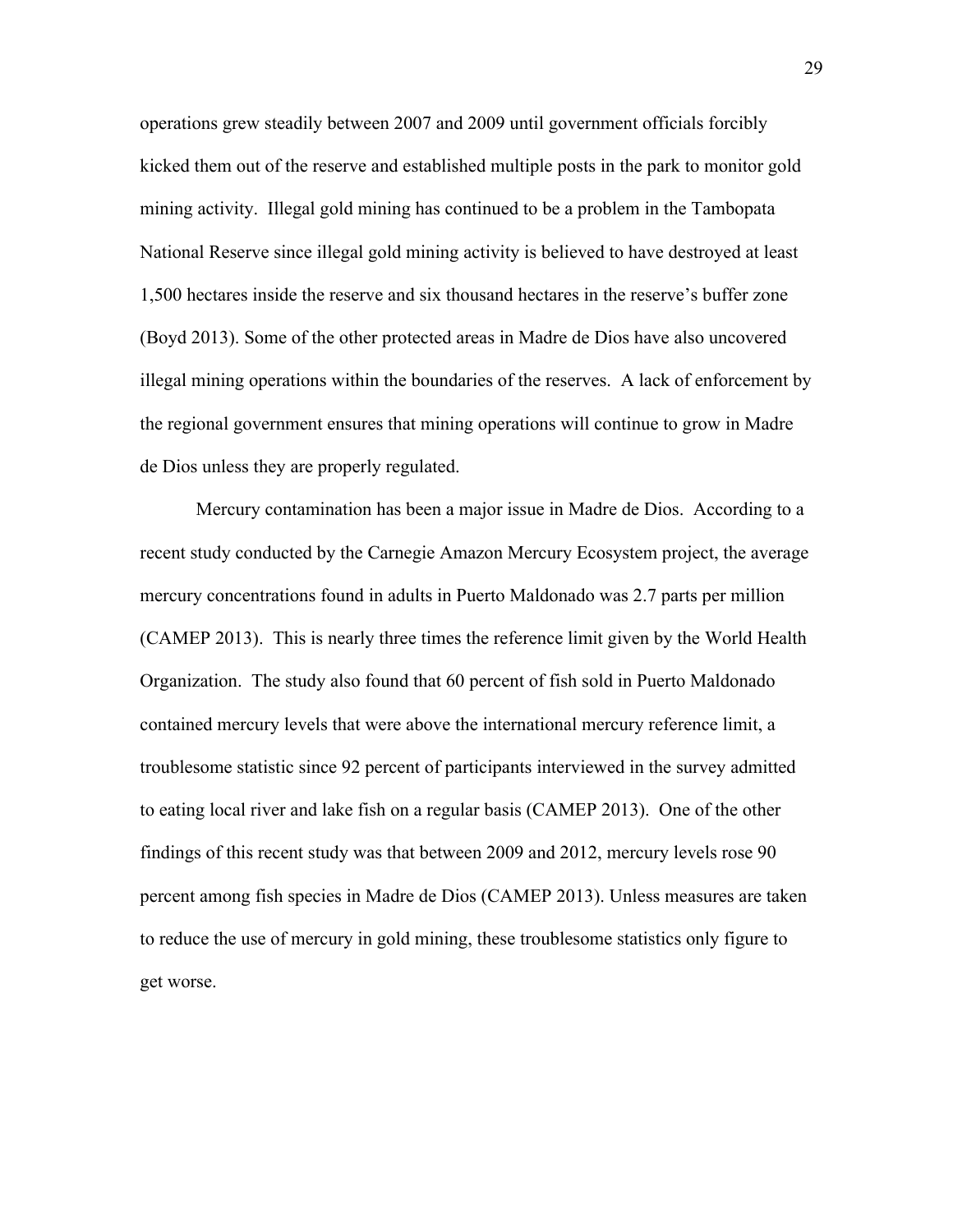#### **Ecosystem Fragmentation and Biodiversity Loss**

In *The Routes of Man*, Ted Conover (2011) examined the Interoceanic Highway as it was in its earlier stages of development and explored the impact the road will have on wildlife and local communities. He concluded his section on the highway with a brilliant analysis of the sloth's habitat in the region as an example of the impact of fragmentation. In discussing the road's construction, Conover (2011) wrote, "While the Wasai's *perezoso* (sloth) might still make its way across the river, I don't think it could ever make it across the road."

Bisecting an ecosystem with a 7.4-meter highway (Schexnayder 2007) is bound to have an adverse effect on wildlife and vegetation. In one of the early studies of the Interoceanic Highway, Dourojeanni (2006) projected that disorderly occupation and unsustainable land-use practices following the road's construction would generate social and environmental problems that would compromise future generations. The anticipated poverty resulting from the construction of the Interoceanic Highway in the coming years will likely help feed Durham's model of deforestation, fueling the impoverishment positive feedback loop and accelerating deforestation rates, resulting in substantial biodiversity loss in the region.

Unless proper measures are taken to minimize ecosystem fragmentation and biodiversity loss, the remaining forest in Madre de Dios is in great jeopardy. In 1989, the Tambopata Reserve Zone was selected as a site for the Tambopata Macaw Project due to its location "in the center of a huge uninhabited tract of pristine tropical lowland forest" (Tambopata Macaw Project). The Tambopata Macaw Project has served as one of the most important areas in the world for research on the ecology and conservation of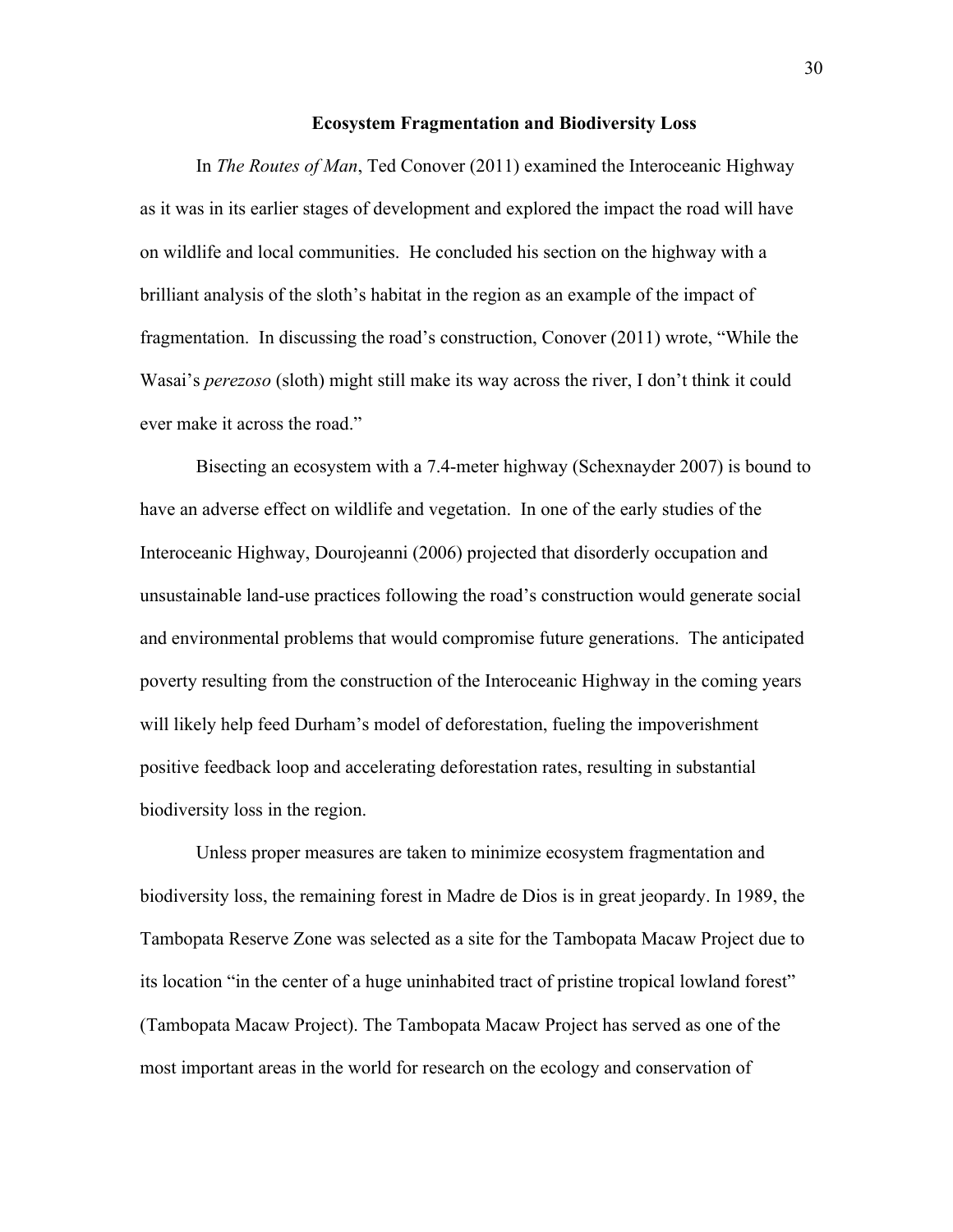macaws and parrots. However, due to disturbance from the Interoceanic Highway's traffic, the Tambopata Macaw Project is contemplating relocating. With so little pristine Amazonian rainforest remaining, it is clear that conservation policies must be enforced to protect the Tambopata Reserve Zone from the threat that the Interoceanic Highway poses.

In his studies of the Malay Archipelago, naturalist Alfred Russel Wallace (1898) wrote that the presence of "civilized man" would inevitably "disturb the nicely-balanced relations of organic and inorganic nature as to cause the disappearance, and finally the extinction" of the native species. As David Quammen (1996) pointed out in *The Song of the Dodo*, Wallace linked the "slow pageant of evolution to the speedy juggernaut of human caused evolution." If the Peruvian government cannot properly enforce conservation efforts, Wallace's premonition may come true for the areas located within close proximity of the Interoceanic Highway.

## **Logging**

The Interoceanic Highway leaves areas of pristine forest susceptible to unsustainable logging practices. The Amazon Basin is home to mahogany and other valuable hardwoods that can be exported to markets such as the United States, China and other markets for a premium price. Logging is a major source of income for people living in and around Puerto Maldonado. The opening of the Interoceanic Highway has created incentive to expand logging operations in the region and the effect of logging in relation to the highway is already noticeable (Naughton-Trevis 2004).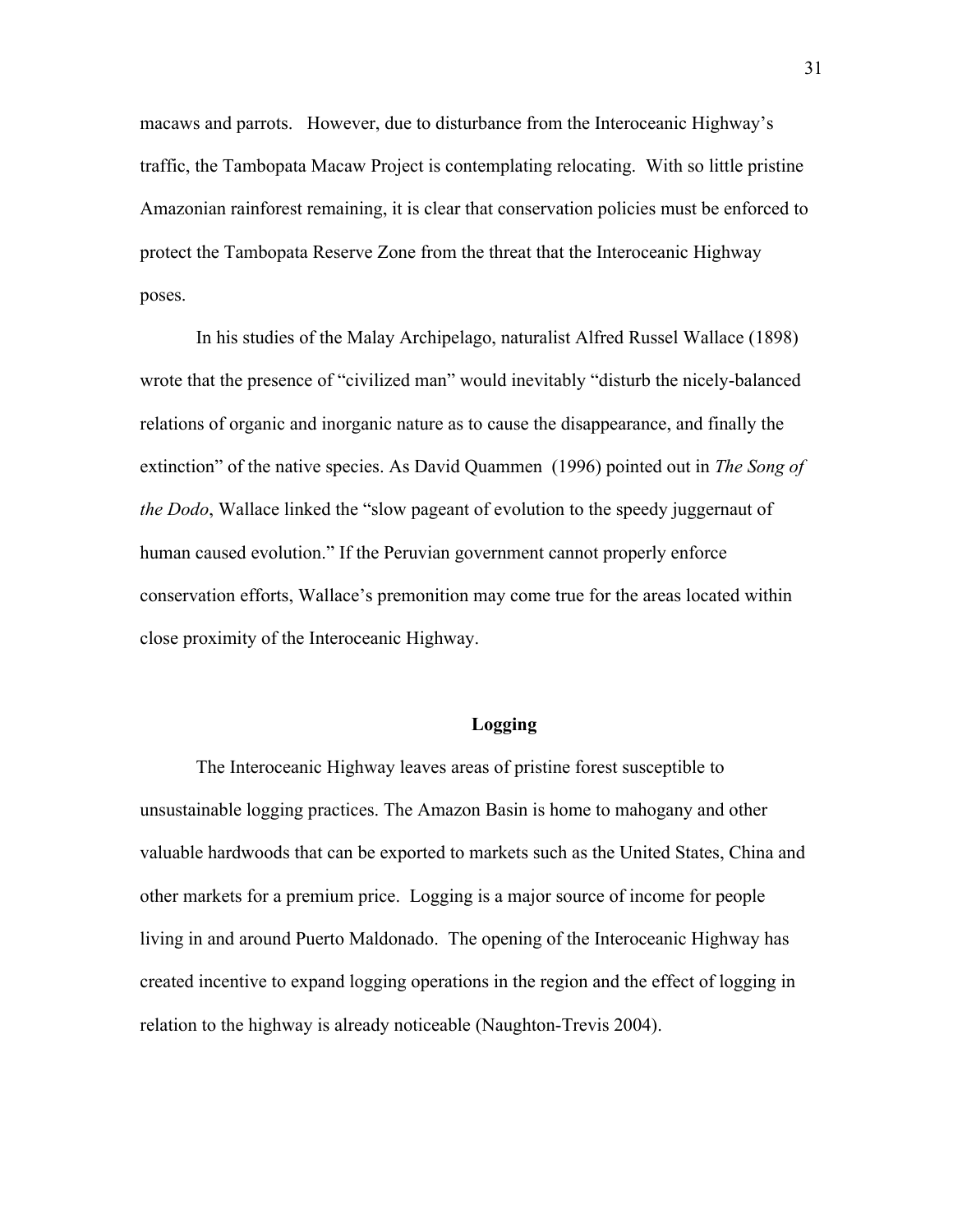In regards to the growth of the logging industry following the inauguration of the Interoceanic Highway, Kirkby remarked:

The timber centers of Alegria, further up towards Iveria, are all flowering as people were predicting. Maybe not quite so fast as they were predicting, but nevertheless they are on the road towards more significant development in terms of the timber industry. The highway is bringing down the costs of transportation of timber. So that is something, the number of timber trucks going up and down the highway.

Deforestation rates in Madre de Dios were extremely low until the mid-1960s, when the road was established to connect the Andean Highlands with Puerto Maldonado (Naughton-Treves 2004). The construction of the Interoceanic Highway has further increased deforestation rates in recent years. Recent studies using satellite imagery, airborne-laser technology and ground-based surveys show significant increases in deforestation and environmental degradation in lands along the Interoceanic Highway (Naughton-Treves 2004).

The Peruvian government has made significant changes in its law in recent years to promote better forestry management practices, but has in many respects failed to force these laws (Smith 2006). In general, the failure by the government to enforce these laws has allowed business to continue as usual in Madre de Dios and elsewhere in Peru.

Tropical rainforest removal poses a significant threat to climate change as forest canopy serves as a major carbon dioxide sink. It is estimated that 10 to 15 percent of carbon dioxide emissions worldwide result from the deforestation and degradation of tropical rainforests (Asner et al. 2010). Approximately 50 percent of all greenhouse gas emissions in Peru can be attributed to the destruction of forests and other changes in landuse patterns (USAID 2011). If there is any hope of mitigating the effects of climate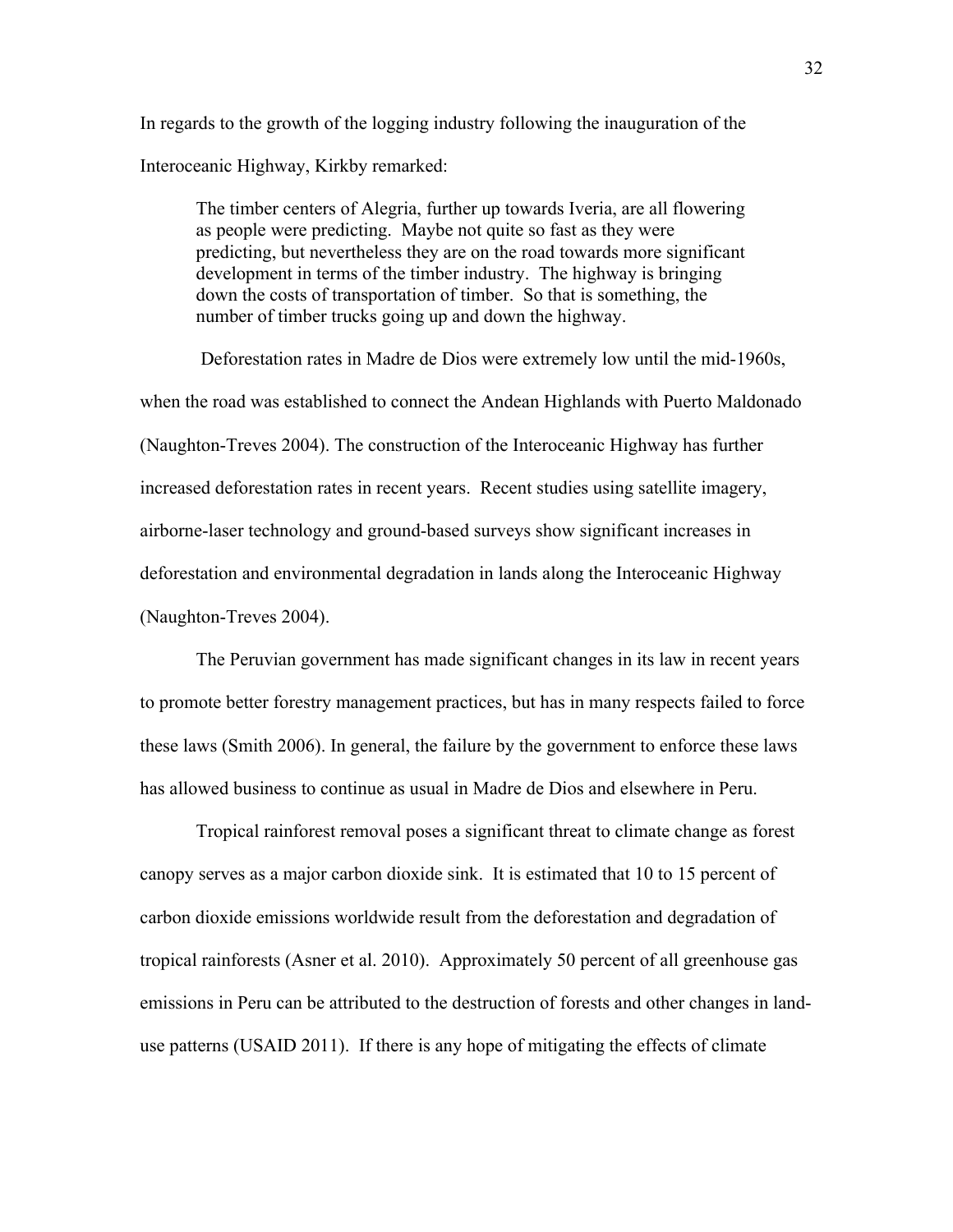change on the behalf of Peru, conservation efforts to reduce deforestation rates in the remaining Amazonian rainforest must remain a priority.

If proper measures are not taken to protect Peru from unsustainable logging, mining and agricultural practices, the country's remaining Amazonian forest will be at risk. In the past ten years, Peru has lost more than 1 million hectares of tropical forest (USAID 2011). According to one study, planned energy, hydrocarbon and mining projects coupled with other human activity could reduce Peru's forest cover by 56 to 91 percent by 2021 (USAID 2011).

## **Agriculture**

The Interoceanic Highway has cut down travel time and transportation costs for farmers. Before the paving of the Interoceanic Highway, farmers had difficulty establishing a market for their products other than the city of Puerto Maldonado. Now they are able to export their fruit to Cusco, Arequipa and other major population centers in Peru. Farmers are able to sell more products than ever before thanks to this increased access to markets.

The increased access to markets resulting from the paving of the Interoceanic Highway has led to a growth in farmers coming into Madre de Dios in hopes of expanding their commercial operations. According to Kirkby, "Almost anywhere now, you see huge fields of papayas grown. These papayas are not generally being consumed just locally. They are being exported to other cities in Peru. That is the first real noticeable thing that is a direct result of the highway I would say."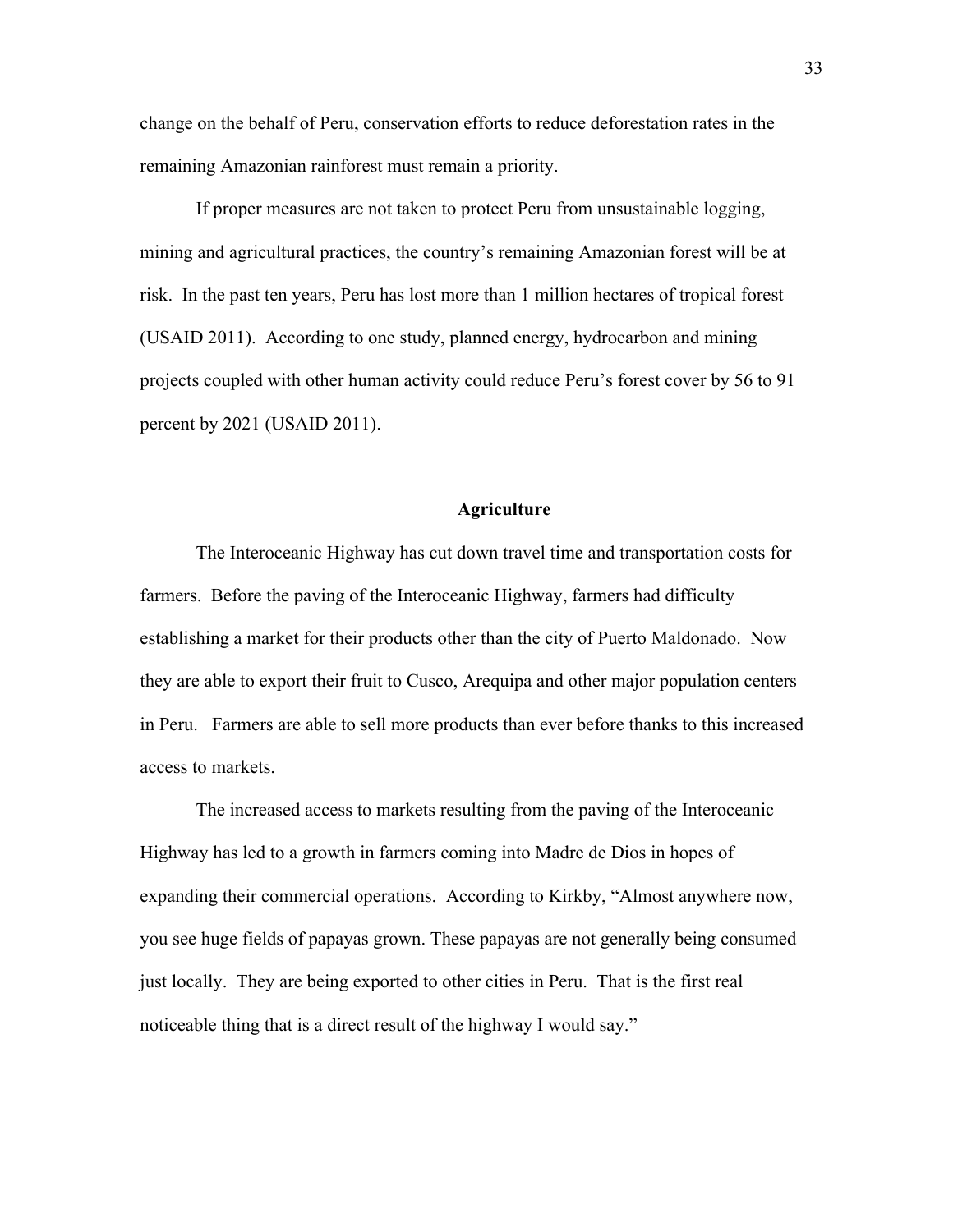Monoculture productions stress the fragile Amazonian soils and require heavy use of agrochemicals that have become more and more popular as subsistence-farming practices have begun to disappear. Papaya plantations have become prevalent in Madre de Dios in recent years, especially following a collapse in papaya production in the Central Amazon. Madre de Dios serves as a focal point for papaya growers for the expansion of their industry.

#### **Social Impact**

Much of the concern regarding the construction of the Interoceanic Highway would be social issues brought about by the highway in Puerto Maldonado and elsewhere in Madre de Dios. Large-scale infrastructure projects in Peru are often implemented without taking into consideration their potential social impact on neighboring communities (Mendoza 2007). People expressed worry that the highway would lead to an increase in undesirable problems such as crime, prostitution, drug trafficking, traffic issues and disease. Some of the fears expressed by residents have already come to fruition. According to Juan Lojas, the Associate Director for Asociación para la Conservación de la Cuenca Amazónica (ACCA), a conservation-oriented organization based in Puerto Maldonado, crime and prostitution are on the rise in Puerto Maldonado and elsewhere in Madre de Dios and these increases can be linked to the highway.

The huge population boom in Madre de Dios has entirely changed the dynamics of the region. Several of those interviewed referred to the city of Puerto Maldonado before as a quiet, safe place where everyone knew everyone. Rapid development in the city has changed that entirely.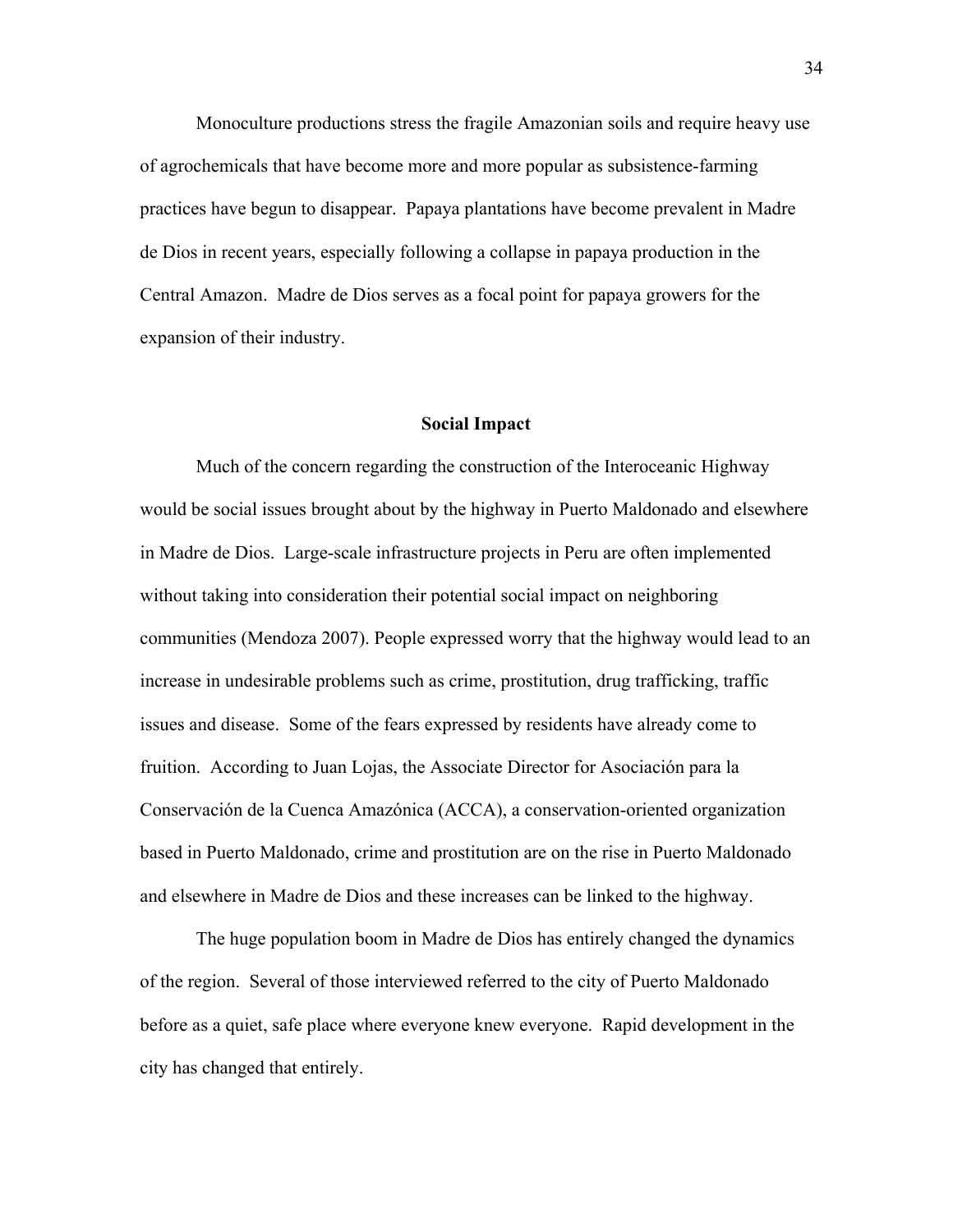"There is no community," said Leyva Carbone. "There are little communities everywhere, but there is no community. It's a big opportunity for economic growth. That is all what Puerto Maldonado is right now."

Many of the major social issues raised by Madre de Dios residents have yet to come to fruition since the opening of the highway in 2011. As Van Loon noted, predictions that Puerto Maldonado could not handle increased traffic and forecasts that brothels would begin to appear in the city's center to service truck drivers passing through the area have been largely unfounded. However, the city is evolving rapidly as a result of the Interoceanic Highway and it remains to be seen what social issues will arise in the coming years.

In regards to Puerto Maldonado's future, Van Loon remarked:

If you want to see what Puerto Maldonado will look like in 10 or 20 years, go to Pucallpa. Greater crime, bigger city and more industry. The lower class and underserved populations are continuing to fall by the wayside. Greatest wealth produced by and for foreigners who had a bunch of money to invest to begin with and have capital resources that locals do not.

The Interoceanic Highway stands to adversely affect the livelihoods of locals in several respects. The growth in activity resulting from the Interoceanic Highway is helping shatter communities throughout the department of Madre de Dios and the negative social impact stands to overshadow the highway's positive effects.

## **Indigenous Communities**

The construction of the Interoceanic Highway is poised to have a permanent effect on the livelihoods of indigenous groups in Madre de Dios. Approximately 30 indigenous groups live alongside the Interoceanic Highway and their traditional ways of living are being threatened by the road (Dourojeanni 2006). Located in some of the most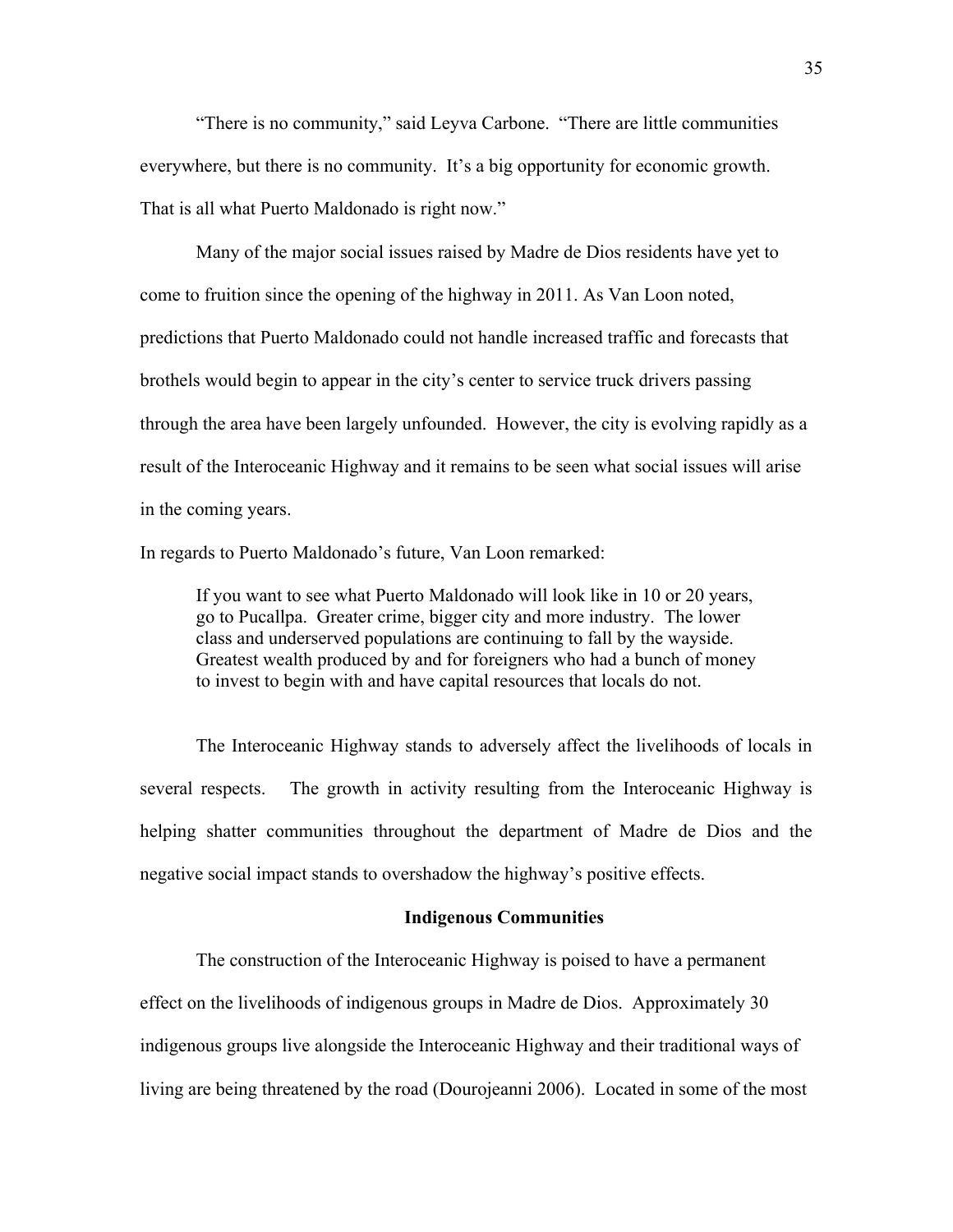remote areas in South America, many of these groups have remained isolated from the rest of Peru for centuries. The opening of the highway now pits the interests of indigenous groups directly against the interests of loggers, small-scale farmers, gold miners, soy producers and cattle ranchers (Katrina 2005). The culture of the immigrant populations from the Andean highlands threatens to erode the indigenous cultures in the Amazon. Needless to say, a harmonious relationship between the indigenous groups and the region's newcomers seems unlikely.

Tensions between colonists and indigenous populations are longstanding in Madre de Dios. In many respects, the Peruvian government's efforts to protect indigenous groups from the threat of colonists invading their land have been underwhelming. In his book *Indigenous Rights and Development: Self-Determination in an Amazonian Community*, Andrew Gray (1997) points out that for indigenous communities in Madre de Dios, "labor rights are ignored, human rights violations are a daily occurrence and even where the indigenous peoples have their territories recognized by law, colonists refuse to respect them." Gold mining colonists, in particular, have clashed with native communities. Conflicts between miners and indigenous groups have erupted over land use and pollution resulting from gold mining activity (Rubio 2010). In regards to relationships between native communities and miners, Van Loon stated:

This is something that's already been going on for a while. Native communities are renting their lands for a nominal fee to gold miners and the gold miners are essentially destroying the land, taking the majority of the profits and the natives receive payment as a quick fix and are also being left with a lot of disastrous ecological consequences of the mining.

The recent boom in economic activity in Madre de Dios is already adversely affecting the living situation for indigenous communities. Destructive activity such as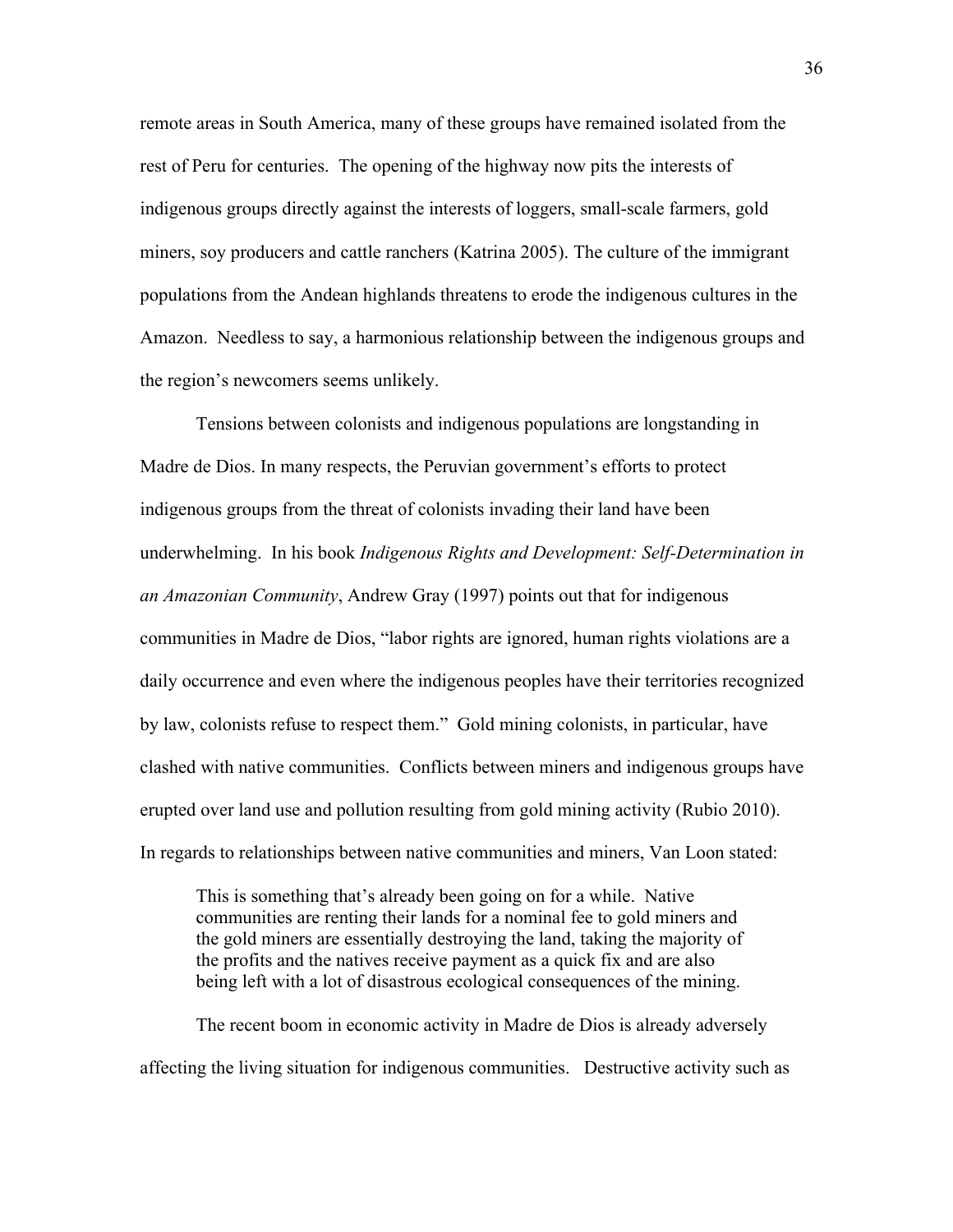logging, mining and agriculture are polluting the surrounding ecosystem, accelerating soil erosion rates, destroying canopy cover and contaminating the water supply. Environmental degradation in Madre de Dios and other areas along the Interoceanic Highway place previously isolated indigenous groups in a precarious position.

But as Conover (2003) noted in *National Geographic*, consequences affecting these indigenous groups go beyond environmental degradation. In the coming years indigenous groups will be increasingly affected by "disease, displacement and acculturation" (Conover 2003). In addition, undesirable behavior such as drug activity and prostitution are poised to increase in coming years as traffic along the Interoceanic Highway increases (Conover 2003). The highway's effects on previously uncontacted communities will be "disastrous," according to Survival International, a non-government organization that advocates for the rights of indigenous groups (Roberts 2011).

The Interoceanic Highway has had a negative impact on traditional aspects of indigenous communities according to Antonio Fernandini Guerrero, a Lima native and resident of Puerto Maldonado who has worked extensively with indigenous groups in his work with the Madre de Dios Native Federation. From Fernandini Guerrero's perspective, the highway is helping bring to indigenous communities a Western, consumer culture that is relatively foreign to them. The highway also is providing a means for young people to leave the communities in search of outside opportunities in the city, which is having an adverse effect for many of these areas.

 $\epsilon$ 

37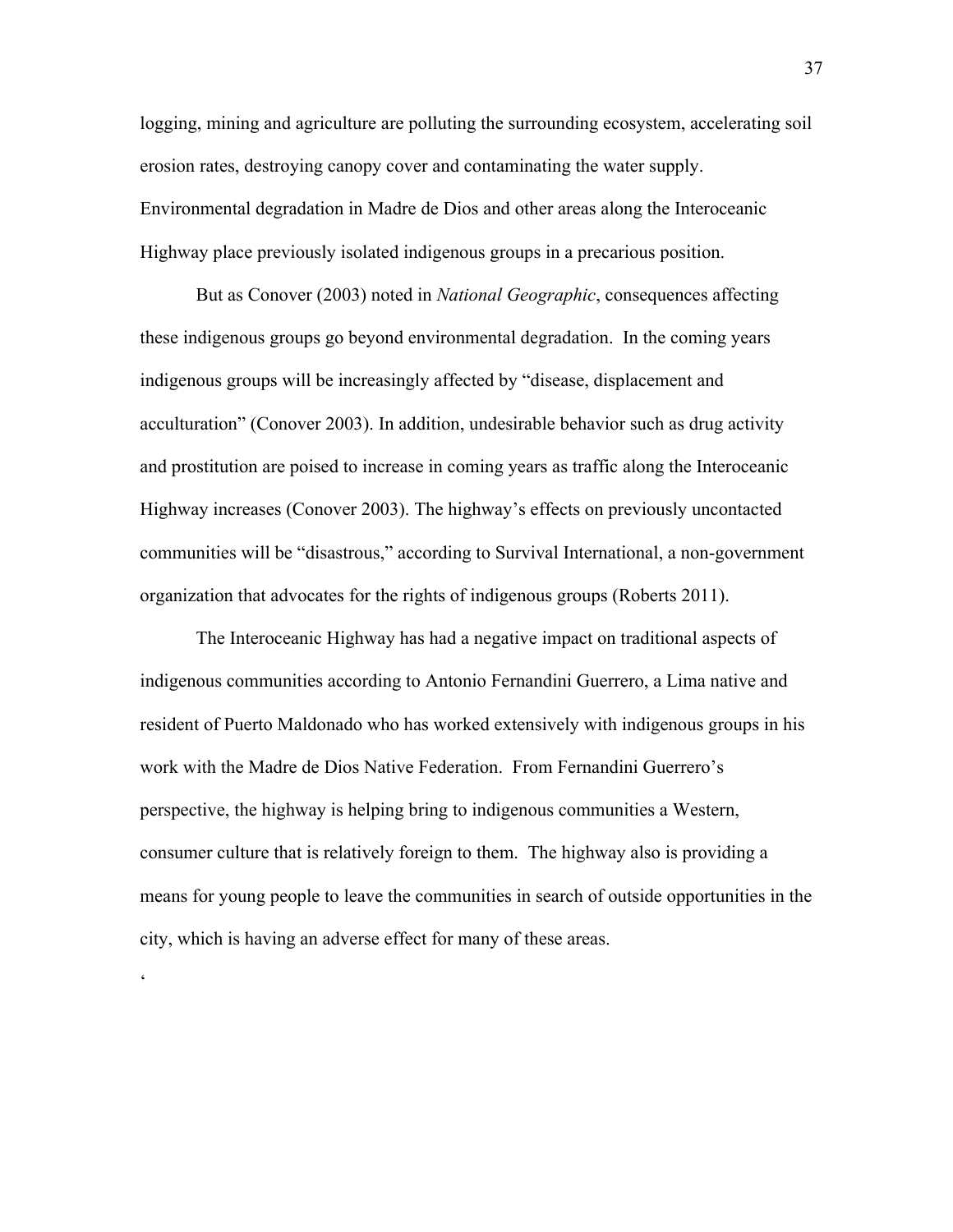## Chapter 3: Strategies for Mitigating the Impact of the Interoceanic Highway

## **Introduction**

Due to the destructive nature of roads, there is no way to completely eliminate the environmental and social impact of the Interoceanic Highway. Building a highway that bisects the heart of the Amazon River basin will almost certainly increase deforestation rates, degrade the health of surrounding ecosystem and adversely impact the livelihoods of local indigenous groups. However, the promotion of sustainable land-use practices by non-government organizations (NGOs) will be key to mitigating the impact of the Interoceanic Highway.

According to multiple interviewees, disorganization, corruption and a lack of resources have plagued the regional government's efforts to mitigate the impact of the highway. A clear lack of coordination exists between agencies and failure to establish continuity in projects has limited the government's capacity to combat unsustainable land-use practices. Laws regulating gold mining are seldom enforced and attempts to remove illegal gold miners from the region have been remarkably shortsighted. The failure by the government to regulate illegal gold mining activity and other unsustainable land use practices and enforce existing laws has placed an enormous burden on NGOs and conservationists to come up with their own mitigation strategies.

The NGO Amazon Conservation Association (ACA) in conjunction with its Peruvian sister organization, Asociación para la Conservación de la Cuenca Amazónica (ACCA), has created the Manu-Tambopata Conservation Corridor project to protect a natural corridor existing between the department's two most-renowned protected areas,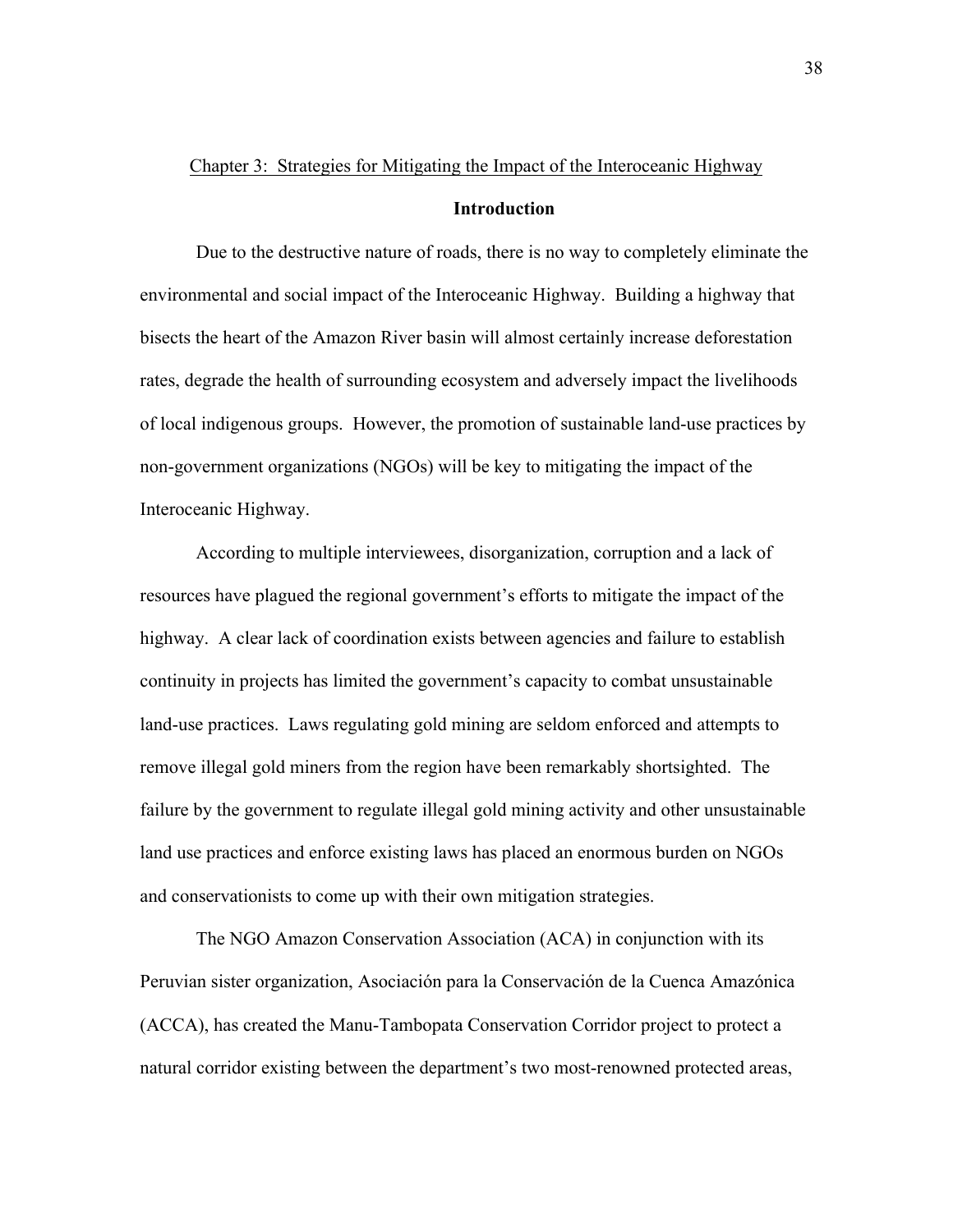Manu National Park and the Tambopata National Reserve. The organization also has its long-standing Castaña Corridor project, an initiative taken to promote one of the more sustainable land-use practices in the region, Brazil nut harvesting. Other organizations have taken the initiative on implementing the Madre de Dios REDD Project while others have worked with local communities to establish ecotourism projects in the area, another sustainable and economically viable means of living. Other mitigation strategies proposed in Madre de Dios and elsewhere are promoting reduced-impact logging methods, encouraging responsible consumer behavior, adopting sustainable agricultural practices and working to minimize the environmental impact of gold mining.

The key to mitigating the impact of the Interoceanic Highway will be slowing down the two positive feedback loops generated by capital accumulation and impoverishment in the model outlined by Durham. In their article on Brazil nut harvesting in Madre de Dios, Javier Escobal and Urusla Aldana (2003) point out "the most important factor in breaking the link between poverty and rainforest degradation is the income-generating strategy." The most successful mitigation projects will take an integrative approach with surrounding communities and promote sustainable alternatives to gold mining, logging, ranching and other driving sources of deforestation and environmental degradation in the region.

This chapter looks at major projects in Madre de Dios to reduce the highway's impact. In addition, it explores other mitigation strategies that could be adopted by the private, public or NGO sector.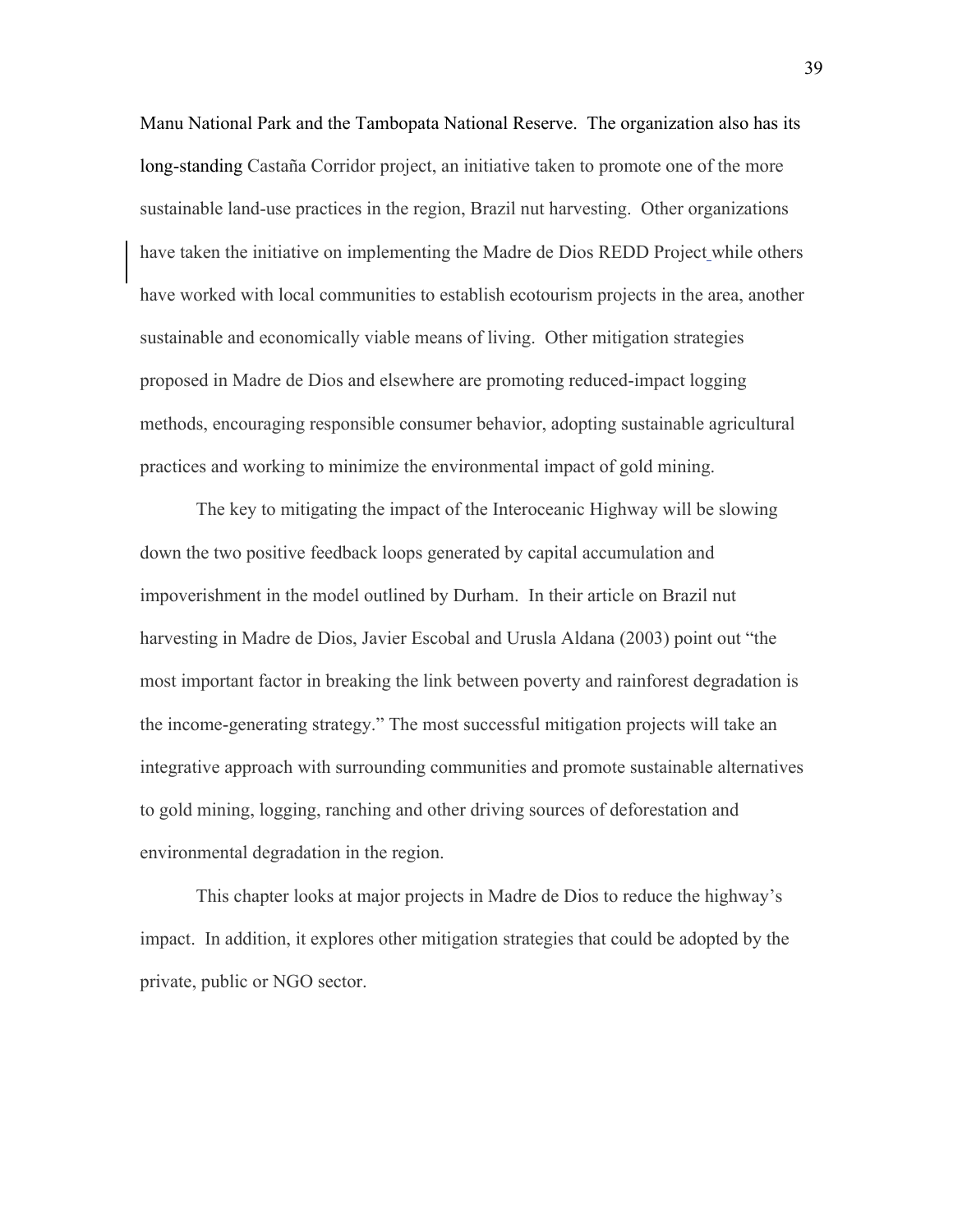#### **The Manu-Tambopata Conservation Corridor**

The Interoceanic Highway cuts through forest located in between the Tambopata National Reserve and Manu National Park, two protected areas known for their extraordinary biodiversity. In order to reduce the effects of ecosystem fragmentation, minimize disruption of a natural corridor and preserve forest cover, the ACA has come up with the Manu-Tambopata Conservation Corridor (MAT) project. In addition to the MAT Corridor, the organization designed two additional corridors, the Castaña and Andean Cloud Forest Corridors, designed to "mitigate major emerging threats to biodiversity and sustainable livelihoods" (Rosenthal et al. 2012).

ACA considers the development of the MAT Corridor, designed to protect a 518,291-acre area of rainforest, including part of an ACA conservation concession, in one of the most biologically diverse regions in the world a "global conservation priority" (ACA Conservation Corridors). The MAT Corridor was designed with the goal of breaking away from the fortress conservation model by promoting sustainable land-use practices and integrating inhabited regions into the corridor (Rosenthal et al. 2012). ACA relies on "participatory social engagement" and uses a "multi-faceted, field-based approach" to create effective, sustainable change (ACA 2013). According to the ACA (2012), "The corridor includes a mosaic of land uses, including protected areas and areas zoned for economic activity. It was designed with input from researchers, communities, and regional authorities to ensure thorough consideration of social, political and ecological dynamics."

While the construction of corridors is necessary to protect biodiversity in this region, there are concerns associated with them. The creation of biological corridors is a

40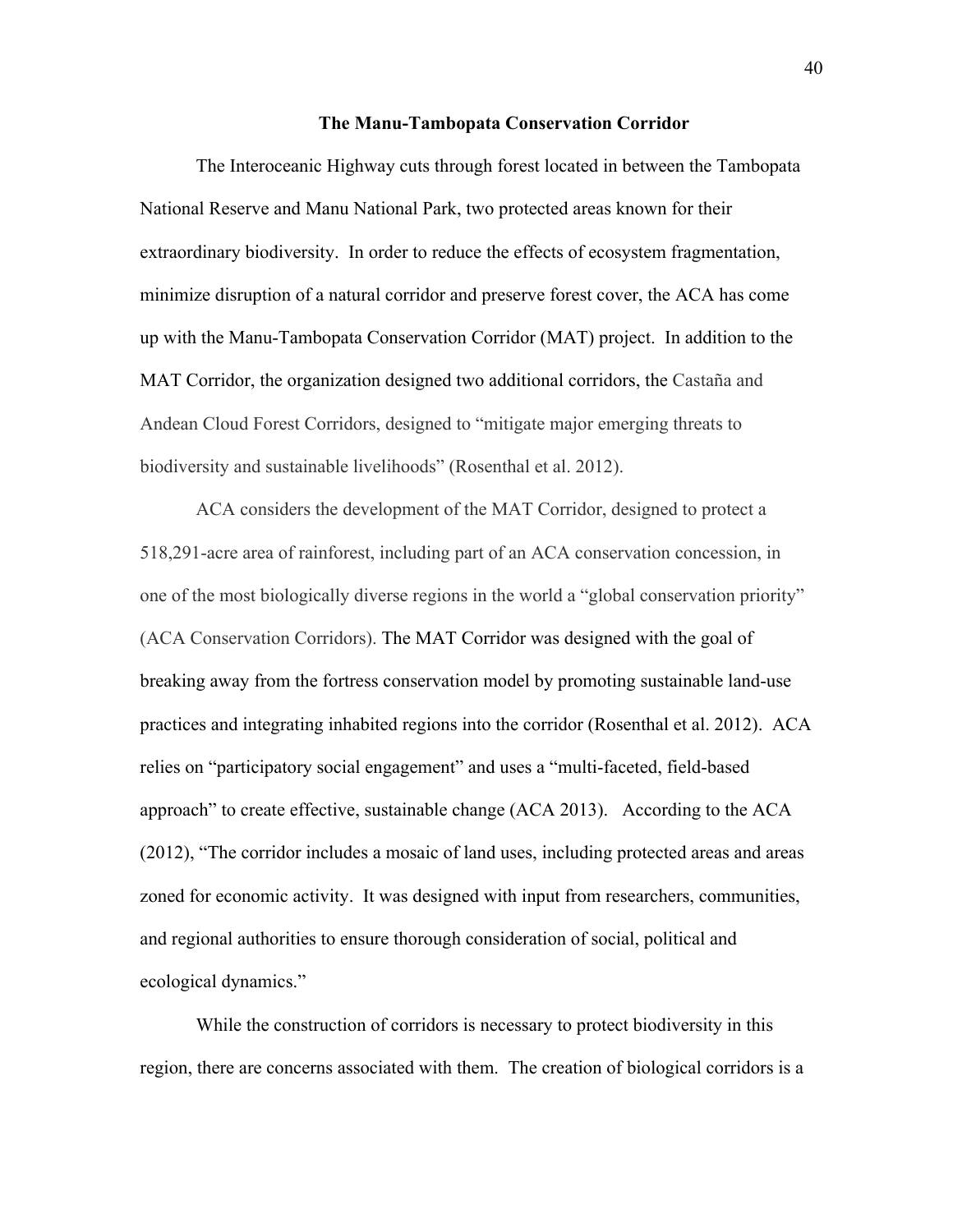long-term project, requiring a considerable amount of resources to build and maintain these corridors (Rosenthal et al. 2012). In addition, biological corridors in Peru do not have any legal status, "which leaves each piece of the mosaic vulnerable to shifting political winds and legal claims" (Rosenthal et al.2012).

Furthermore, the issue of gold miners descending upon lands adjacent to the highway serves as a further impediment to the creation of these corridors. According to Kirkby, the area where the MAT corridor is to be built is "the most difficult possible place you can possibly try to implement a corridor in the region simply because of the unlucky scenario of the huge hike in the price of gold as a consequence of the financial crisis back in 2008, 2009." Due to the profitability of gold mining activity, it will be difficult for the ACA to limit the number of operations within the confines of the corridor.

#### **Brazil Nut Harvesting and the Castaña Corridor**

Brazil nut harvesting has often been promoted as an economically viable, ecologically sound alternative to gold mining, logging, ranching and other environmentally destructive livelihoods for people living in rural Amazonia. It is often a keystone activity for sustainable economic development initiatives in conserving Amazonian rainforest (Nunes 2012). Brazil nut harvesting is a seasonal activity that complements other economic activities in rural regions, serving as an important source of income and providing incentive to protect the forest for these valuable reserves (Escobal and Aldana 2003). When exported to the United States, Europe and elsewhere, Brazil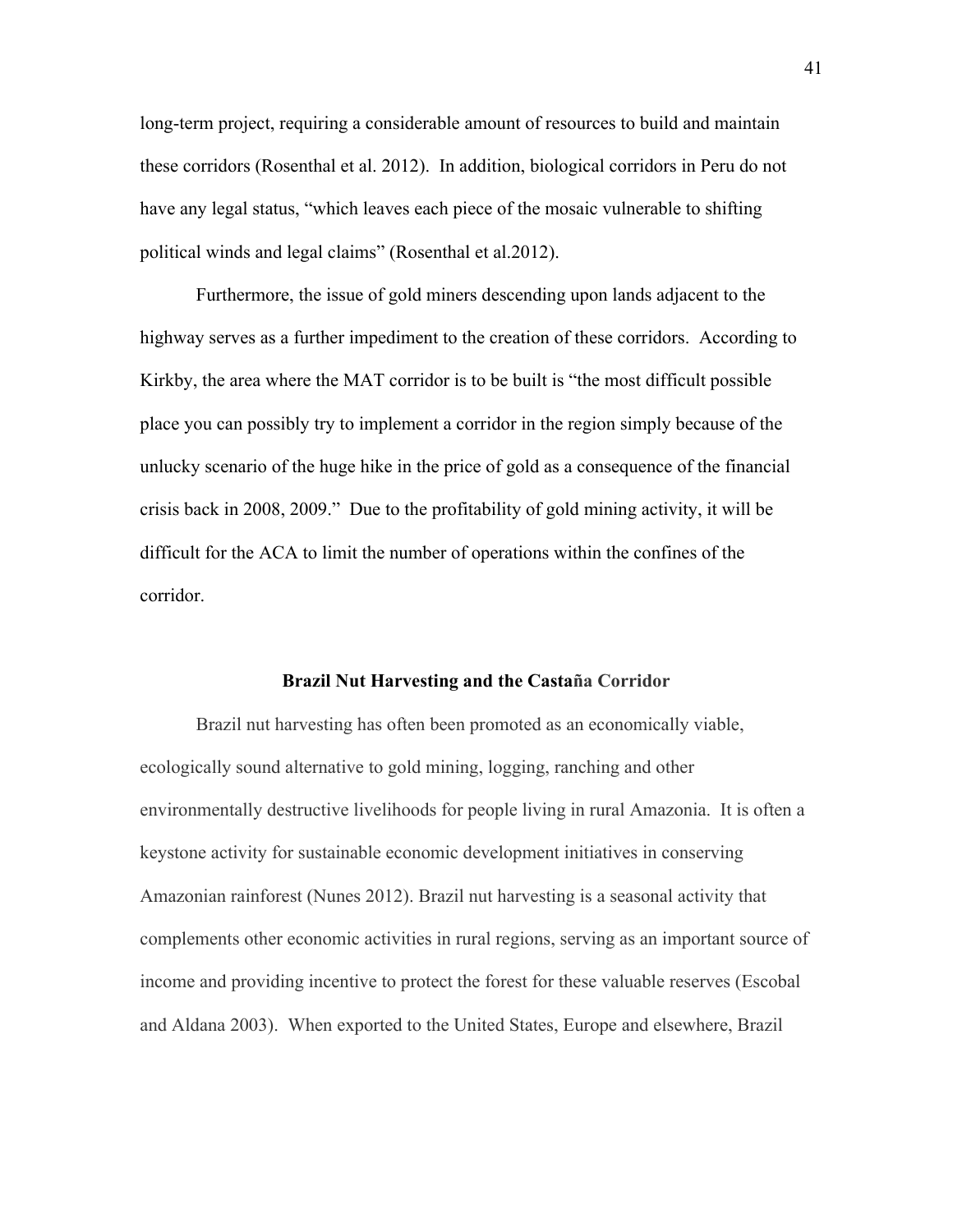nuts command a premium price. Approximately 30,000 people in Madre de Dios work in the processing, transport and export aspects of the Brazil nut industry (Flores 2009).

ACA has an extensive history working with Brazil nut harvesters in Madre de Dios. In its long-standing Castaña Corridor project, ACA works with over 400 families in eastern Madre de Dios to protect the forest around the Interoceanic Highway and provide economic assistance for Brazil nut harvesters (Rosenthal et al. 2012). ACA seeks to consolidate Brazil nut concessions that cover thousands of hectares of primary forest along the Interoceanic Highway (Rosenthal et al. 2012). This is done with the hopes of providing better economic security to Brazil nut harvesters and to better protect vulnerable primary forest along the highway.

According to Hannah Stutzman, the ACA's Director of Programs:

The Castaña Corridor project was really one of the first to work with Brazil nut harvests and to look at Brazil nut concession and managing land for Brazil nuts as a conservation tool. One of its biggest accomplishments is that it has collected an enormous amount of data about Brazil nuts and Brazil nut harvesting that does not exist anywhere else...It has created an economic benefit for those harvesters but it is also a big conservation benefit in ensuring that the land can stay in Brazil nut harvesting.

Brazil nut harvesting stands to become further solidified as a viable economic opportunity by the implementation of Reducing Emissions from Deforestation and Forest Degradation (REDD) projects. Successful implementation of REDD projects "aim to incentivize conservation by compensating forest users for employing techniques that reduce harmful greenhouse gas emissions." Brazil nut concessioners serve as ideal candidates for REDD payments.

Brazil nut harvesting is often touted as a win-win scenario for both conservationists and people living in rural Amazonia. ACA's Castaña Corridor initiative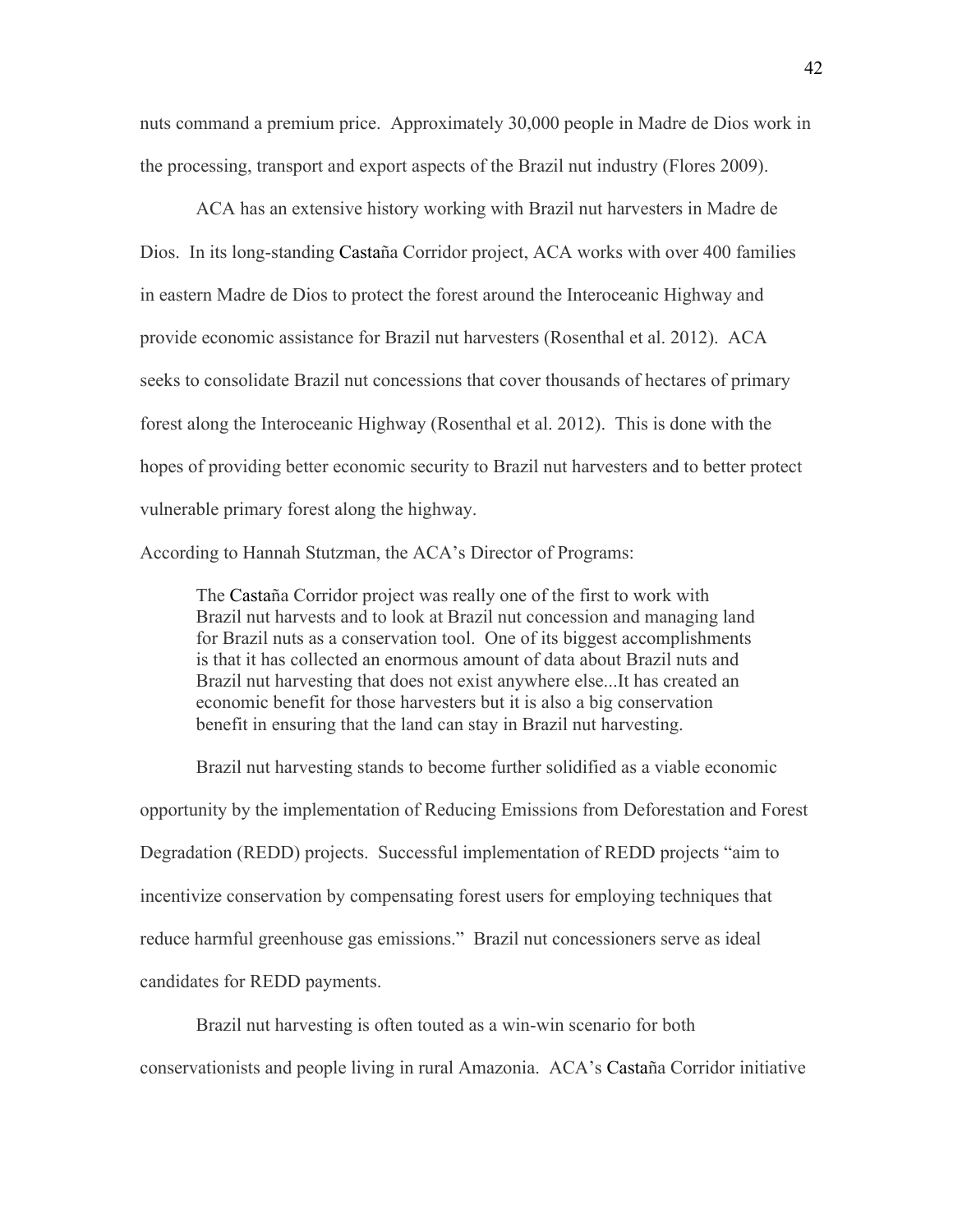serves as an ideal project for offsetting the highway's impact, while providing a meaningful source of income. Brazil nut harvesting is a proven economic alternative for impoverished people living in rural Amazonia.

## **Madre de Dios REDD Project**

The Madre de Dios REDD Project is a recent development carried out by the project developer Greenoxx. REDD is a mechanism to provide market incentives to maintain carbon reserves and promote good stewardship of the land without having to overthrow the current economic framework. With deforestation and forest degradation accounting for approximately 15 percent of the world's greenhouse gas emissions (Metz 2007, Vander Werf 2009), REDD serves as an important tool in climate change mitigation. REDD is often touted as an excellent tool to reduce deforestation rates and transition towards a green economy (UNEP 2011).

In article regarding forest conservation, Brazil nut concessions and REDD+, Nunes et al.

(2012) state:

Perhaps the most important initiative being considered is Reducing Emissions from Deforestation and Forest Degradation in developing countries, and the role of conservation, sustainable management of forests and enhancement of forest carbon stocks (REDD+). In effect, REDD+ goes beyond PES (Payment for Envronmental Services) projects, as it focuses on creating both an institutional framework and international financial mechanisms for developing countries to reduce carbon dioxide emissions from deforestation and forest degradation.

With the ninth largest forest cover in the world (FAO 2006, FAO 2010, Kramme 2009), Peru, and in particular Madre de Dios, is an ideal candidate for REDD. The establishment and sale of carbon credits can help prevent deforestation, incentivize more sustainable land-use practices and benefit local communities in Madre de Dios (Brown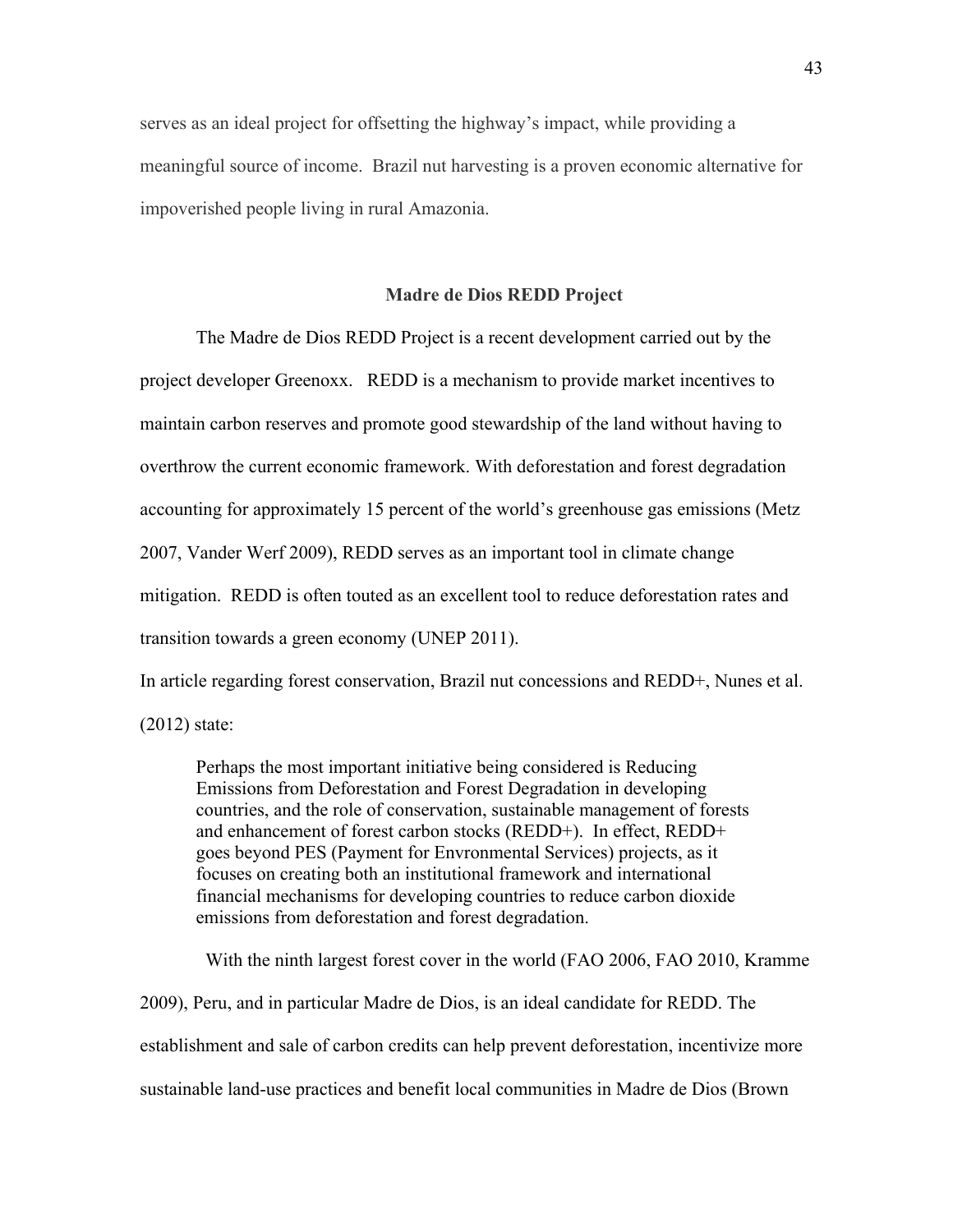2013). The Madre de Dios REDD Project is a proposed initiative that attempts to "use proceeds from the sale of carbon credits to increase field patrolling and satellite monitoring to prevent illegal deforestation, while providing benefits to nearby communities" (SCS Global Services).

The Madre de Dios REDD project figures to face some difficulties in achieving its goals. Many of the competing land-use practices are extremely profitable and it will be difficult to incentivize people to change. Furthermore, there is concern that REDDtype projects in Madre de Dios and elsewhere in Latin America could have an adverse effect on indigenous populations, particularly for those native communities living in voluntary isolation (Cabello 2010, Van Dam 2011). Although these threats to indigenous communities are legitimate, the Madre de Dios REDD project also works to mitigate some of the harmful land-use practices that threaten these communities as well as offer to provide new opportunities (Van Dam 2011, Gomez interview). In regards to the prospects of REDD in Madre de Dios, Kirkby remarked:

There is a lot of hope for it. REDD does have a long-term future (in Madre de Dios). It is going to be difficult in the short-term. People are used to making quite a lot of money from different sorts of forest destruction in this region. So it will be a case of picking the low hanging fruit first. Trying to get monies to people who are already with the incentive to destroy forest, but whose economy may very well be influenced by the REDD project.

In a neoliberal economic environment, REDD serves as a critical mechanism for reducing deforestation rates in tropical forests. Despite its potential shortcomings, the Madre de Dios REDD project potentially could have a major impact in mitigating the effect of the Interoceanic Highway.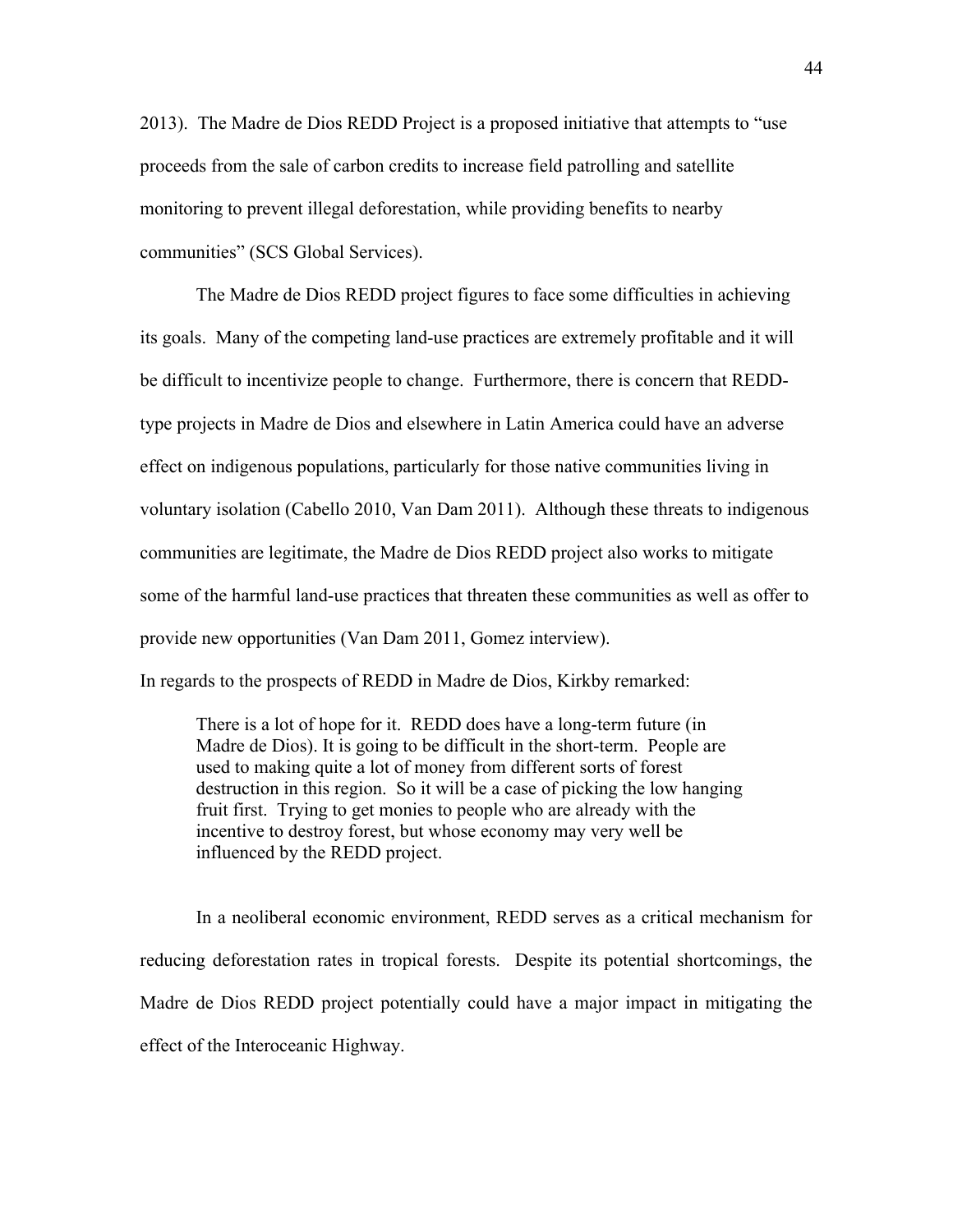## **Ecotourism**

Ecotourism has often been suggested as a sustainable alternative to the destructive land-use practices in the region. Ecotourism operations, both large-and-small, have become popular along the Tambopata River. A few organizations have worked with Baltimore to establish rural tourism operations and a few households have benefited from these initiatives. One local lodge in Baltimore, El Gato, has based its household economy around ecotourism. While a few families have benefited from ecotourism operations, many acknowledge the shortcomings in ecotourism initiatives.

"It is hard to see ecotourism as some kind of cure-all and that is what it is often portrayed as," said Van Loon. "Ecotourism is often portrayed as the way local people, jungle people, are going to make a living off of conservation. My feeling is that this should be just one strategy in a broader toolkit of conservation strategies."

Although there are limitations in ecotourism initiatives, they can be an excellent source of supplemental income for subsistence farmers and others in Madre de Dios. Combining ecotourism with agroforestry practices and Brazil nut harvesting could serve as an economically viable and ecologically sound combination of livelihoods for homesteaders in Madre de Dios. According to Van Loon, people who have benefited from ecotourism in Baltimore have invested years, or in some cases decades of labor into their operations but they have found a viable source of income to supplement their dayto-day activities.

Kirkby sees potential for an integrative approach to ecotourism in local communities. According to Kirkby:

For the smaller guys, the local ecotourism operations like El Gato, if they concentrate and try to make a decent living from the activity during the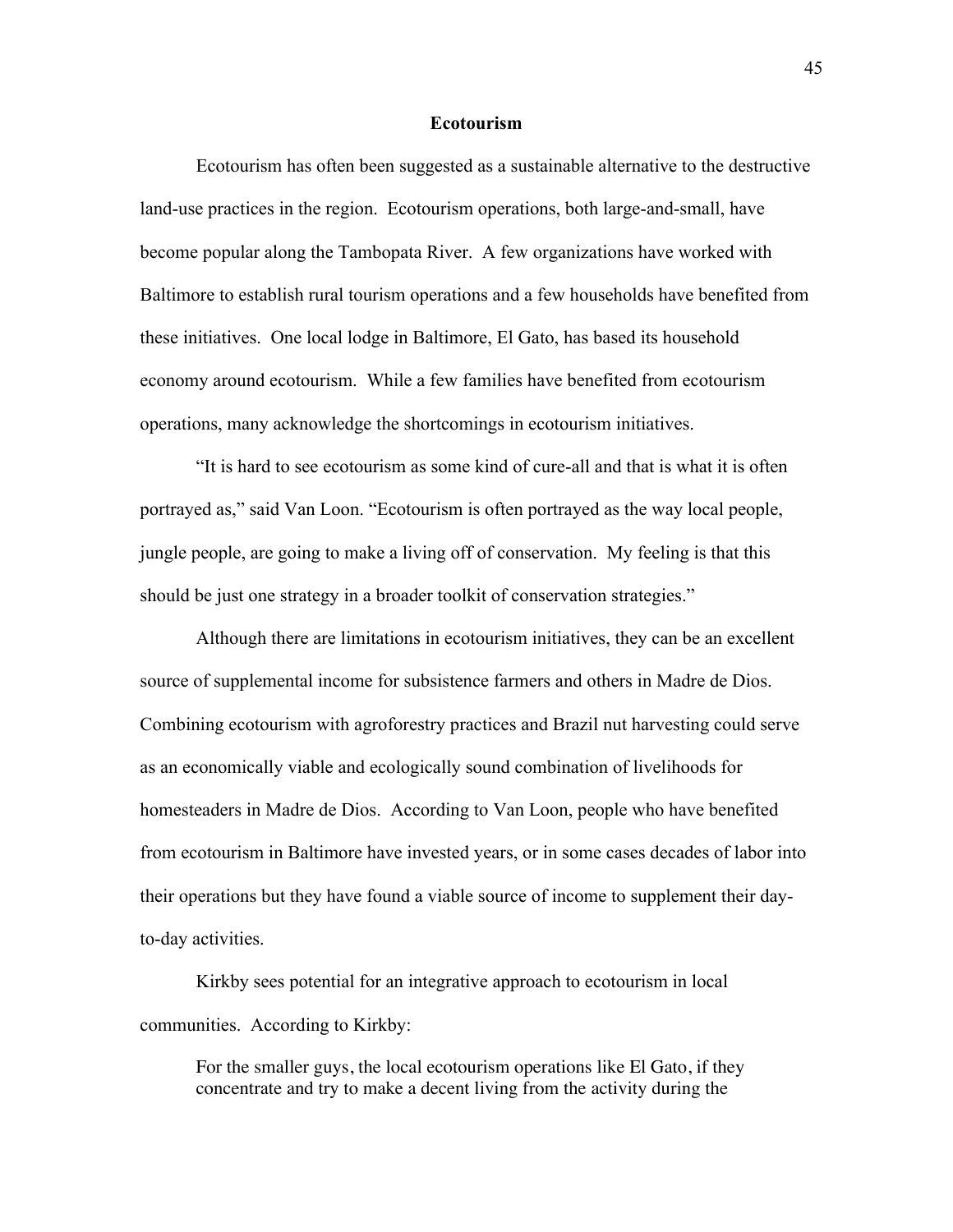four or five months of the high tourist season and continue to do what they would otherwise be doing with other activity for the rest of the year, then I think they have a pretty good future. If they sit down and work out how do I fill my beds during the high season and whatever activities will keep me occupied during the rest of the year. And thankfully here in Tambopata there are plenty of activities that will keep people occupied.

Both Kirkby and Van Loon seem to agree that ecotourism can have a positive effect on rural communities in Madre de Dios as long as it is not used as an exclusive source of income. Sustainability in rural areas of Madre de Dios will likely come when people work to adopt a broad number of activities that are economically profitable and environmentally sound. For residents in Baltimore and elsewhere, ecotourism is definitely has a place in a "toolkit of conservation strategies" worth considering.

## **Gold Mining Enforcement**

"The whole mining shenanigans that we have here is a big problem of governance," said Kirkby. "No one wants to control it. Grab it by its horns and deal with it. No one is capable yet of doing it."

The Peruvian government has failed to effectively regulate mining in Madre de Dios. Illegal gold mining camps employ an estimated 15,000 to 50,000 workers throughout Madre de Dios (Fraser 2013). While the current gold mining laws are considered to be decent and fair by many, they are not being effectively enforced. The regional government, overrun by corruption, has failed to demonstrate legitimate political will to deal with the issue. As one interviewee remarked, some of those in charge of regulating mining in Madre de Dios have ties to mining operations themselves. Rampant corruption serves as the biggest obstacle to "formalizing" and effectively enforcing gold mining operations in Madre de Dios (Fraser 2013).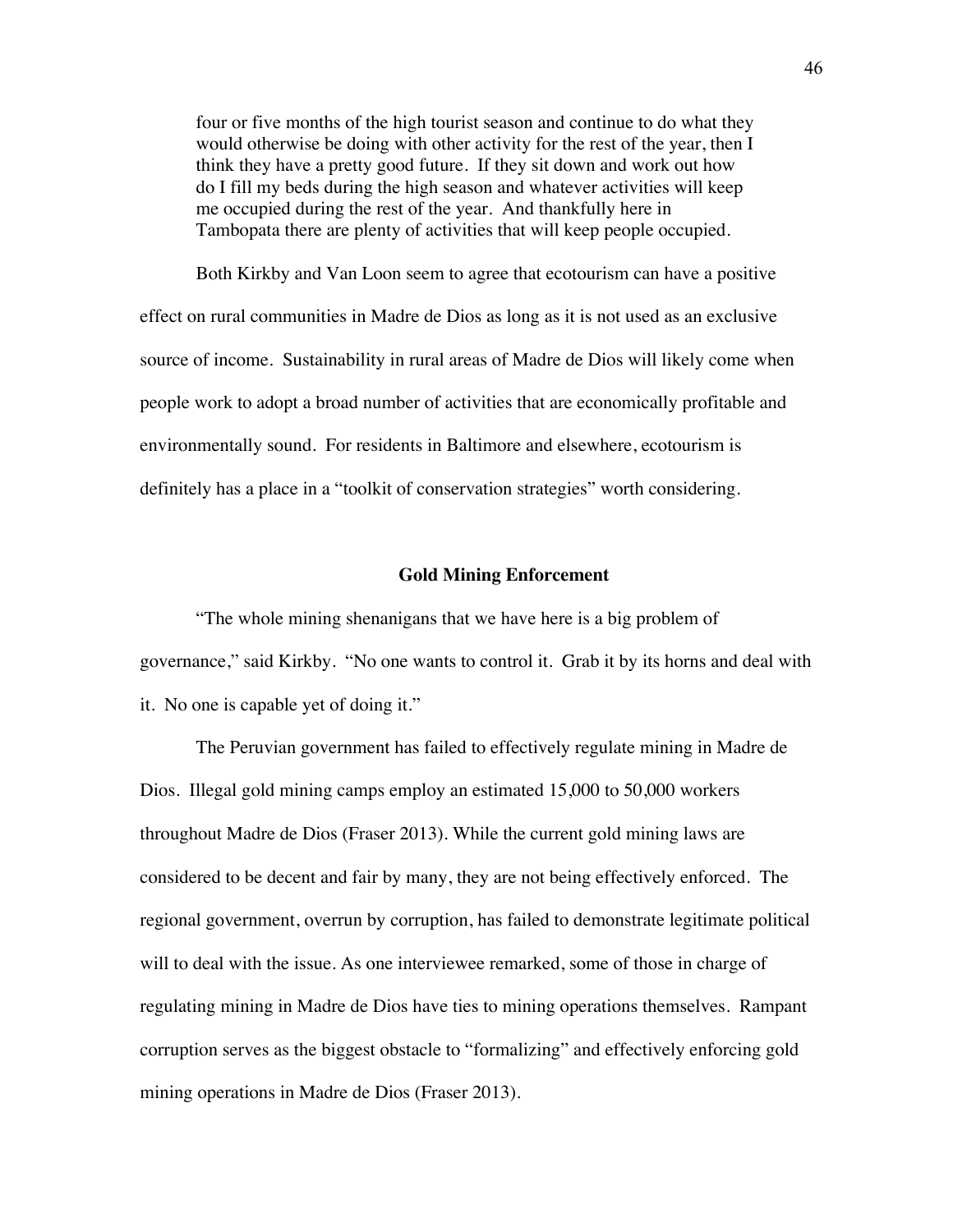The Peruvian government has recently made some attempts to crack down on illegal gold mining operations throughout the country. The government has raided some of the larger gold mining camps to temporarily shut them down (Tegel 2013). Peru's Energy and Mines Ministry is working with the nation's regional governments to expedite the formalization processes for illegal mining operations and allow for informal operations (Andina 2013).

Currently there is disconnectedness between the institutions and the state in Peru. A clear lack of coordination exists among Madre de Dios' regional government, the Ministry of the Environment and the Energy and Mines Ministry (Fernandini Guerrero interview). Better coordination by the national government, regional government and regulatory agencies would be necessary if the Humala administration is sincere about its efforts to crack down on illegal mining operations.

#### **Better Consumer Awareness**

Perhaps the driving force of deforestation and environmental degradation is not the mining itself, but rather the market demand for gold, which has made these illegal mining operations ever so profitable. In Durham's (1995) model of the political ecology of deforestation in Latin America, market demand is what drives the capital accumulation feedback loop. While the Peruvian government needs to do its share in cracking down on illegal mining operations, it is also the responsibility of businesses and consumers in developed nations to ensure their products were purchased from legitimate sources. In order to reduce the impact of illegal gold mining operations in Madre de Dios, all aspects of the gold supply chain need to be targeted. Promoting a consumer awareness campaign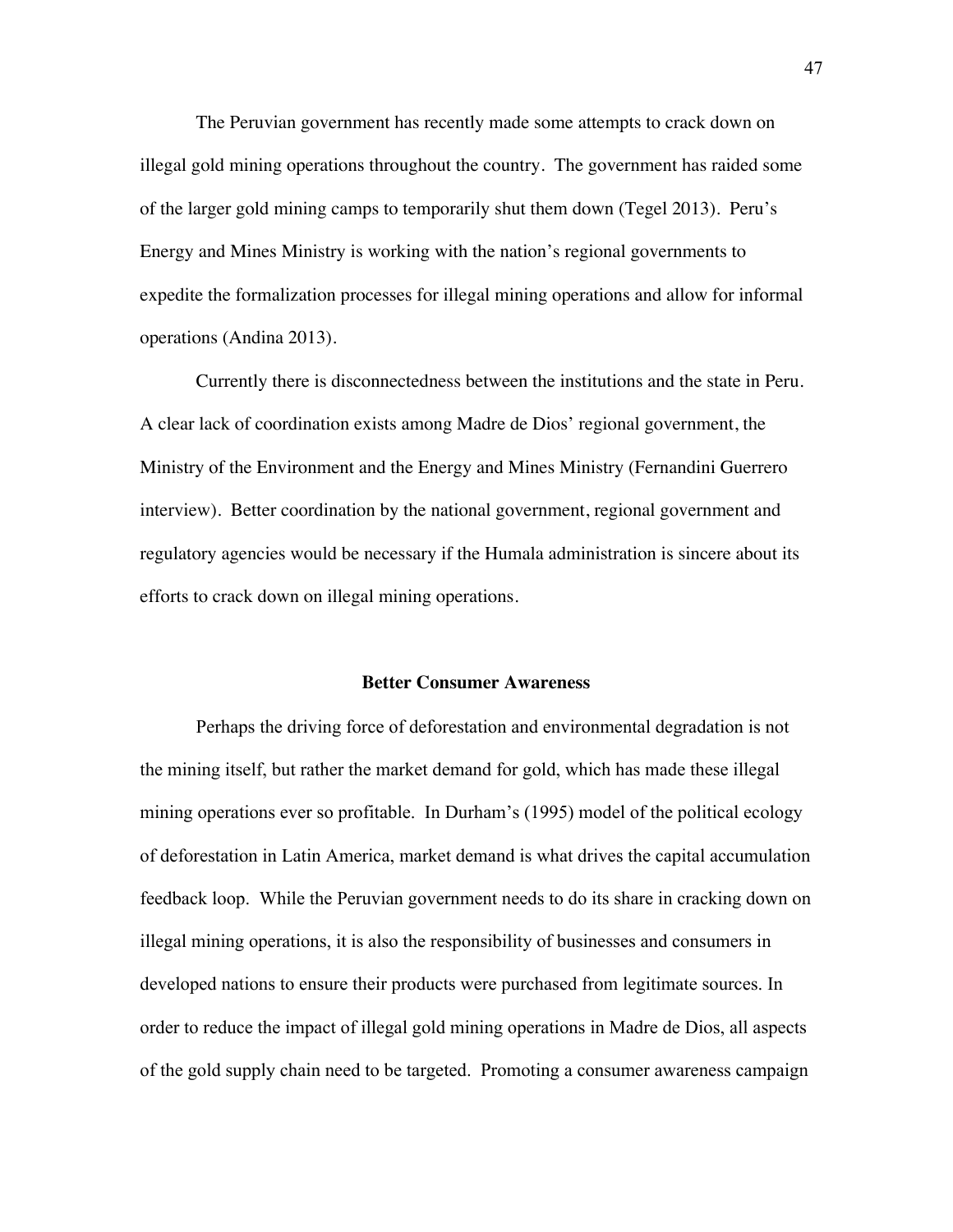about the problems associated with illegal gold mining operations could be an excellent way to reduce the impact of mining.

Fernandini Guerrero believes that increasing public awareness about the connection between illegal gold mining operations in Madre de Dios and their social and environmental impact could have an effect that parallels the blood diamond campaign in Africa. Consumers are now aware of the link between diamond mining and human rights violations in Africa, but for the most part, the world does not know the significance of gold in the Amazon. Promoting gold that meets "fairmined" certification standards could help direct market demand away from illicit gold mining operations. As Fernandini Guerrero remarks, part of the solution to mitigating environmental degradation in the Amazon lies outside the region.

Certification or corporate responsibility programs to purchase gold from miners that meet a series of social and environmental standards could play a pivotal role in the fight against illegal gold mining operations in Madre de Dios. Organizations like the Association for Responsible Mining are able to certify small-scale operations that adhere to a set of criteria and are deemed to be "fairmined" (Fraser 2013). Since consumer behavior dictates market demand, targeting consumers and businesses along the supply chain is an efficient way to delegitimize illegal gold mining operations.

48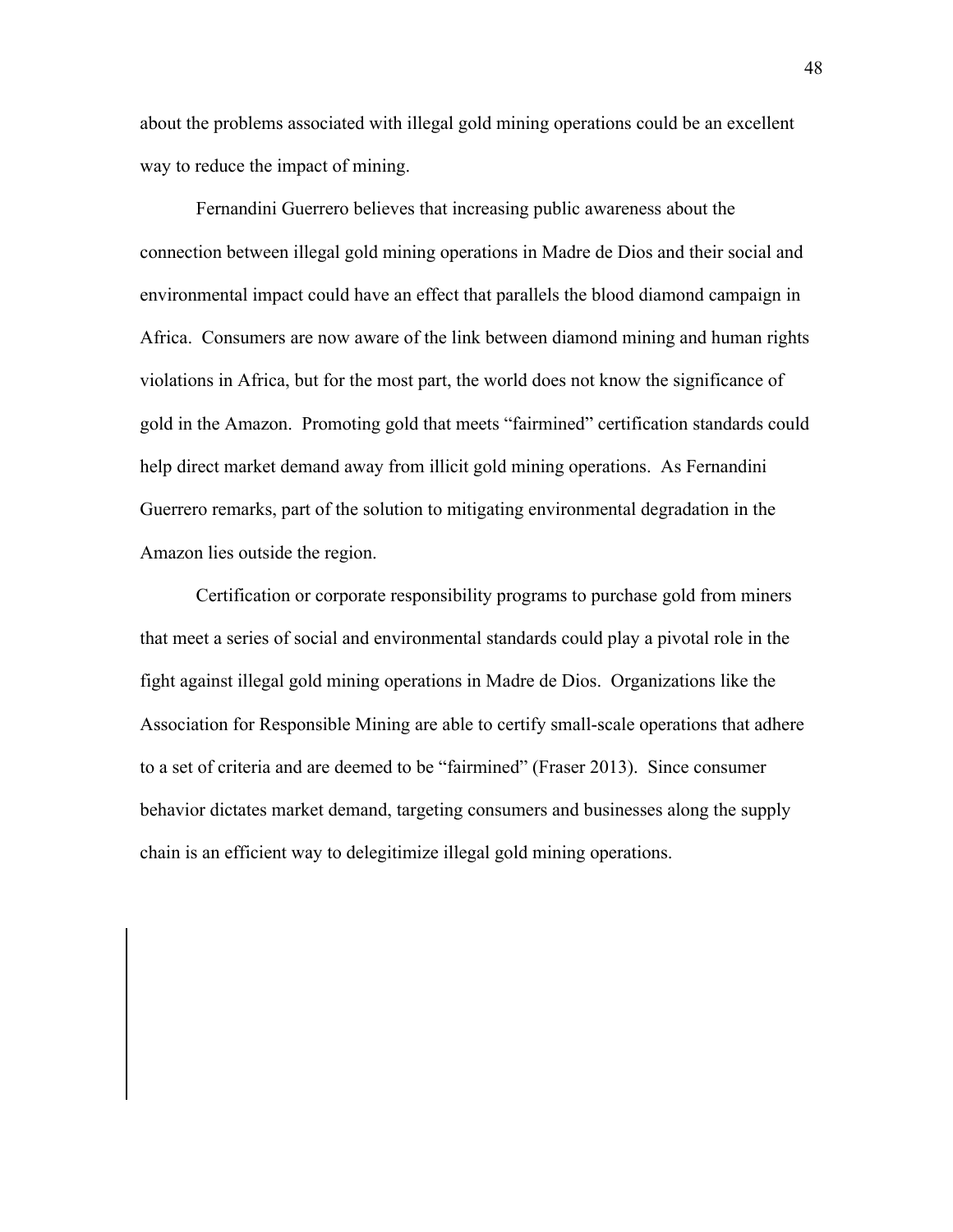#### Chapter 4: The Significance of Grassroots NGOs and Camino Verde

## **Role of Grassroots NGOs**

Grassroots NGOs play a significant role in the Amazon and elsewhere in Peru. NGOs fill a void caused by either state failure or market failure or serve to rectify weaknesses in popular organizations (Livernash 1992). NGOs play an important role in Peru as they take on roles of "consultant groups, social enterprises and financial service institutions in order to bridge a gap between farmers, the state and the market, in the absence of domestic, endowed autonomous civil society funding mechanisms" (Bebbington 1997). This is particularly important in a nation such as Peru that has limited resources, corruption at all levels of government and often fails to enforce existing regulations.

NGOs can strengthen civil society, protect disenfranchised people and initiate conservation measures when the government or private sector is unable to provide these services. According to Livernash (1992), "In developing countries, NGOs can solve some pieces of the development puzzle by taking an unconventional approach; by listening carefully to what people want and working to enlist their participation or support; or by trying to foster development and husband natural resources. NGOs can be a truly independent voice, either by serving as a focal point of opposition to government programs or by serving as the models for new government programs."

The role of NGOs is particularly important in a region like Madre de Dios, where the government has failed to control deforestation rates and target the primary sources of deforestation and environmental degradation. The Manu-Tambopata Conservation Corridor and Castaña Corridor projects as well as the Madre de Dios REDD Project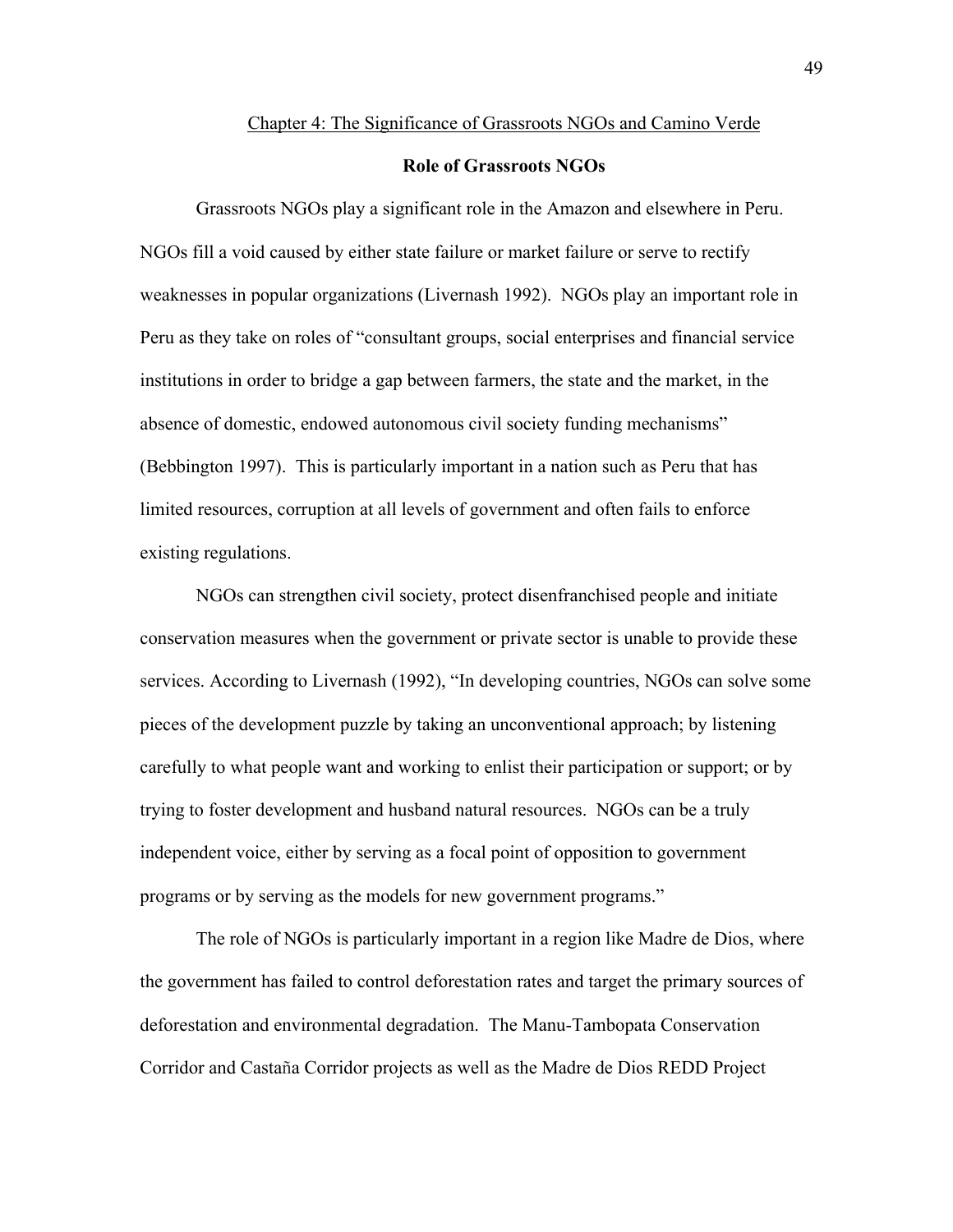represent initiatives driven by the NGO sector to promote sustainable economic activities and reduce the negative environmental, social and economic impact of the highway. In Madre de Dios, both the public and private sectors have effectively failed to promote sustainable land-use practices and have also failed to properly account for the impact of the highway. Because of this, the burden falls upon the NGO sector to fill the void the public and private sectors have left.

Community-based organizations play a vital role in rural areas in Madre de Dios. Gray (1997) notes, "The further away from Puerto Maldonado one travels, the more the state is coopted by local interests." The national and regional governments have considerably less influence over rural residents in Madre de Dios than in Puerto Maldonado and this failure to govern rural populations effectively creates a void that can be filled in part by the grassroots organizations. Community-based NGOs in rural areas have the ability to access the poor and mobilize local resources when the local or regional government is unable to do so.

Community-based NGOs can play an important role in mitigating the impact of the Interoceanic Highway. Conservation-oriented grassroots organizations that promote sustainable land-use practices can help slow down the impoverishment and capital accumulation positive feedback loops illustrated in the Durham's (1995) model of the political ecology of deforestation in Latin America. The capital accumulation feedback loop is driven by market demand for products derived from environmentally destructive economic activities, which leads to deforestation. Providing economically viable sustainable alternatives to environmentally destructive activities could slow down the capital accumulation feedback loop and stabilize deforestation rates.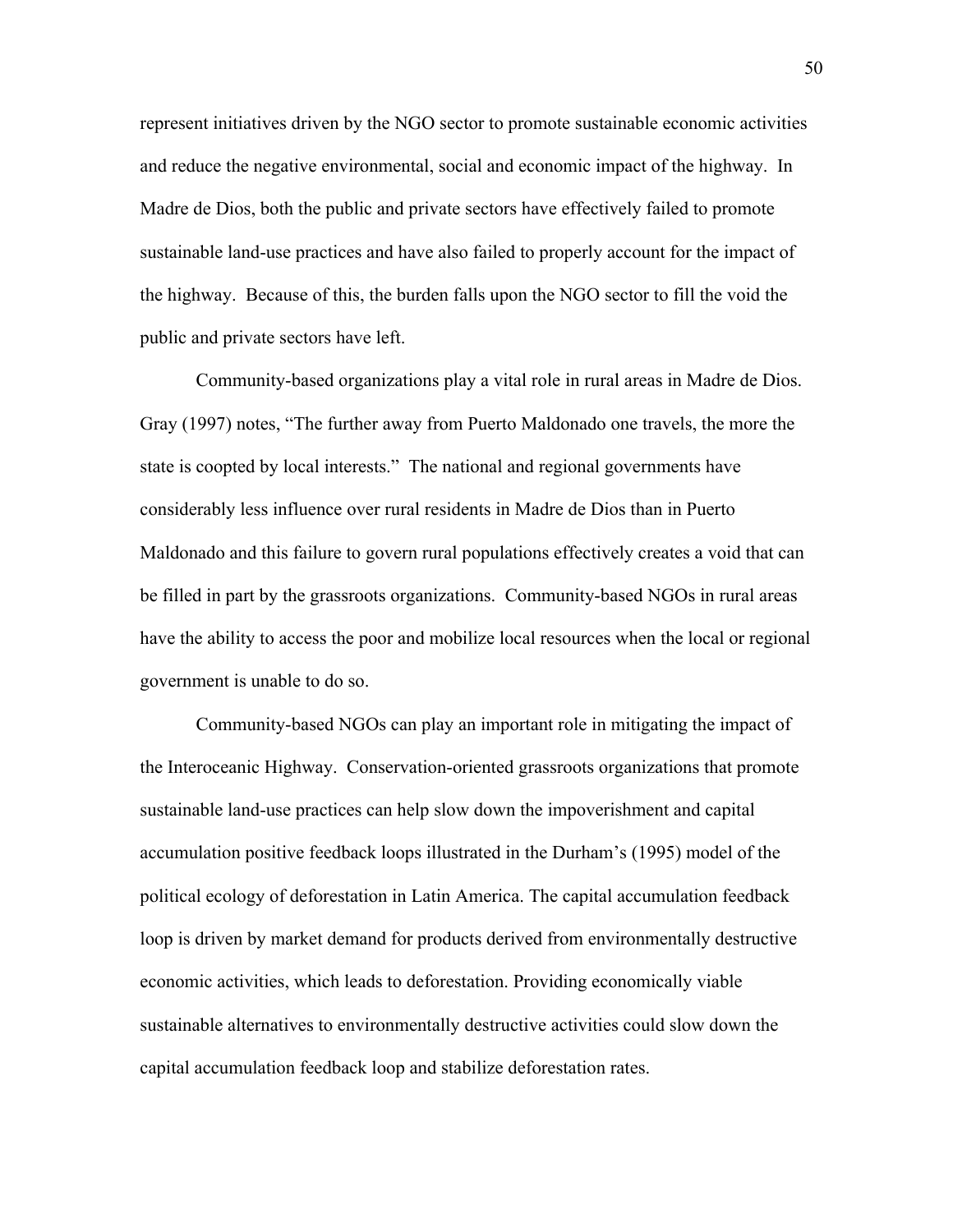Grassroots NGOs that work with local populations to mobilize local resources efficiently have the capability to slow down the impoverishment feedback loop. Working with local communities to promote more efficient use of resources can slow down the negative environmental impact brought about by the expansion into marginal lands, intensification of existing production and diversification of household production that helps feed the impoverishment feedback loop (Durham 1995). Poor management of household production as a result of impoverishment leads to "some form of environmental degradation, such as loss of soil and soil fertility, buildup of pesticide residues and further deforestation" (Durham 1995). Escobal and Aldana (2003) remark, "The most important factor in breaking the link between poverty and rainforest degradation is the income-generation strategy. There exists room for maneuver to encourage more rational forest use via environmentally sustainable practices." By promoting more environmentally and economically efficient resource uses, NGOs can also slow down migration patterns into new frontier lands by minimizing environmental degradation and maintaining the soils utilized by local populations for indefinite periods of time. Minimizing extractive land-use activities in frontier regions is of utmost importance in slowing down the impoverishment feedback loop since "ecological damage in extractive frontier regions is a recipe for unsustainable development involving shortterm prosperity followed by the return of poverty" (Perz et al. 2012).

#### **Case Study: Camino Verde**

Camino Verde, located in the rural farming community of Baltimore in Madre de Dios, is an example of an NGO embedded in a rural area that has the potential to slow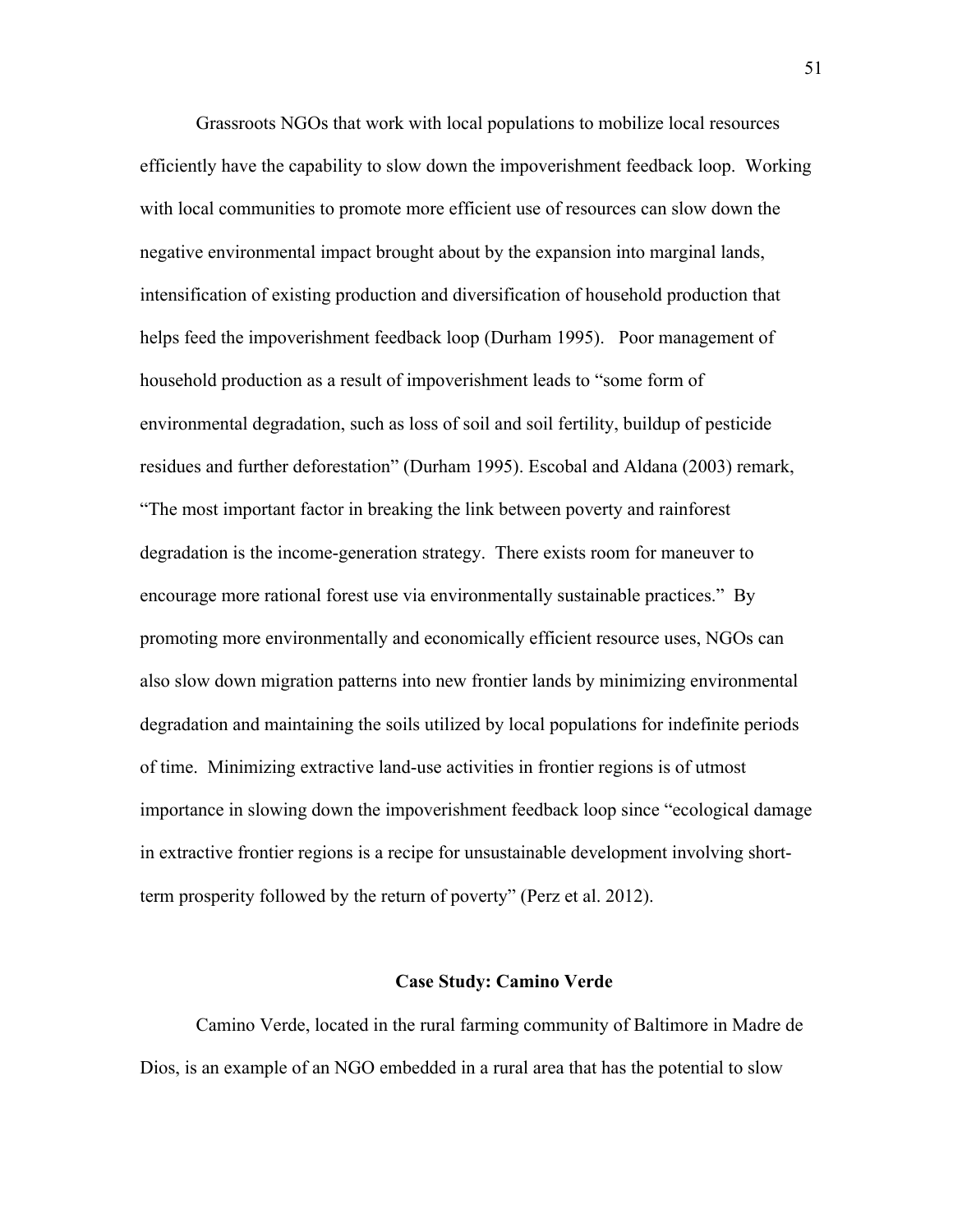down Durham's two positive feedback loops and mitigate the impact of the Interoceanic Highway. Dedicated to protecting biodiversity, promoting indigenous wisdom and encouraging sustainable land-use practices, Camino Verde works to establish functioning models of economically viable sustainable land-use practices that local community members could potentially adopt. Camino Verde adheres to the triple-bottom line of sustainable development promoting environmental, economic and social well-being.

Camino Verde began as a personal project of its executive director, Robin Van Loon, who purchased the land for the purposes of farming. Van Loon came to Peru in 2002 and arrived in Madre de Dios in 2004 driven by an interest in medicinal plants ("Camino Verde News"). In March 2006, Van Loon purchased 35 hectares of land along the Tambopata River in Madre de Dios and began experimenting with agroforestry techniques and natural regeneration strategies shortly afterwards (Zapata 2013).

Van Loon soon discovered that there was a dearth of knowledge in the documentation of endangered tree species in the Tambopata region of the Amazon River Basin. In 2008, Van Loon decided to establish an organization with the hope of filling this void. He established the United States-based non-profit with the goal of creating a living seed bank for these tree species. The seed bank was established "to act as a botanical garden representing the broadest variety possible of useful trees, to emphasize key trees including exploited and endangered Amazonian species, to study the growth and characteristics of these species in a cultivated setting, identifying trees that show promise for widespread or commercial reforestation, and to research and develop multispecies agroforestry systems that provide local subsistence farmers with an economically viable tree-based alternative to slash-and-burn" ("Camino Verde News"). Camino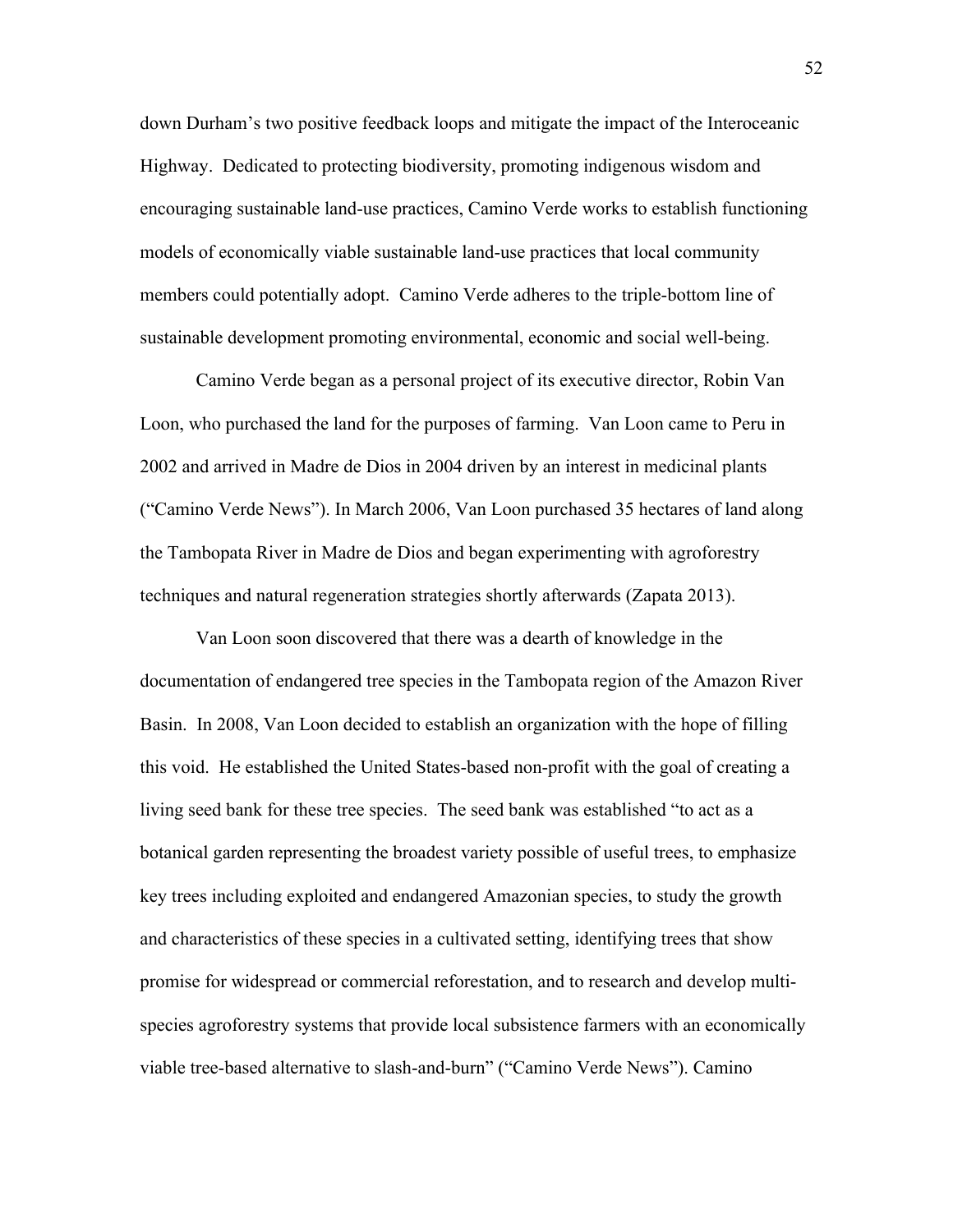Verde's living seed bank is home to over 250 Amazonian tree species, covering seven hectares of land ("Camino Verde News").

According to Van Loon:

As I started looking for seeds of many of those plants, I was met by a surprising level of ignorance as far as where you get the seeds. The fact that these plants were coming exclusively from wild forests on one hand was an amazing testament to the way people in the region had always lived. But at the same time, it was kind of scary in the face of mounting destruction of forests and in the face of mounting overexploitation of key species for timber, for medicine and the overlap between the timber and medicine because so many of the amazing timber trees are also medicinal as well.

Over the last several years, Camino Verde has further experimented with

agroforestry and reforestation techniques that are applicable to the Amazonian River

Basin. The organization is committed to finding profitable, sustainable uses of tropical

forest resources for the people of Baltimore. Camino Verde has participated in carbon-

offset projects and experimented with essential oil distillation projects from aromatic

plants. The organization now has five full-time employees working to carry out its

mission.

In summarizing Camino Verde's methodology, Van Loon said:

We are not attempting to share these experiences through a pedagogical model where we suddenly share the wealth of our knowledge with communities and develop workshops and seminars where we tell local people what to do. It is my belief and it is a guiding principle of the organization is that models that work and what we will be able to spread will be based on their effectiveness, based on their efficacy.

Camino Verde has evolved to the point where it has the capacity to design projects that can slow down Durham's two positive feedback loops and reduce the negative impact of the highway for the community of Baltimore. The establishment of the living seed bank can help preserve endangered Amazonian tree species threatened by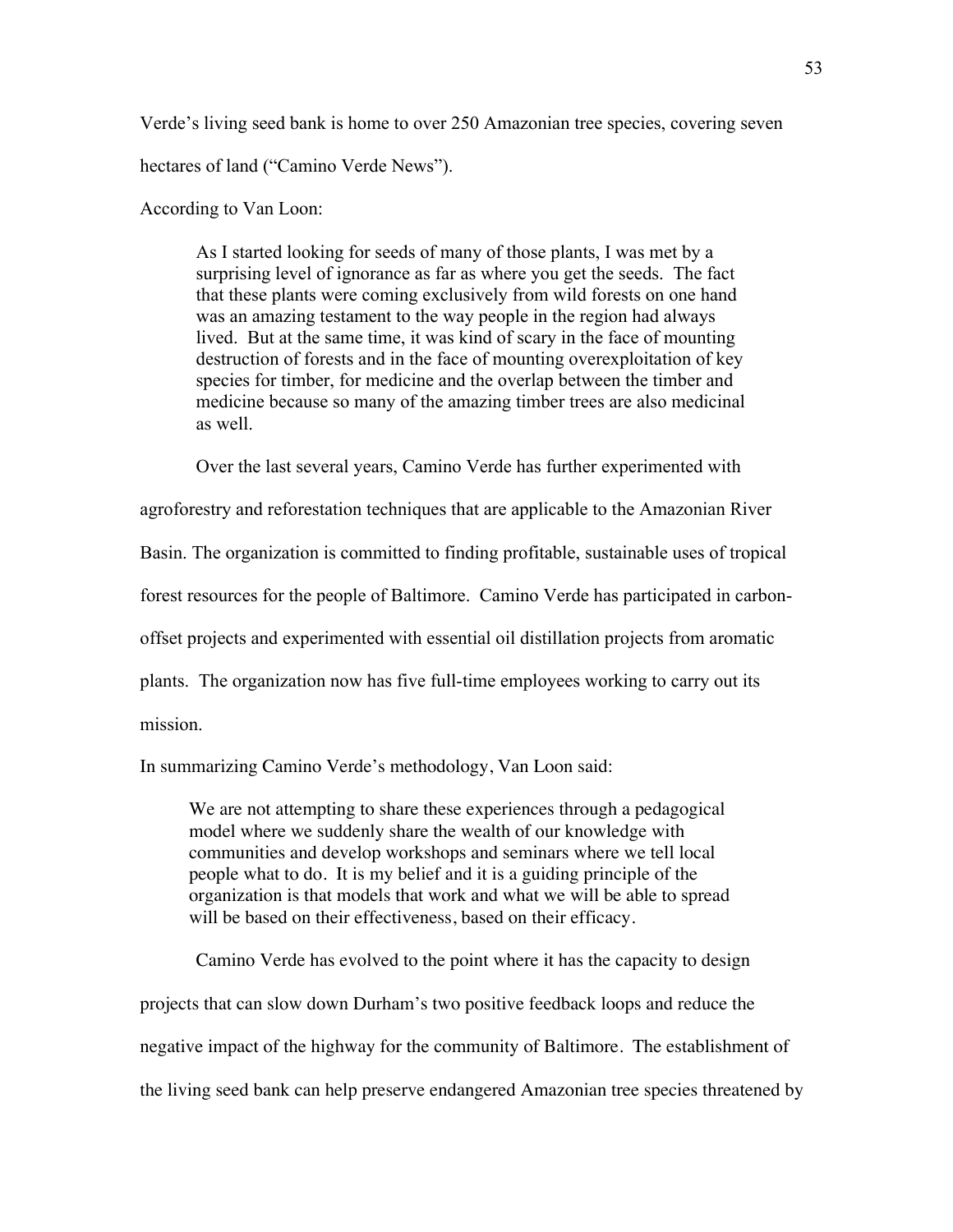population pressures and unsustainable land-use practices resulting from the construction of the highway. Camino Verde is effective on a micro-level by conserving lands on the organization's property as well as on a macro-level by promoting responsible stewardship of the land in the community.

A variety of economically viable land-use practices for farmers in Madre de Dios have been promoted by Camino Verde. A diversification of economic activities is important to make sure that Baltimore residents do not become overly dependent on one economic activity. Good stewardship of the land in rural Amazonia requires a diversification of land-use activities that work to protect the region's fragile topsoil.

"Most people agree that civility will come and sustainability will come from a diverse set of actions, activities that people will do with their land and not just concentrate on one particular activity," said Kirkby. "Having option value on your land in terms of where your money comes from is probably key to the whole thing."

Camino Verde's projects in agroforestry, carbon offsets, essential oil distillation and gardening demonstrate that there are economically viable alternatives to gold mining, logging and unsustainable agricultural practices. By doing this, Camino Verde is theoretically working to slow down the capital accumulation feedback loop, which is fed by unsustainable land-use practices. At the same time, Camino Verde is working to slow down the impoverishment feedback loop because projects involving agroforestry and reforestation are less likely to damage the fragile ecosystem necessary to support an Amazonian homestead economy.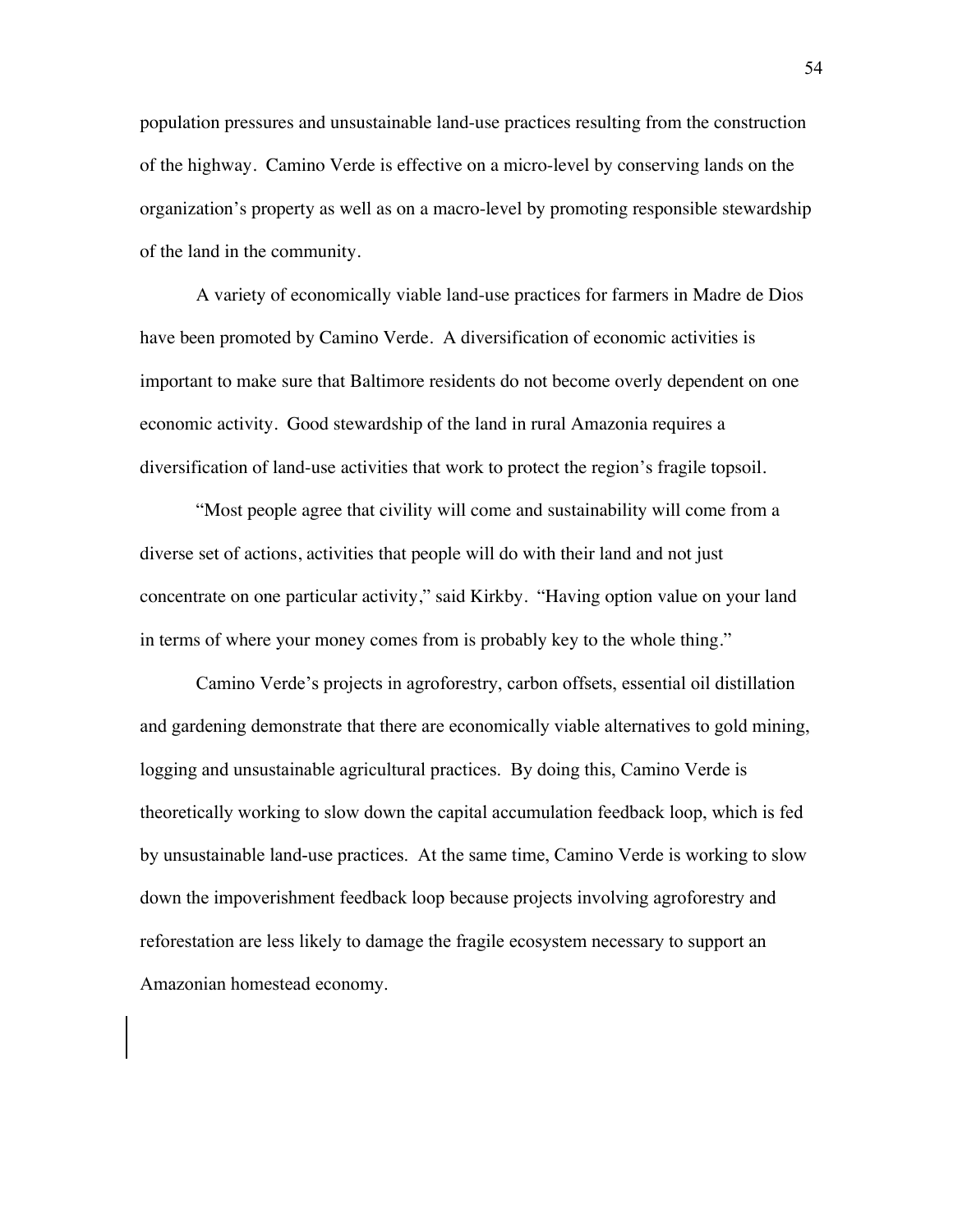#### **Camino Verde: A Critical Analysis**

The greatest strength of Camino Verde lies in the fact that it is a small organization that is able to take innovative approaches in a remote area that receives limited government assistance and has a need for an NGO presence. With leadership and resources to succeed in fulfilling its mission statement, the organization has sufficient resources and a devoted staff who work on projects that can be adopted by the community. Camino Verde is deeply embedded in the community of Baltimore and has all the makings of a functional grassroots organization. Its employees live among the farmers and have the resources to explore alternative economic opportunities. Rather than impose a shortsighted pedagogical model that has been the downfall of so many NGOs, the organization seeks to establish a working relationship with farmers and promote good stewardship of the land in Baltimore.

One of the benefits of having an NGO such as Camino Verde in Baltimore is that it has the resources to experiment with certain projects, whereas neighboring farmers do not have the time or money to undertake these projects. Over the last several years, Camino Verde has experimented with the planting of exotic tree species for wood, has grown exotic fruits and vegetables in the garden by procuring seeds from the United States and elsewhere and has recently begun to experiment with essential oil extraction as a viable economic opportunity. While there is incentive for farmers in Baltimore and elsewhere along the Tambopata River to leave for Puerto Maldonado where economic opportunity is greater, Camino Verde tries to find sustainable practices from which farmers wishing to stay in Baltimore can benefit.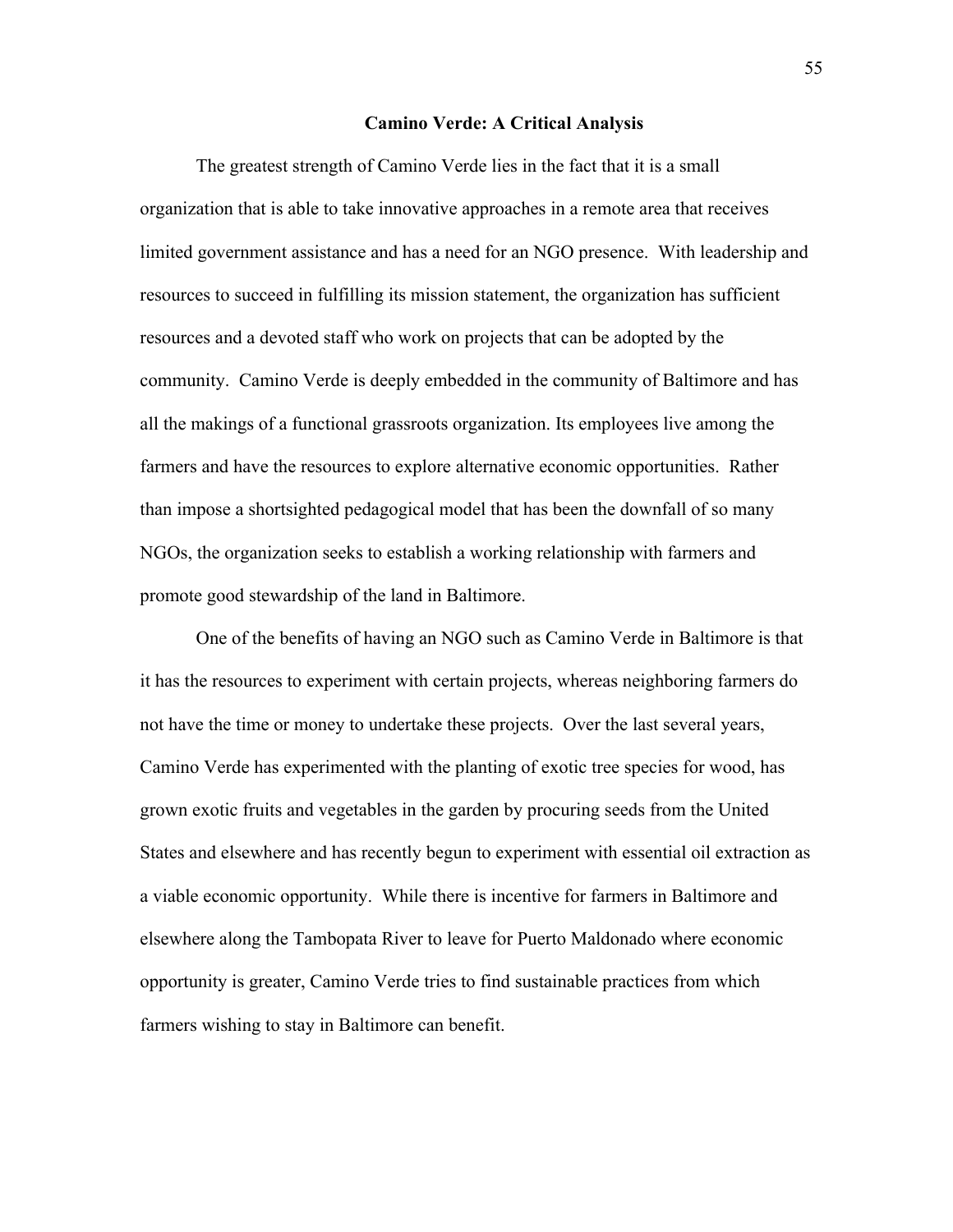In regards to Camino Verde's potential to assist the community of Baltimore, Kirkby remarked:

I think a group like Camino Verde is in a very privileged position in the case of Baltimore. And Baltimore should be very pleased to have that kind of a foundation amongst them because it is going to offer opportunities for people. Many of them may not know what they are at the moment, but sure it is the case. So a way of basically getting information is the most important thing. People always thrive and do better with better information. So Camino Verde as a mechanism for channeling information to people about, you name it. It could be ecotourism. It could be sustainable resource extraction. It could be which consumers and which suppliers are the best to use. All these things Camino Verde can help channel to benefit the local community of Baltimore.

Camino Verde promotes a variety of sustainable-land use practices rather than pushing a singular agenda. Incorporating a variety of conservation strategies and a diverse set of land-use practices will be critical in reducing deforestation rates and environmental degradation. The organization's success can be demonstrated by the way it has provided tree seedlings for farmers in Baltimore interested in reforestation or agroforestry techniques. The distribution of tree seedlings is offered to farmers who have a legitimate interest in planting trees as part of their strategy. This annual distribution of seedlings is the most concrete example of a positive impact Camino Verde has had in Baltimore.

## According to Van Loon:

To date, we've given out over 5,000 trees to a total of 20 or 25 farm families in the area. This can be translated into probably 50 acres of fruit trees that have been planted in total. A large number of acres are saved from slash-and-burn as people are able to obtain more of their income from perennial tree crops rather than annual grain crops which necessitate slash and burn.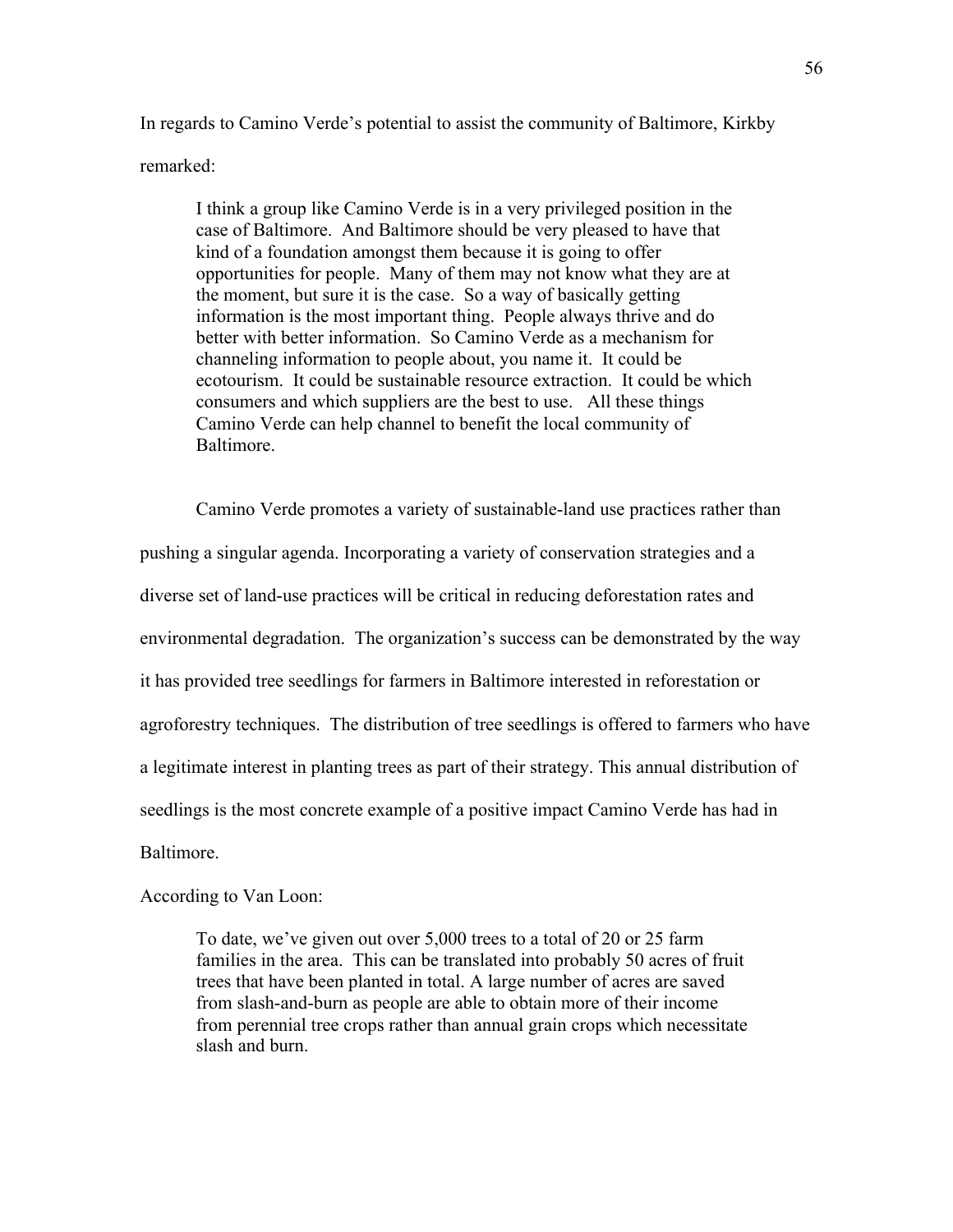As Van Loon noted, the fact that Camino Verde is a small organization is also its greatest limitation. While its annual budget is growing each year, it is still a small organization with limited resources. The immediate target community is only about 15 families. Camino Verde is so small that many organizations in the nearby city of Puerto Maldonado have never even heard of the organization. While it has a strong network of support, Camino Verde will always be limited by the fact that it is a tiny nonprofit located in a remote location.

In addition, one of Camino Verde's limitations is the fact that the organization's success is linked almost entirely to the efforts of its executive director. As its treasurer Jeff Green remarked, the organization's success is contingent upon Van Loon's vision and his commitment to that vision. Under the organization's current structure, Camino Verde would likely fold without Van Loon's efforts and, therefore, the sustainability of the organization is in question. However, Van Loon, the organization's staff members and its board of directors are working hard to make Camino Verde a more self-sustaining organization. Camino Verde has created a sister organization, Camino Verde Tambopata, with its own executive director, and has expanded its number of staff in recent years in part to delegate some of the primary responsibilities of the organization away from Van Loon as well as expand the organization's operations.

#### **Camino Verde's Mission and Mitigating the Impact of the Interoceanic Highway**

By protecting biodiversity, preserving indigenous knowledge and promoting sustainable land use practices, Camino Verde stands to have a substantial impact in mitigating the impact of the Interoceanic Highway in Baltimore and elsewhere along the

57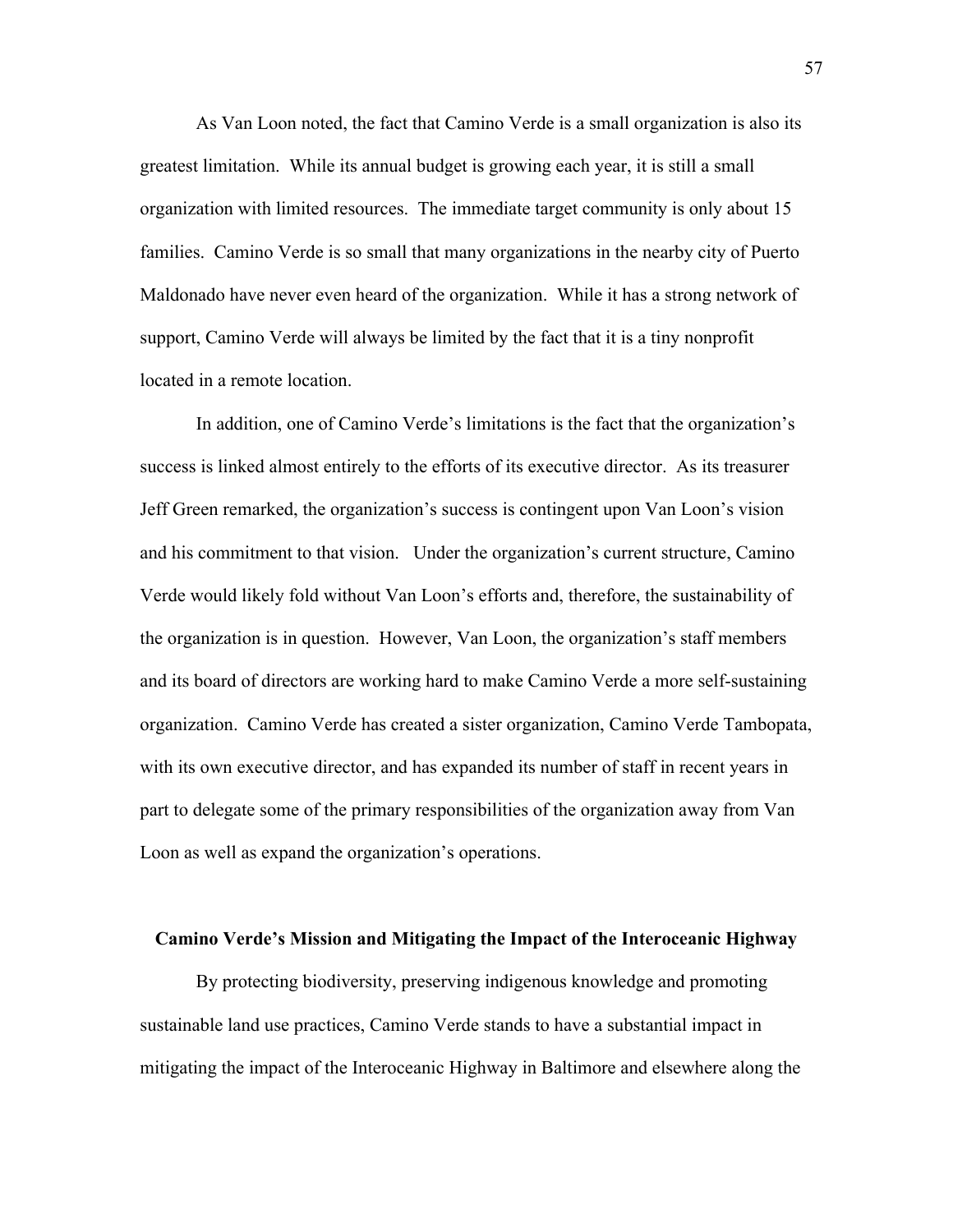Tambopata River. The organization not only has an impact on the land it actively works to conserve, but more importantly, it has an impact on the community of Baltimore as it tries to lead by example and promote responsible stewardship of the land. The everincreasing exploitation of natural resources and ecosystems in Madre de Dios places the burden on organizations like Camino Verde to provide alternatives to the driving forces of deforestation and ecological degradation linked to the highway.

In discussing the importance of the organization's reforestation efforts, Van Loon says:

In the case of pure conservation, the 1,000 plus acres that we work actively to conserve are just a drop in the bucket on a regional scale. Where Camino Verde comes in, and the role that we play has more to do with the preservation of individual species, and in our case, that refers to trees. We seek to plant the most overexploited trees in the region and for that matter in the greater Amazon region. As important tree species are ever more endangered by their use as timber and in some cases their use as medicine, we are there planting the same trees to ensure that the genetic diversity of these species is retained for future generations.

With its reforestation center, living seed bank, agroforestry products and essential oil project, Camino Verde has the tools to provide the residents of Baltimore with economically viable, sustainable land-use practices. With gold mining, logging and unsustainable agricultural practices serving as more attractive opportunities in Madre de Dios, it is important that Camino Verde take a proactive role in looking for alternative economic practices that can be implemented in the community. While it is a small NGO operating on a limited budget in a remote area, Camino Verde has the capacity to make a substantial impact with its admirable vision and unconventional approach.

Camino Verde has undertaken some projects that could play a signficant role in slowing down deforestation, reducing biodiversity loss and mitigating the environmental and social impact of the highway. However, due to its remote location and lack of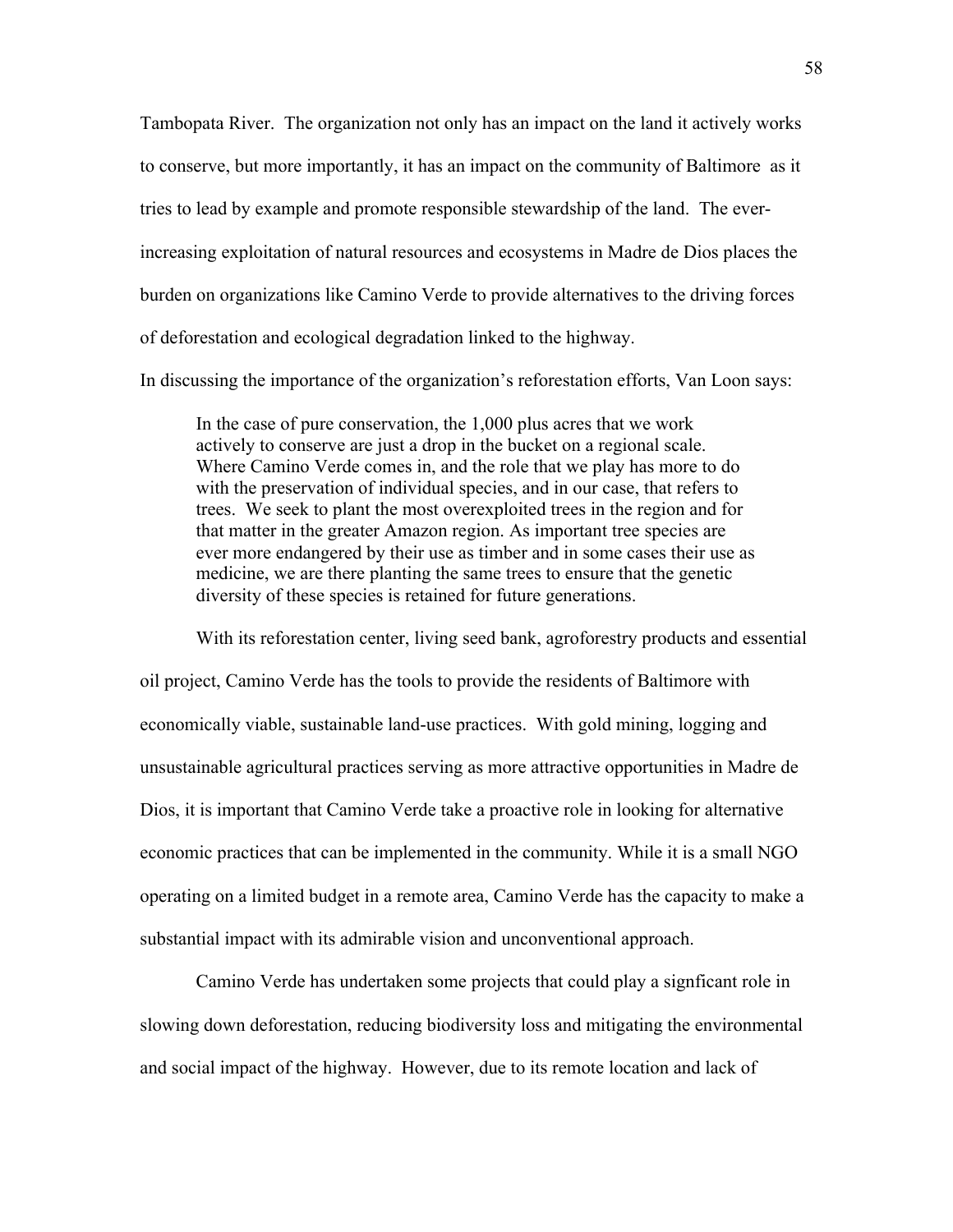resources, its impact is mainly being felt in Baltimore and a few other places on the Tambopata River. In order to become a more effective organization, Camino Verde should coordinate with other grassroots organizations as well as the larger NGOs to share its wealth of knowledge. Coordinating with a larger organization could be effective if Camino Verde hopes to eventually reach a wider audience. Camino Verde is a unique organization that attempts to rectify the shortcomings of other organizations and it has the potential to play an even larger role in promoting sustainable land-use practices and helping prevent biodiversity loss.

By embracing principles of sustainable development and sustainable management of natural resources, Camino Verde leads by example. Van Loon has a unique vision on how to achieve sustainable development and is leading the way in an unconventional fashion. Rather than trying to implement Western theories of development, he blends indigenous wisdom with sustainable practices embraced by permaculture circles and elsewhere. This unique approach may be critical to slowing down the capital accumulation and poverty positive feedback loops addressed in the Durham model.

Camino Verde is focusing on sustainable development strategies in one of the most vulnerable areas of the world. The department of the Madre de Dios is home to some of the best-preserved, yet most-threatened sections of Amazon rainforest in South America. While top-down strategies such as the Madre de Dios REDD project to mitigate environmental degradation could be beneficial, grassroots NGOs such as Camino Verde will play a vital role in helping residents become good stewards of the land.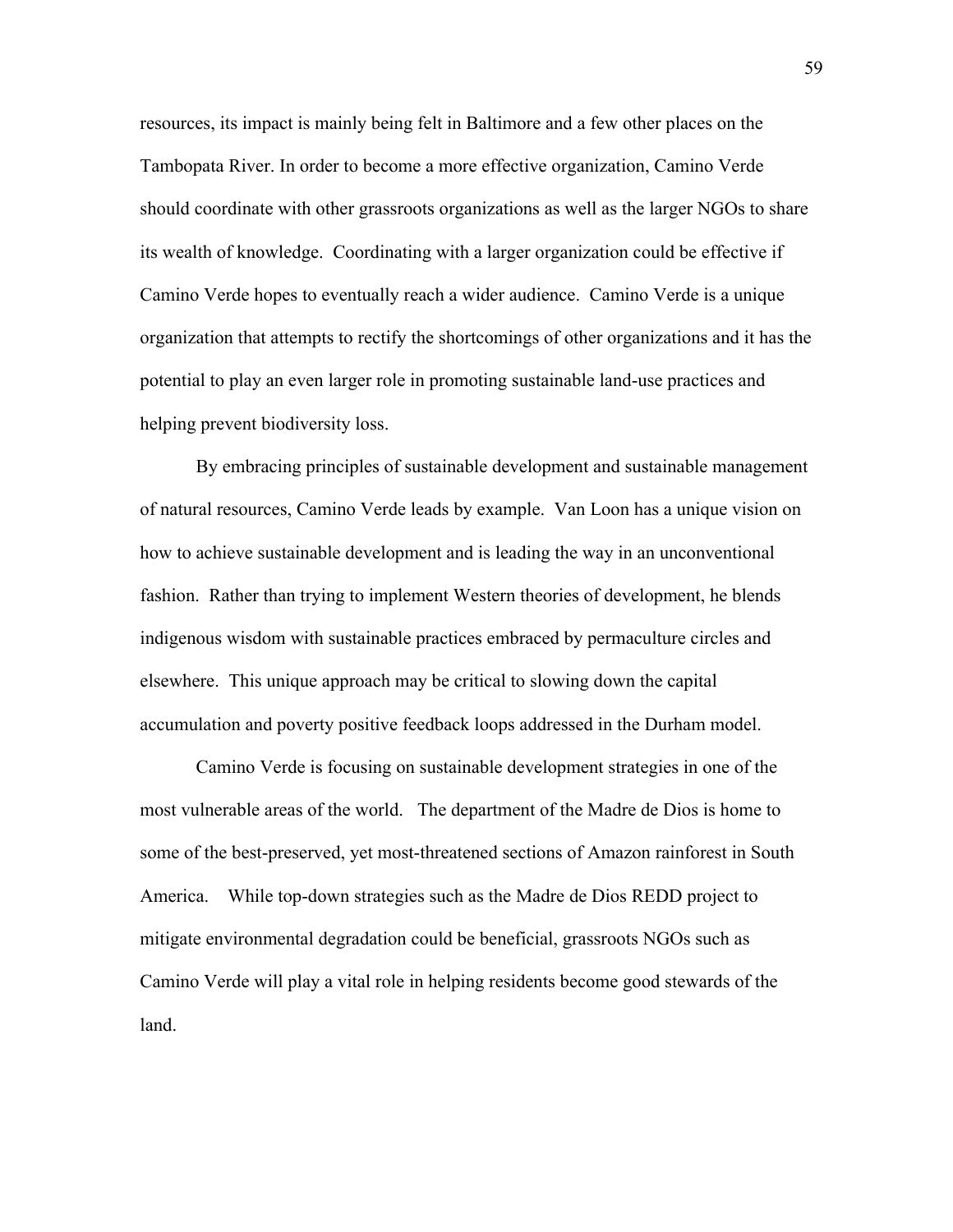#### Conclusion

The Interoceanic Highway was constructed with the idea that the economic benefits of the highway would offset the negative environmental effects brought about by the highway. Less than three years after the opening of the highway, the environmental impact of the road has been substantial. The road has exacerbated deforestation rates and has contributed to a rise in unsustainable land-use practices. The highway has contributed to a rise in illegal gold mining operations, the principal economic activity and driving force of deforestation and environmental degradation in Madre de Dios. The highway has opened up markets and has led to an increase in monoculture plantations and industrial agricultural practices. Logging operations have increased as well in recent years. In addition, the highway has made indigenous populations living in voluntary isolation vulnerable to colonists encroaching on their territory, crime has risen steadily in Puerto Maldonado and elsewhere in Madre de Dios and property values are skyrocketing.

The population pressures, unsustainable land-use activities and massive deforestation rates have presented a major challenge for the Peruvian government as well as NGOs in the region. Environmental NGOs and other organizations have had trouble finding alternative economic opportunities that can compete with some of the more profitable land-use practices. For the most part, the Peruvian government appears to be unwilling and unable to regulate some of the more destructive economic activities. To better reduce the negative environmental and social impact of the Interoceanic Highway, the government must work to reduce corruption and enforce existing laws, while the NGO sector needs to have better coordination among organizations and the private sector must do a better job consulting NGO representatives and government officials when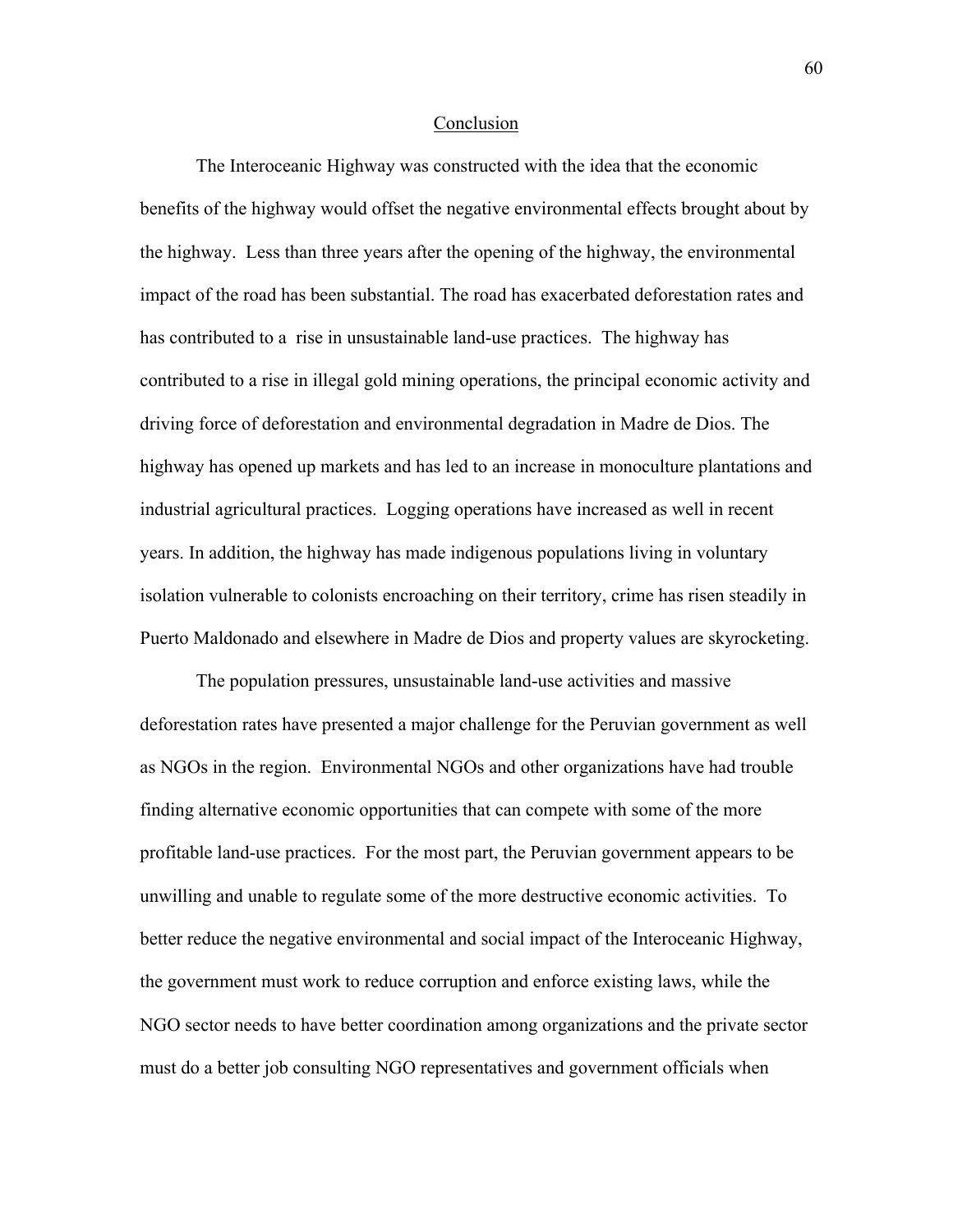undertaking future infrastructure projects. Mitigating the environmental and social impact of the highway will require an all-hands-on-deck strategy that will involve the public, private and NGO sectors.

The surge in gold mining operations following the 2008 global financial crisis is a testament to the impact globalization has had on the Amazon. Global market demand for gold, agricultural products and timber have led to an increase in unsustainable land-use practices in Madre de Dios. Market demand for extractive activities coupled with poor governance and the completion of the Interoceanic Highway have created a crisis in Madre de Dios. As long as the regional government of Madre de Dios appears to be unwilling and unable to enforce existing laws, mitigating the impact of the Interoceanic Highway and its social and environmental impact will require unconventional solutions. The Madre de Dios REDD Project, ACA's Manu-Tambopata Conservation Corridor and the Castaña Corridor intiatives and organizations such as the Alliance for Responsible Mining that work in "fairmined" gold certification projects represent creative strategies for mitigating some of the social and environmental problems faced in Madre de Dios. These projects attempt to fill a void that the government has left in the region.

The most effective strategy may be to prove that activities that promote responsible stewardship of the land are economically viable. People are drawn to gold mining and other unsustainable land-use practices in the region because it is profitable in the short-term. Subsistance farming, Brazil nut harvesting and small-scale ecotourism operatives represent possible ways for people living in rural areas of Madre de Dios to profit in a sustainable manner. Promoting an integrative approach to sustainability that incorporates a variety of conservation strategies should be a priority. Grassroots NGOs

61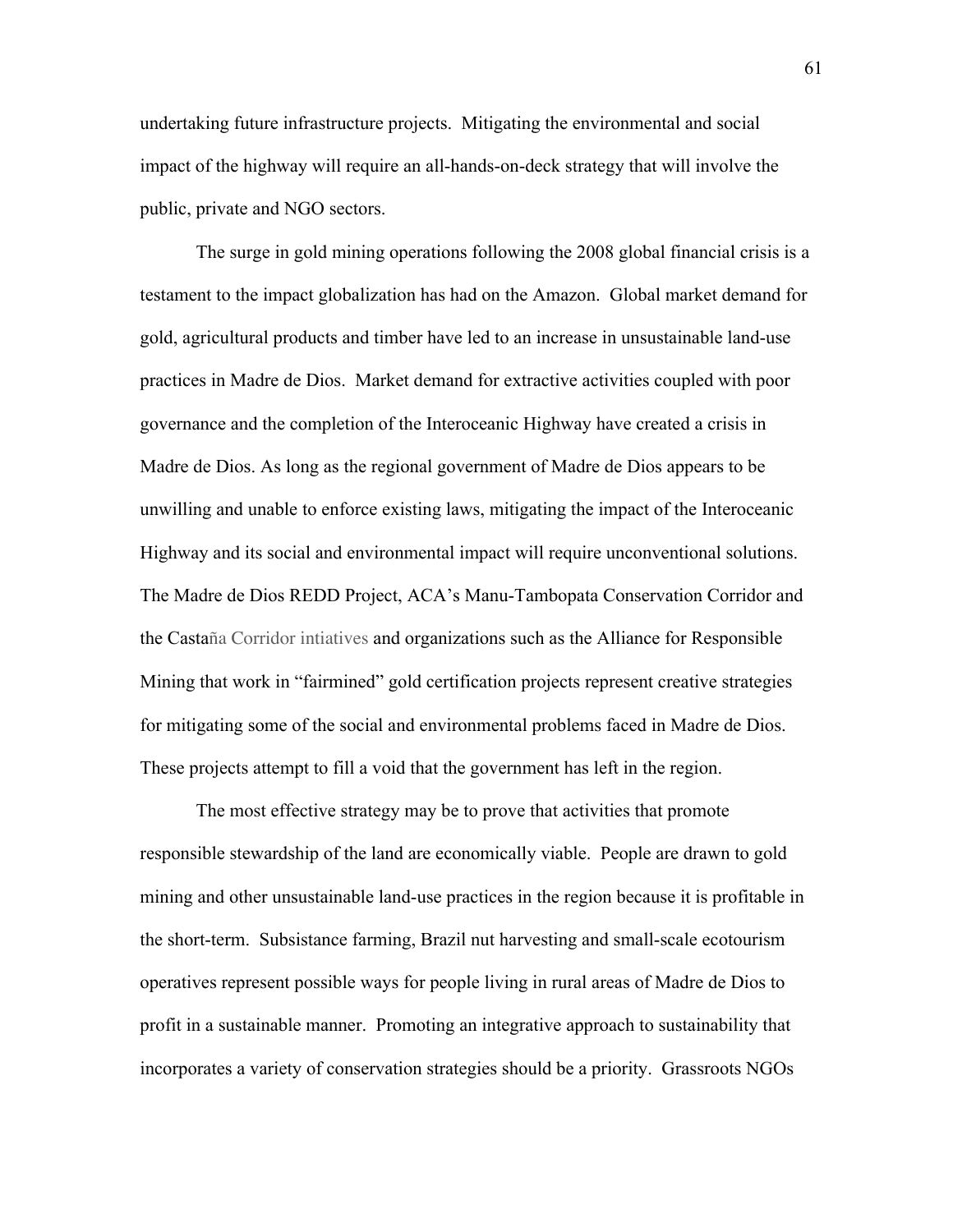such as Camino Verde play a critical role in promoting sustainable land-use practices and combatting gold mining and other extractive activities that are being driven by the forces of globalization.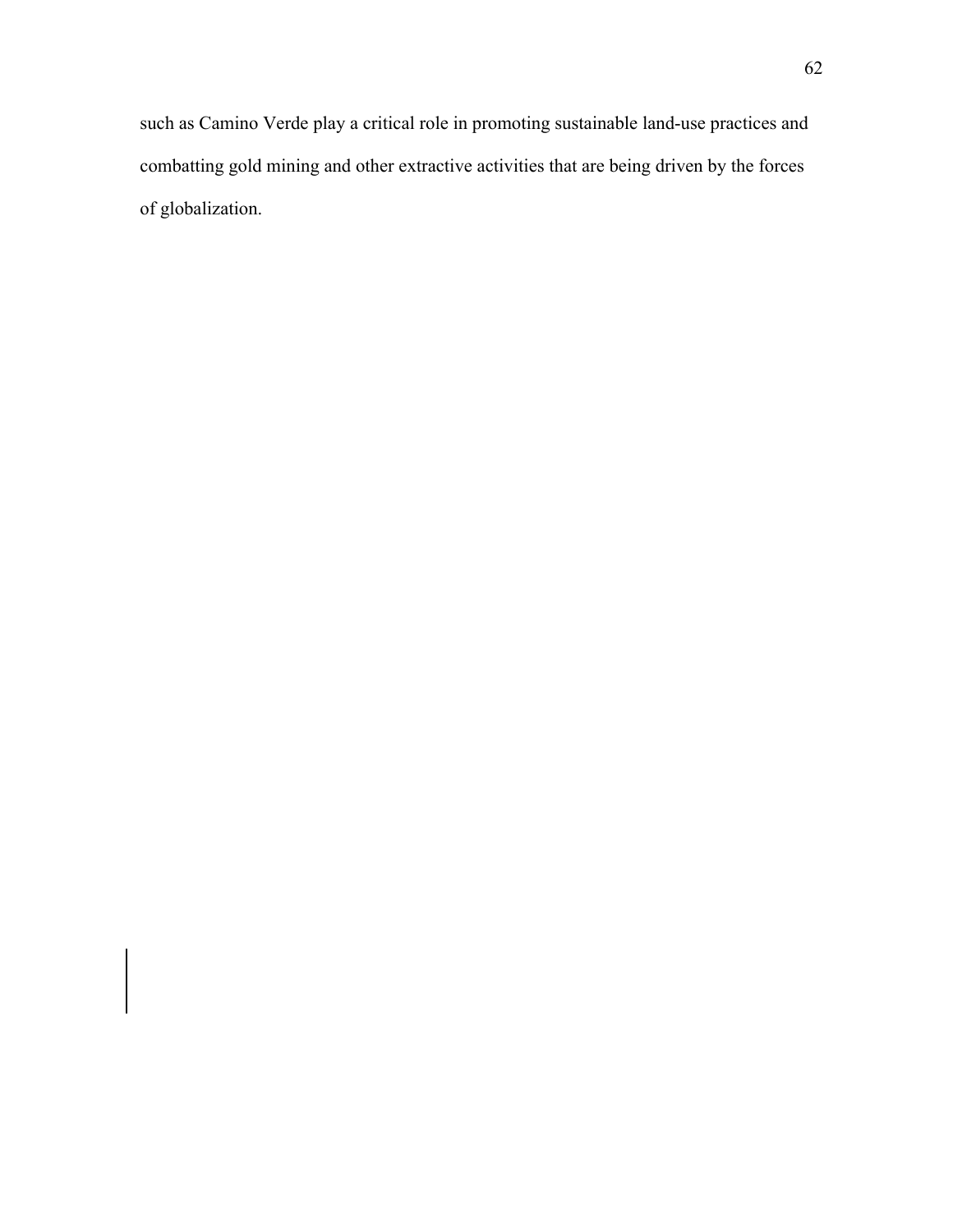## Bibliography

- Araujo Flores, Julia. Personal Interview. 26 May 2013.
- Axtuara, Gorka. Personal Interview. 26 May 2013.
- Cardicel, Miguel. Personal Interview. 23 July 2013.
- Fernandini Guerrero, Antonio. Personal Interview. 16 July 2013.
- Gomez Caviglia, Silvia. Phone Interview. 17 July 2013.
- Greene, Jeff. Phone Interview. 19 Nov. 2013.
- Leyva Carbone, Ursula. Personal Interview. 20 June 2013.
- Huinga, Javier. Personal Interview. 13 July 2013.
- Huinga, Manuel. Personal Interview. 16 June 2013.
- Kirkby, Christopher A. Personal Interview. 6 July 2013.
- Lojas, Juan. Personal Interview. 17 July 2013.
- Ramirez, Adrian. Personal Interview. 16 June 2013.
- SERNANP Engineer. Personal Interview. 27 May 2013.
- Stutzman, Hannah. Phone Interview. 9 Oct. 2013.
- Torres, Katherine. Personal Interview. 22 June 2013.
- Traeris, Donald. Personal Interview. 23 June 2013.
- Van Loon, Robin. Personal Interview. 4 June 2014.
- Alvarez, Nora L., and Lisa Naughton-Treves. "Linking National Agrarian Policy to Deforestation in The Peruvian Amazon: A Case Study of Tambopata, 1986- 1997." *AMBIO: A Journal of the Human Environment* 32.4 (2003): 269. Print.
- "Annual Report 2009." *Amazon Conservation Association*. Web. 19 Jan. 2014. <http://www.amazonconservation.org/pdf/aca-annual-report.pdf>.
- "Annual Report 2012." *Amazon Conservation Association*. Web. 19 Jan. 2014. <http://www.amazonconservation.org/pdf/aca\_annual\_report\_2012.pdf>.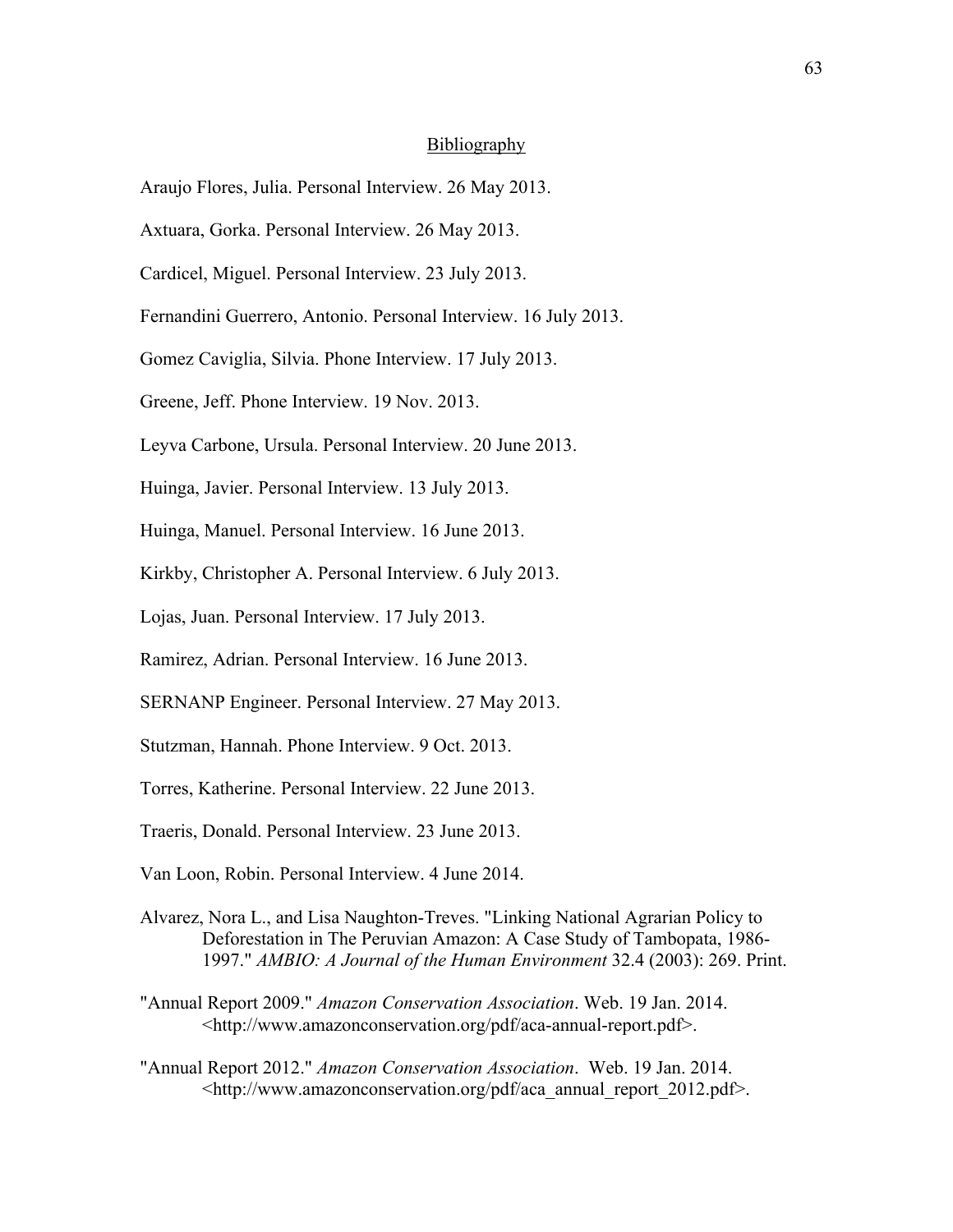- Asner Gregory P., Michael Valqui, Joseph Mascaro, George V. N. Powell, R. Flint Hughes, Laura Secada, Eloy Victoria, Guayana Paez-Acosta, Aravindh Balaji, Ty Kennedy-Bowdoin, James Jacobson, John K. Clark, and David E. Knapp. "High-Resolution Forest Carbon Stocks and Emissions in the Amazon." *Proceedings of the National Academy of Sciences* 107.38 (2010): 16738-16742. Print.
- Bebbington, Anthony. "New States, New NGOs? Crises and Transitions among Rural Development NGOs in the Andean Region." *World Development* 25.11 (1997): 1755-1765. Print.
- Bebbington, Anthony. "The New Extraction: Rewriting the Political Ecology of the Andes." *NACLA Report on the Americas* 42.5 (2009): 12-20. Print.
- Boyd, Stephanie. "Who's to Blame for Peru's Gold-Mining Troubles?" *The New Yorker* 28 Oct. 2013. Web. 19 Jan. 2014.
- Bridges, Tyler. "Brazil, Peru Pave Way for Solid Link." *The Houston Chronicle* 1 Feb. 2006. Web. 19 Jan. 2014.
- Brooks, William E., Esteben Sandoval, Miguel A. Yepez, and Howell Howard. "Peru Mercury Inventory 2006." *U.S. Geological Survey*. Web. 19 Jan. 2014 <http://pubs.usgs.gov/of/2007/1252/ofr2007-1252.pdf>.
- Brown, Linda. "Peruvian Rainforest Protection to be Funded by Madre de Dios Amazon REDD Project Verified by SCS Global Services." *Wall Street Journal* 25 June 2013. Web. 19 Jan. 2014 < http://online.wsj.com/article/PR-CO-20130625- 909380.html>.
- Cabello, Joanna. "Enclosure of Forests and Peoples: REDD and the Inter-Oceanic Highway in Peru." *Carbon Trade Watch*. 10 Nov. 2010. Web. 19 Jan. 2014 <http://www.carbontradewatch.org/archive/enclosure-of-forests-and-peoplesredd-and-the-inter-oceanic-highway-in-peru.html>.
- Cabitza, Mattia. "Peru Leads the Way for Latin America's Indigenous Communities." *The Guardian* [London] 12 Sept. 2011: *The Guardian*. Web. 14 Jan. 2014 < http://www.theguardian.com/global-development/povertymatters/2011/sep/12/peru-land-rights-indigenous-communities>.
- "Camino Verde News." *Camino Verde.* Web. 19 Jan. 2014 <http://www.caminoverde.org/>.
- Carr, David. "Population and Deforestation: Why Rural Migration Matters." *Progress in Human Geography* 33.3 (2009): 355-378. Print.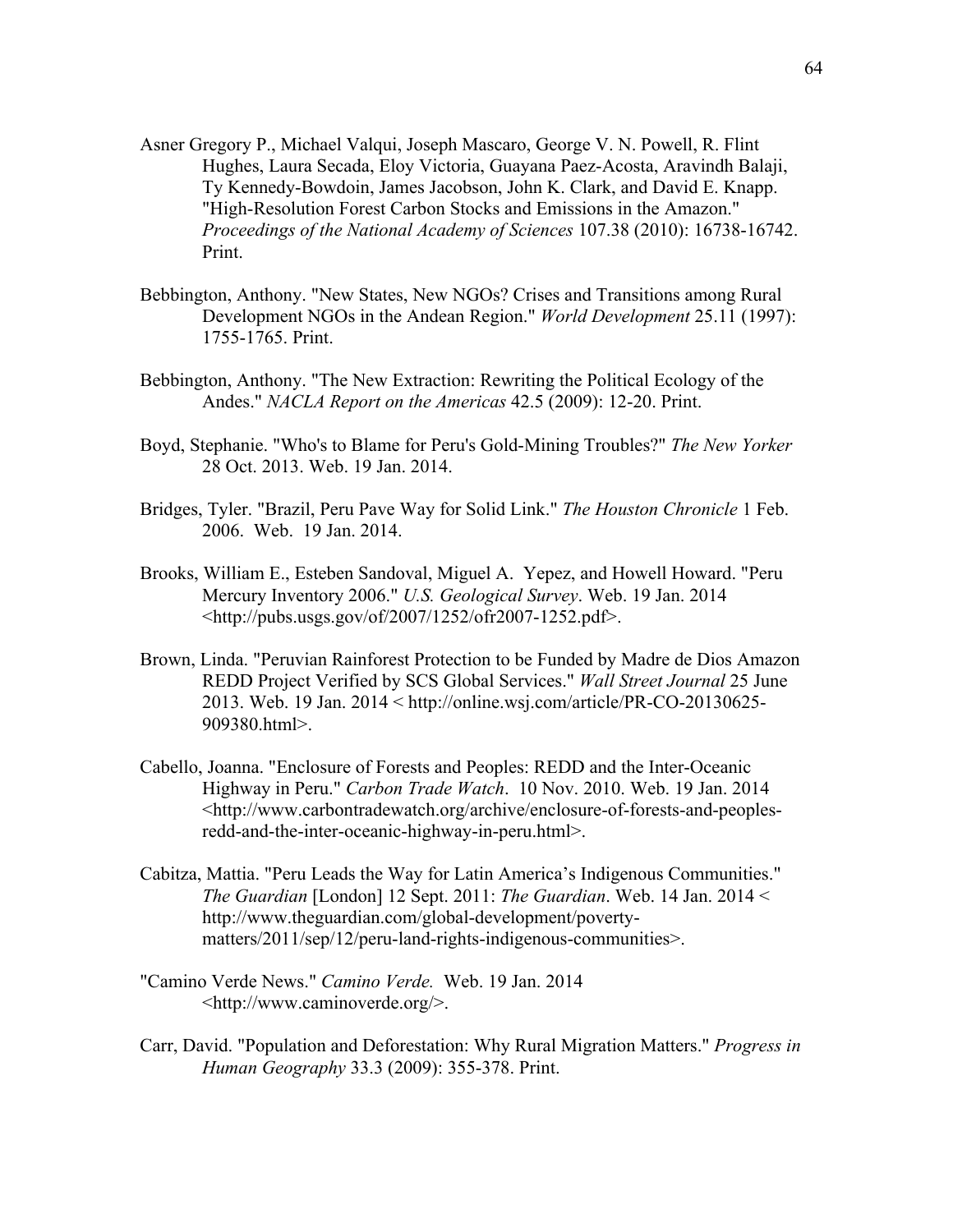- Chagnon, F.J.F. and R.L. Bras. "Contemporary Climate Change in the Amazon." *Geophysical Research Letters* 32.13 (2005): L13703. Print.
- Coca, Alejandro. "The Devastating Costs of the Rush for Gold in Madre de Dios, Peru | DAPA." *International Center for Tropical Agriculture (CIAT)*. Web. 19 Jan. 2014 <http://dapa.ciat.cgiar.org/the-devastating-costs-of-the-rush-for-gold-inmadre-de-dios-peru/>.
- Collyns, Dan. "Peru's Gold Rush Sparks Fears of Ecological Disaster." *BBC News*. 20 Dec. 2009. Web. 14 Jan. 2014 <http://news.bbc.co.uk/2/hi/8411408.stm>.
- Collyns, Dan, and Tom Phillips. "Pacific-Atlantic route drives up fears of crime and destruction." *The Guardian* 14 July 2011. Web. 19 Jan. 2014 <http://www.theguardian.com/environment/2011/jul/14/pacific-atlantic-routebrazil-peru>.
- Conover, Ted. "Peru's Long Haul: Highway to Riches or Ruin?" *National Geographic* June 2003: 80-99. Print.
- Conover, Ted. *The Routes of Man: How Roads are Changing the World and the Way we Live Today*. New York: Alfred A. Knopf, 2010. Print.
- "Conservation Corridors." *Amazon Conservation Association, Our Work, Manu*. Web. 19 Jan. 2014. <http://www.amazonconservation.org/ourwork/conservation\_corridors\_mat.html  $>_{\cdot}$
- Coomes, Oliver T. "State Credit Programs and the Peasantry Under Populist Regimes: Lessons from the APRA Experience in the Peruvian Amazon." *World Development* 24.8 (1996): 1333-1346. Print.
- Curran, Rob. "Driving the Interoceanic Highway Through Peru." *The Wall Street Journal* 5 July 2013. *The Wall Street Journal*. Web. 19 Jan. 2014 <http://online.wsj.com/news/articles/SB100014241278873241832045785678242 92440706>.
- Delang, Claudio O. "The Political Ecology of Deforestation in Thailand." *Geography* 90.3 (2005): 225-237. Print.
- Dodds, David. "Lobster in the Rain Forest: The Political Ecology of Miskito Wage Labor and Agricultural Deforestation." *Journal of Political Ecology* 5 (1998): 83-108. Print.
- Dourojeanni, Marc J. "Estudio de Caso sobre la Carretera Interoceánica en la Amazonía Sur del Perú." *Bank Information Center*. Web. 19 Jan. 2014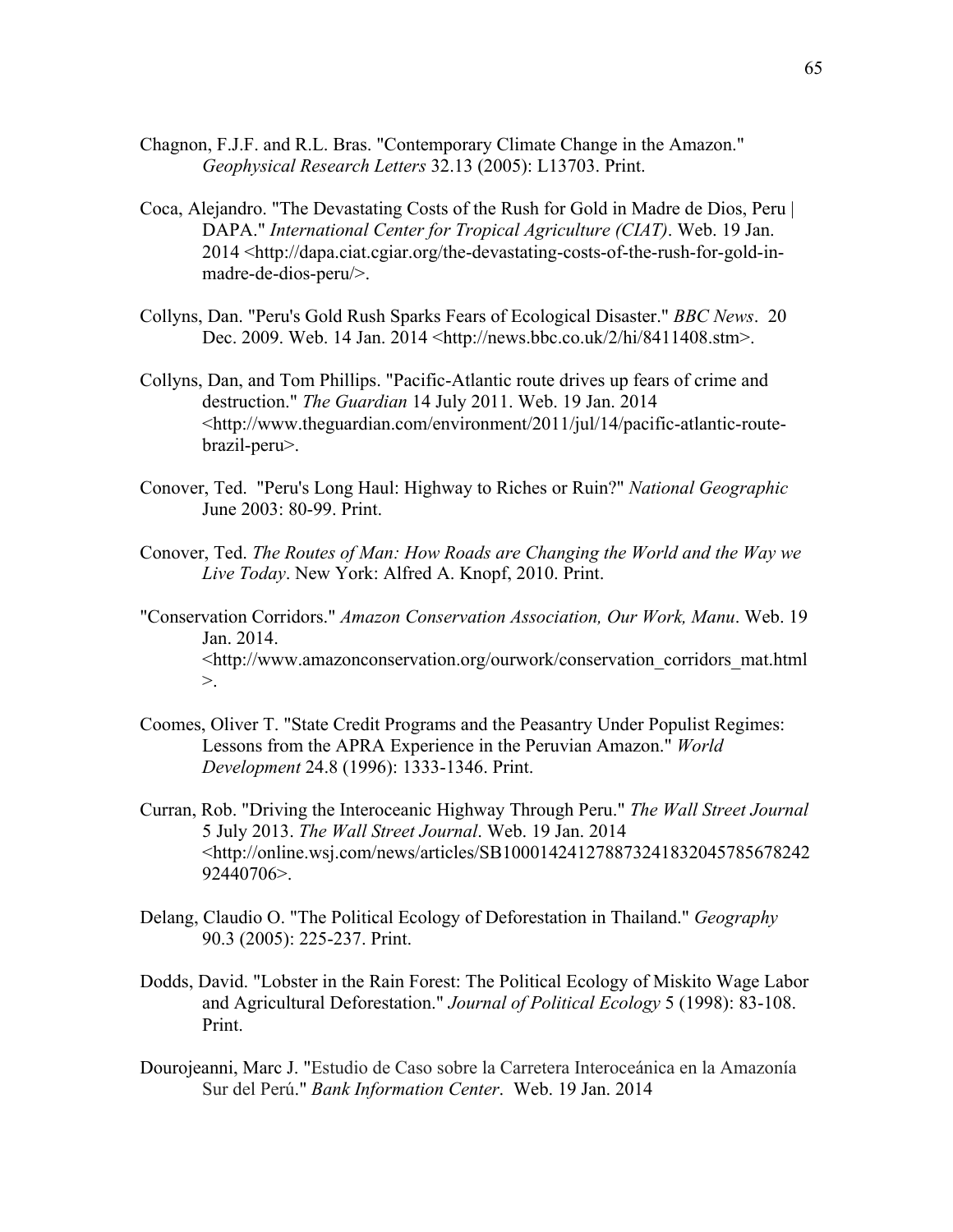<http://www.bicusa.org/proxy/Document.100135.pdf>.

- Durham, William H. "Chapter 7: Political Ecology and Environmental Destruction in Latin America." The Social Causes of Environmental Destruction in Latin America. Ann Arbor: University of Michigan Press, 1995. 249-264. Print.
- Escobal, Javier, and Ursula Aldana. "Are Nontimber Forest Products the Antidote to Rainforest Degradation? Brazil Nut Extraction in Madre De Dios, Peru." *World Development 31*.11 (2003): 1873–1887. Print.
- "Evaluación de los Recursos Forestales Mundiales 2010." *Food and Agricultural Organization*. Web. 19 Jan. 2014 <http://www.fao.org/docrep/013/i1757s/i1757s.pdf>.
- Fernandez, Luis E. "Los Indígenas son los más Perjudicados por el Mercurio de Minería Ilegal." *El Comercio* 8 Sept. 2013. Web. 19 Jan. 2014 < http://elcomercio.pe/peru/lima/indigenas-son-mas-perjudicados-mercuriomineria-ilegal\_1-noticia-1628498>.
- Flores, Pedro and Risto Kalliola. "Policy Options to Promote Ecosystem Service Payments for Brazil Nut Harvesting in Peruvian Amazonia." *Development Conference of the GRES*. 2009.
- Fraser, Barbara. "Tarnished Gold: Why Peru's Forced Labor Mining Matters to the US." *The Guardian* 16 Oct. 2013. Web. 19 Jan. 2014 <http://www.theguardian.com/sustainable-business/peru-gold-mining-forcedlabor>.
- Garcia-Navarro, Lourdes. "The Amazon Road: Paving Paradise For Progress?" *National Public Radio (NPR)*. 22 Sept. 2009. Web. 19 Jan. 2014. <http://www.npr.org/2009/09/14/112535943/the-amazon-road-paving-paradisefor-progress>.
- "Global Forest Resources Assessment 2005." *Food and Agriculture Organization*. Web. 19 Jan. 2014. <http://www.fao.org/dOCrEP/008/a0400e/a0400e00.htm>.
- Gourlay, Graeme. "Off the Beaten Track: The Tambopata National Reserve Deep in the Peruvian Amazon is Incredibly Biodiverse and a Booming Centre for Ecotourism. But Will the New Nearby Interoceanic Highway Lead to its Ruin?" *Geographical* 82 (2010): 56-62. Print.
- Gray, Andrew. *Indigenous Rights and Development: Self-Determination in an Amazonian Community.* Oxford: Berghahn Books, 1997. Print.
- Hamilton, Dominic. "The Road to Riches the Road to Ruin." *Geographical* 78.9 (2006): 26-32. Print.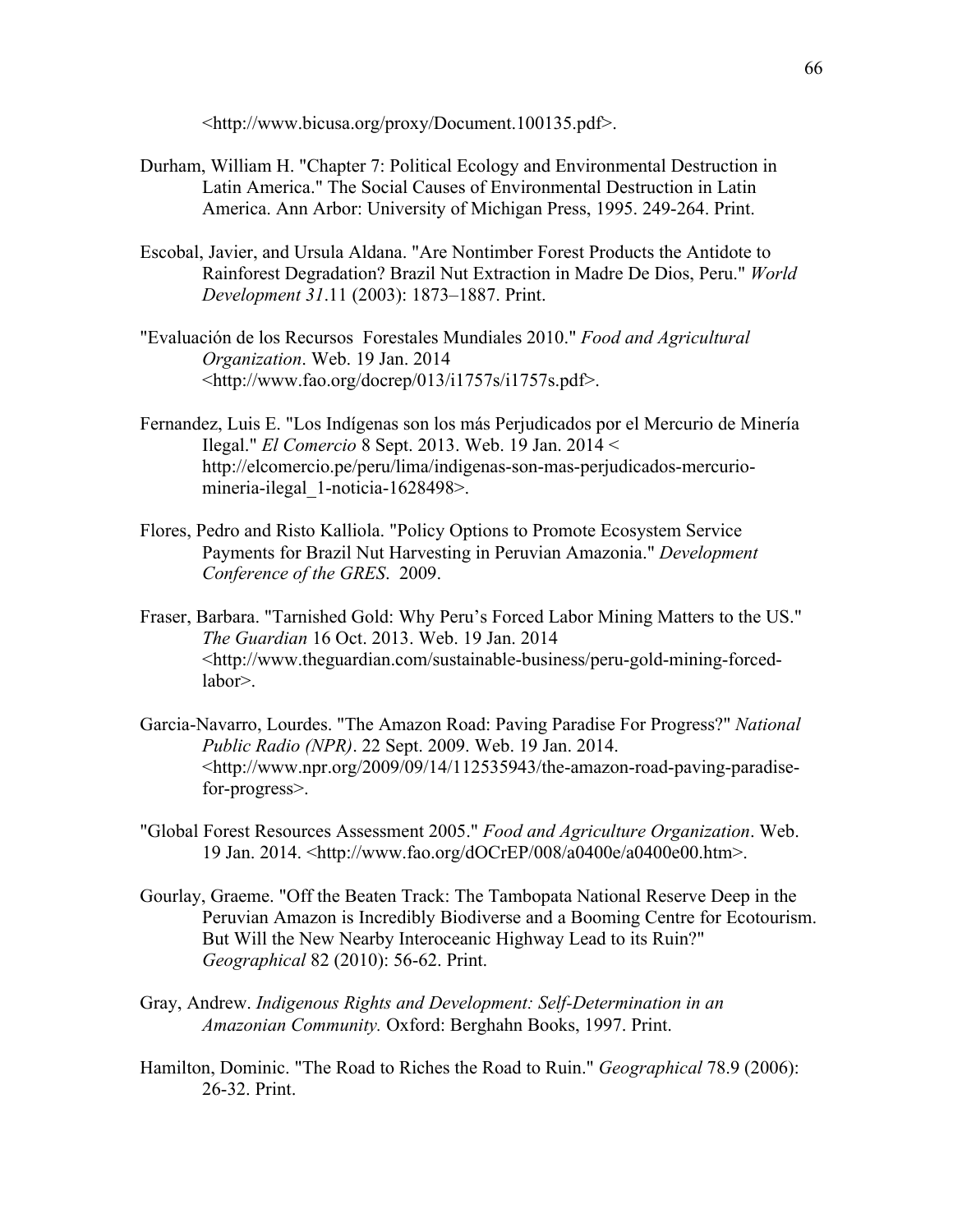- "In Peru, Gold Rush Leads to Mercury Contamination Concerns." *Public Broadcasting Service (PBS).* 27 Dec. 2011. Web. 19 Jan. 2014 <http://www.pbs.org/newshour/bb/globalhealth/july-dec11/peru\_12-27.html>.
- Kalliola, Risto, and Pedro Flores. "Brazil Nut Harvesting in Peruvian Amazonia from the Perspective of Ecosystem Services." *Fennia* 189.2 (2011): 1-13. Print.
- Katrina, Brandon, Gustavo A. B. da Fonseca, Anthony B. Rylands, and Jose Maria Cardoso da Silva. "Special Section: Brazilian Conservation: Challenges and Opportunities." *Conservation Biology* 19.3 (2005): 595-600. Print.
- Kirkby, Chris. *Estándares Ecoturísticos para la Reserva Nacional Tambopata, el Parque Nacional Bahuaja Sonene y sus Zonas de Amortiguamiento, Madre de Dios, Perú.* Puerto Maldonado, Peru: World Wildlife Fund, 2002. Print.
- Kirkby, Christopher A., Renzo Giudice-Granados, Brett Day, Kerry Turner, Luz Marina Velarde-Andrade, Agusto Dueñas-Dueñas, Juan Carlos Lara-Rivas, Douglas W. Yu, and Brock Fenton. "The Market Triumph of Ecotourism: An Economic Investigation of the Private and Social Benefits of Competing Land Uses in the Peruvian Amazon." *PLoS ONE* 5.9 (2010): e13015. Print.
- Kirkby, Christopher A., Renzo Giudice, Brett Day, Kerry Turner, Britaldo Silveira Soares-Filho, Hermann Oliveira-Rodrigues, and Douglas W. Yu. "Closing the Ecotourism-Conservation Loop in the Peruvian Amazon." *Environmental Conservation* 38.1 (2011): 6-17. Print.
- Kramme, Linda. *WWF's Global Forest & Trade Network Peru and North America: Partners toward Responsible Forestry*. Lima, Peru: World Wildlife Fund, 2009. Print.
- "La Carretera Interoceánica: Un Repaso de su Histórica Construcción." *La Republica*. 12 Sept. 2012. Web. 19 Jan. 2014 <http://www.larepublica.pe/12-09-2012/lacarretera-interoceanica-un-repaso-de-su-historica-construccion>.
- "La Terrible Devastación de la Minería Ilegal en Madre de Dios." *El Comercio* [Lima] 17 Sept. 2013. *El Comercio*. Web. 19 Jan. 2014 <http://elcomercio.pe/peru/lima/terrible-devastacion-mineria-ilegal-madrediosvideo-noticia-1632563>.
- Laurance, William. "As Roads Spread in Rainforests, the Environmental Toll Grows." *Yale Environment 360*. 19 Jan. 2012. Web. 19 Jan. 2014 <http://e360.yale.edu/feature/as\_roads\_spread\_in\_tropical\_rain\_forests\_environ mental toll grows/2485/>.

Lawrence, Robert Z., Margaret Drzeniek Hanouz and Sean Doherty. "The Global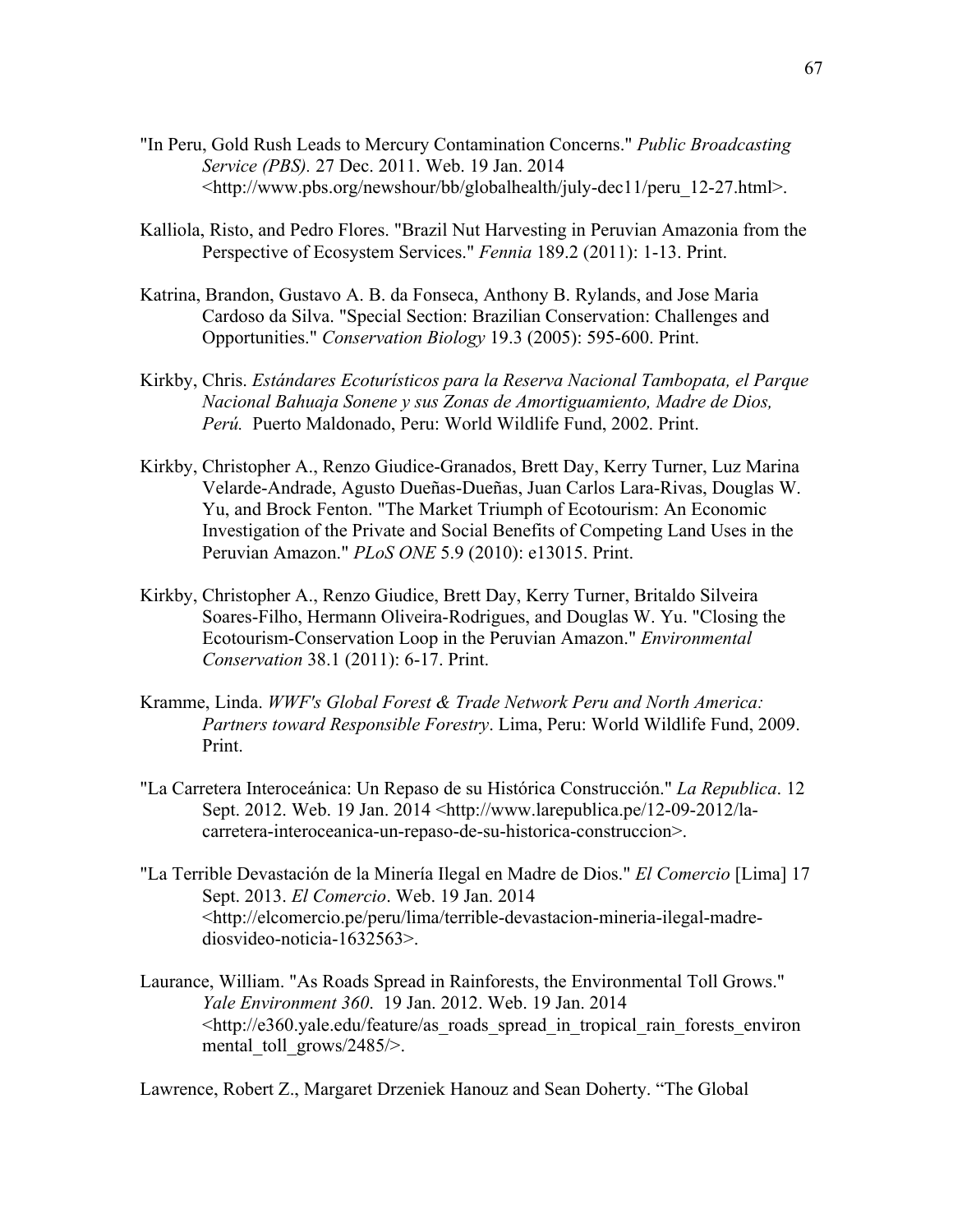Enabling Trade Report 2012: Reducing Supply Chain Barriers." *World Economic Forum*. Web. 19 Jan. 2014 <http://www3.weforum.org/docs/GETR/2012/GlobalEnablingTrade\_Report.pdf>.

- "Listado Oficial de Áreas Naturales Protegidas." *Servicio Nacional de Áreas Naturales Protegidas por el Estado (SERNANP)*. 18 July 2013. Web. 19 Jan. 2014 <http://www.sernanp.gob.pe/sernanp/>.
- Little, Angela W., and Fiona E. Leach. *Education, Cultures, and Economics Dilemmas for Development.* Hoboken: Taylor and Francis, 2013. Print.
- Livernash, Robert. "The Growing Influence of NGOs in the Developing World." *Environment: Science and Policy for Sustainable Development* 34.5 (1992): 12- 43. Print.
- Mendoza, Elisa, Stephen Perz, Marianne Schmink, and Daniel Nepstad. "Participatory Stakeholder Workshops to Mitigate Impacts of Road Paving in the Southwestern Amazon." *Conservation and Society* 5.3 (2007): 382. Print.
- "Mercury in Madre de Dios: Mercury Concentrations in Fish and Humans in Puerto Maldonado." *Carnegie Amazon Mercury Ecosystem Project (CAMEP)*. N.p., n.d. Web. 19 Jan. 2014. <http://dge.stanford.edu/research/CAMEP/CAMEP%20Research%20Brief%20- %20Puerto%20Maldonado%20English%20-%20FINAL.pdf>.
- Metz, Bert, Ogunlade Davidson, Peter Bosch, Rutu Dave, and Leo Meyer. *Contribution of Working Group III to the Fourth Assessment Report of the Intergovernmental Panel on Climate Change*. New York: Cambridge University Press, 2007. Print.
- Ministerio de Transportes y Comunicaciones, (MTC). *Estudio de Factibilidad de la Interoceánica Vial Ilapari-Puerto Marttimo del Sur. Proyecto Especial de Infraestructura de Transporte Nacional*. Lima, Peru: MTC, 2005. Print.
- Moran, Emilio F. "Deforestation and Land Use in the Brazilian Amazon." *Human Ecology* 21.1 (1993): 1-21. Print.
- Nascimento, Elimar, and J.A. Drummond. *Amazônia: Dinamismo Econômico e Conservação Ambiental*. Rio de Janeiro, Brazil: Garamond, 2003. Print.
- Naughton-Treves, Lisa. "Deforestation and Carbon Emissions at Tropical Frontiers: A Case Study from the Peruvian Amazon." *World Development* 32.1 (2004): 173- 190. Print.
- Nunes, Felipe, Britaldo Soares-Filho, Renzo Giudice, Hermann Rodrigues, Maria Bowman, Rafaella Silvestrini, and Elisa Mendoza. "Economic Benefits of Forest Conservation: Assessing the Potential Rents from Brazil Nut Concessions in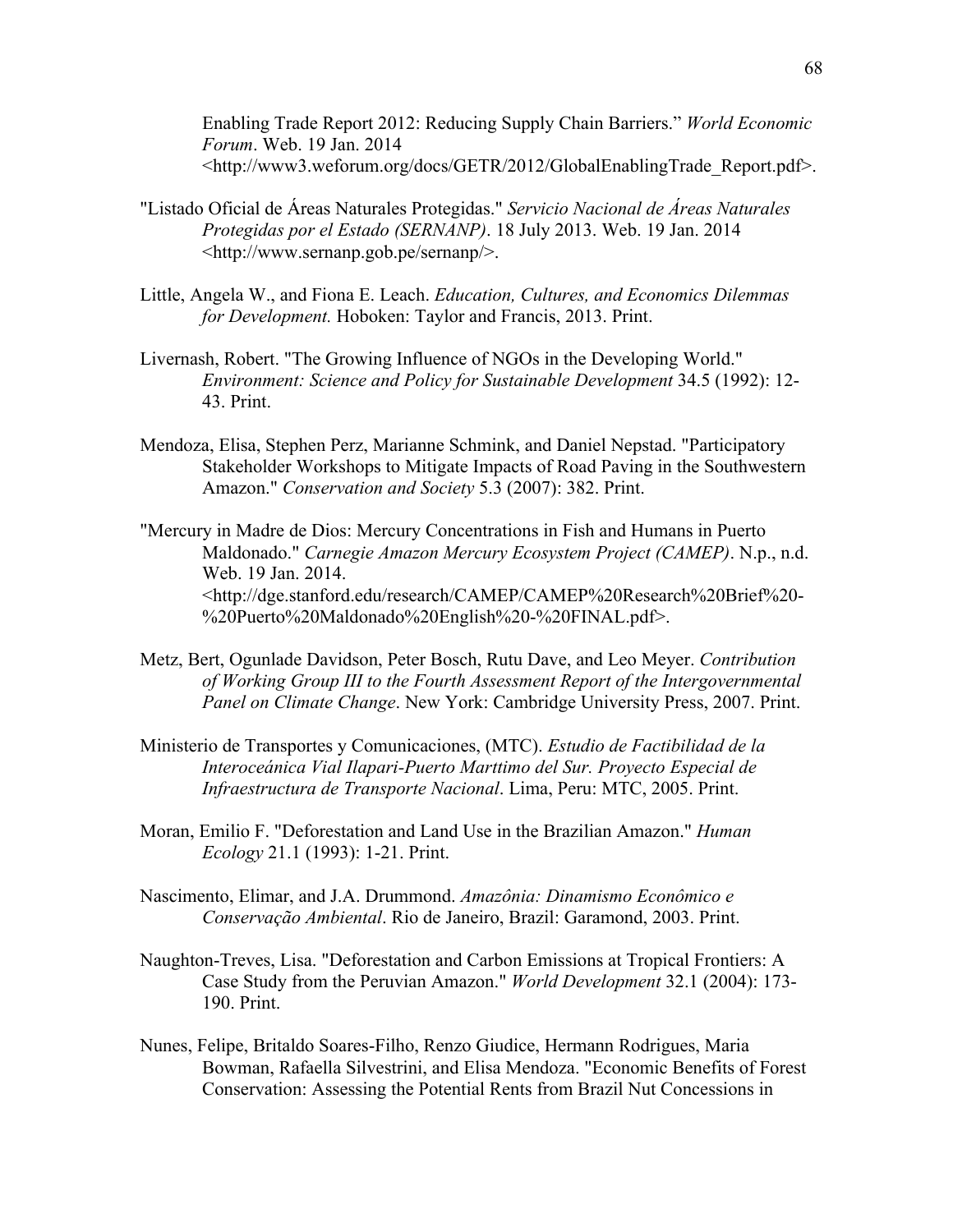Madre de Dios, Peru, to Channel REDD+ Investments." *Environmental Conservation* 39.2 (2012): 132-143. Print.

- Ochoa, Vanessa. "Los Beneficios de la Interoceánica." *La Republica* 24 Dec. 2010. Web. 19 Jan. 2014 <http://www.larepublica.pe/24-12-2010/los-beneficios-de-lainteroceanica>.
- "Peru Government to Speed up Formalization of Illegal Mining." *Andina: Agencia Peruana de Noticias* 1 Oct. 2013. Web. 19 Jan. 2014 <http://www.andina.com.pe/ingles/noticia-peru-govt-to-speed-up-formalizationof-illegal-mining-476690.aspx>.
- Perz, Stephen G., Alexander Shenkin, Grenville Barnes, Liliana Cabrera, Lucas A. Carvalho, and Jorge Castillo. "Connectivity and Resilience: A Multidimensional Analysis of Infrastructure Impacts in the Southwestern Amazon." *Social Indicators Research* 106.2 (2012): 259-285. Print.
- "Protecting Peru's Amazingly Diverse Amazon Region." *National Public Radio (NPR)*. 17 Sept. 2009. Web. 14 Jan. 2014 <http://www.npr.org/templates/story/story.php?storyId=112933598>.
- Quammen, David. *The Song of the Dodo: Island Biogeography in an Age of Extinctions*. New York: Scribner, 1996. Print.
- Revkin, Andrew. *The Burning Season: the Murder of Chico Mendes and the Fight for the Amazon Rain Forest*. Boston: Houghton Mifflin, 1990. Print.
- Ricalde, D. *The Peruvian Castañeros: Activities and Approaches of an Extractive Society in Madre de Dios*. Nicholas School of the Environment: Duke University, 1993. Print.
- Roberts, Mhari. "Interoceanic Highway: Road to Ruin?" *The Argentina Independent* 11 Aug. 2011. Web. 19 Jan. 2014 <http://www.argentinaindependent.com/currentaffairs/newsfromargentina/interoc eanic-highway-road-to-ruin/>.
- Rosenthal, Amy, Hannah Stutzman, and Adrian Forsyth. "Creating Mosaic-Based Conservation Corridors to Respond to Major Threats in the Amazon Headwaters." *Ecological Restoration* 30.4 (2012): 296-299. Print.
- "SCS Validates the Madre de Dios Amazon REDD Carbon Offset Project Under...." *PRNewswire*. 22 Oct. 2012. Web. 19 Jan. 2014 <http://www.prnewswire.com/news-releases/scs-validates-the-madre-de-diosamazon-redd-carbon-offset-project-under-verified-carbon-standard-175234161.html>.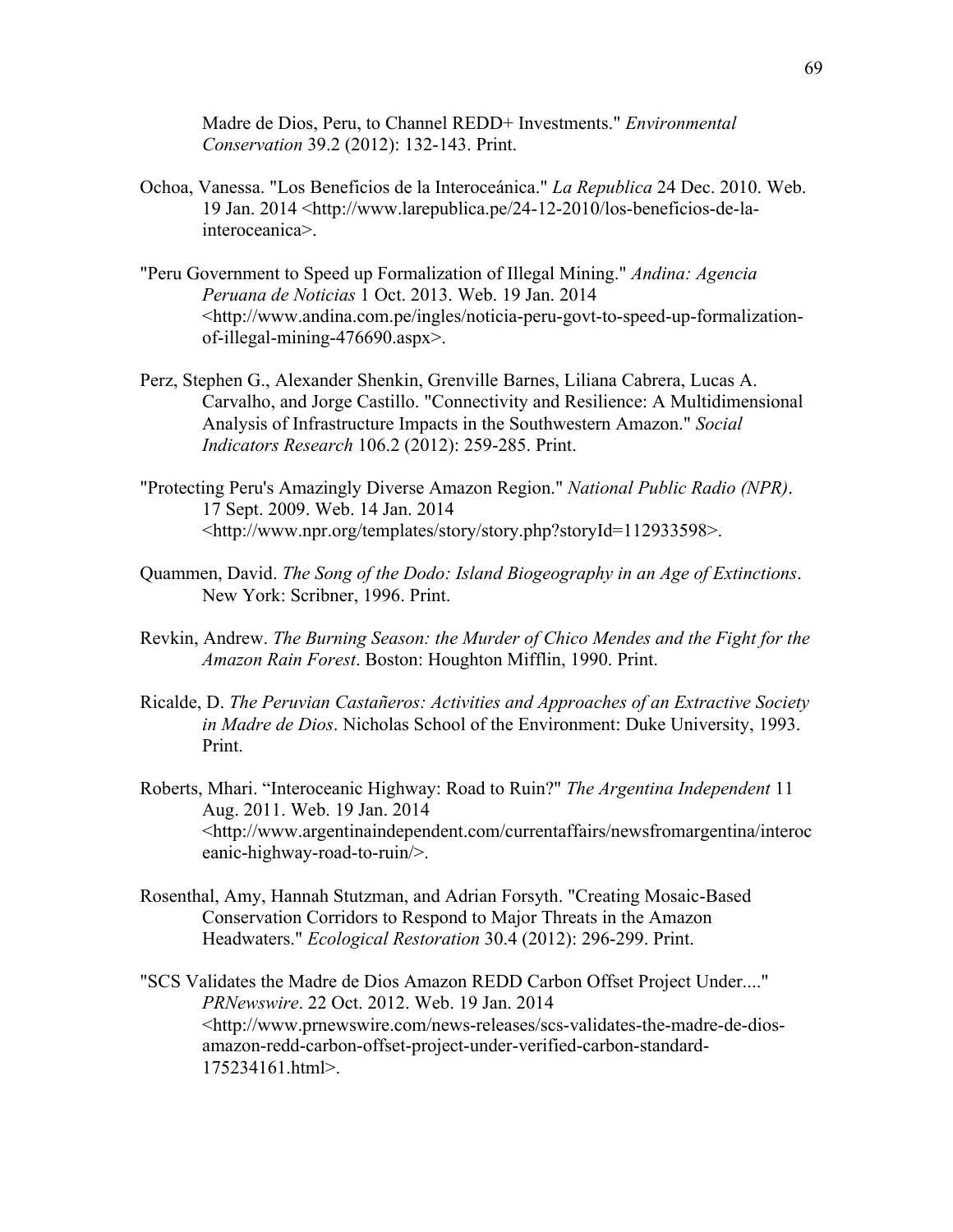- Schexnayder, Cliff. "South American Project Stretches Ocean to Ocean." *ENR: Engineering News-Record* 258.1 (207): 16-18. Print.
- Selamat, Fawziah. "Paving the Amazon: Study Helps Predict Potential Deforestation Rates along Major Highways." *Forest News*. 22 Mar. 2012. Web. 19 Jan. 2014 <http://blog.cifor.org/8070/paving-the-amazon-study-helps-predict-potentialdeforestation-rates-along-major-highways#.Ut1gW2Qo4Us>.
- Sheehan, Megan. "Reduced Impact Logging." *The Nature Conservancy*. 28 Feb. 2011. Web. 19 Jan. 2014 <http://www.nature.org/ourinitiatives/urgentissues/globalwarming-climate-change/explore/reduced-impact-logging.xml>.
- Smith, Joyotee, Violeta Colan, Cesar Sabogal, and Laura Snook. "Why Policy Reforms Fail To Improve Logging Practices: The Role Of Governance And Norms In Peru." *Forest Policy and Economics* 8.4 (2006): 458-469. Print.
- Spellerberg, Ian. "Ecological Effects of Roads and Traffic: a Literature Review." *Global Ecology and Biogeography* 7.5 (1998): 317-333. Print.
- "Sustainability in the Trinational Frontier." *World Wildlife Fund*. Web. 19 Jan. 2014. <http://peru.panda.org/en/our\_work/in\_peru/amazon/sustainable\_product\_alterna tives/trinational\_frontier/>.
- Swenson, Jennifer J., Catherine E. Carter, Jean-Christophe Domec, and Cesar I. Delgado. "Gold Mining in the Peruvian Amazon: Global Prices, Deforestation, and Mercury Imports." *PLoS ONE* 6.4 (2011): e18875. Web. 19 Jan. 2014.
- "Tambopata Macaw Project." *The Project*. Web. 19 Jan. 2014 <http://macawproject.org/index.php/about>.
- Tegel, Simeon. "Destruction of Peru's Rainforest by Illegal Gold Mining is twice as bad as Experts Thought." *The Independent*. 28 Oct. 2013. Web. 19 Jan. 2014 <http://www.independent.co.uk/news/world/americas/destruction-of-perusrainforest-by-illegal-gold-mining-is-twice-as-bad-as-experts-thought-8909377.html>.

Tickell, Olivia. "Highway Threatens Tambopata." *Geographical* 65.12 (1993): 7. Print.

- Toler, Eric. "All Roads Lead to Infrastructure: Peru as a Trade Bridge between South America and Asia." *The Hemispheric Review* 1 (2012): 57-74. Print.
- "UPDATE 1-Peru Economy Likely Grew 6 Pct in Q1 Central Bank." *Reuters* 11 May 2012. Web. 19 Jan. 2014.
- United Nations Environment Programme, (UNEP). *Towards a Green Economy: Pathways to Sustainable Development and Poverty Eradication*. St Martin